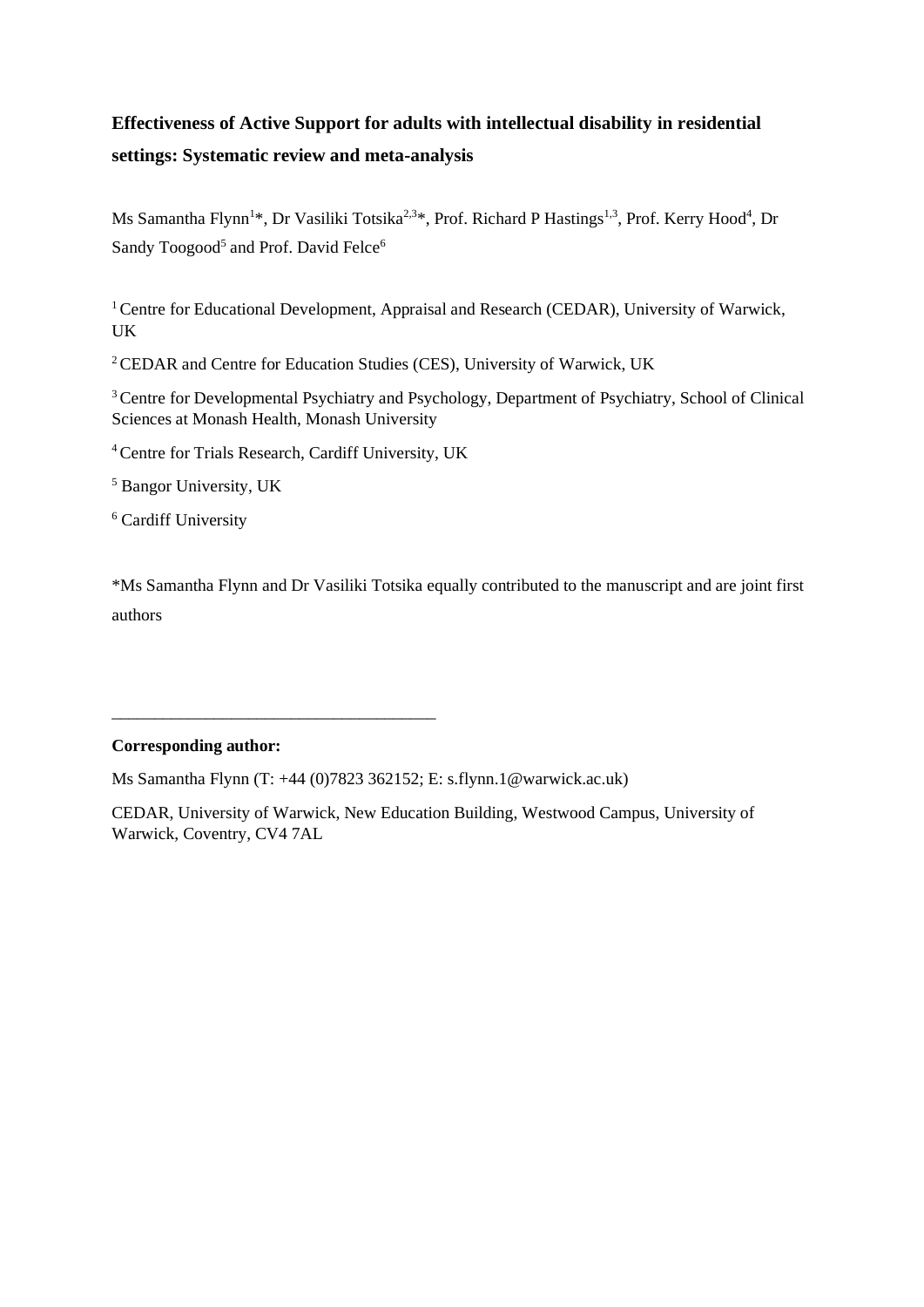## **Acknowledgements**

The authors would like to thank the Sharland Foundation Developmental Disabilities ABA Research and Impact Network (SF-DDARIN) for supporting this work, and in particular Beverley Jones who assisted with reviewing the titles and abstracts for this review.

# **Funding**

This project was funded by the National Institute for Health Research (NIHR) – School for Social Care Research (SSCR) (Ref: C088/BRCASC/UWVT-P101). NIHR SSCR had no role in the study design, collection, analysis or interpretation of the data, writing the manuscript, or the decision to submit the paper for publication. The views expressed in this paper are those of the authors and not necessarily those of the NIHR SSCR, NHS, the National Institute for Health Research or the Department of Health.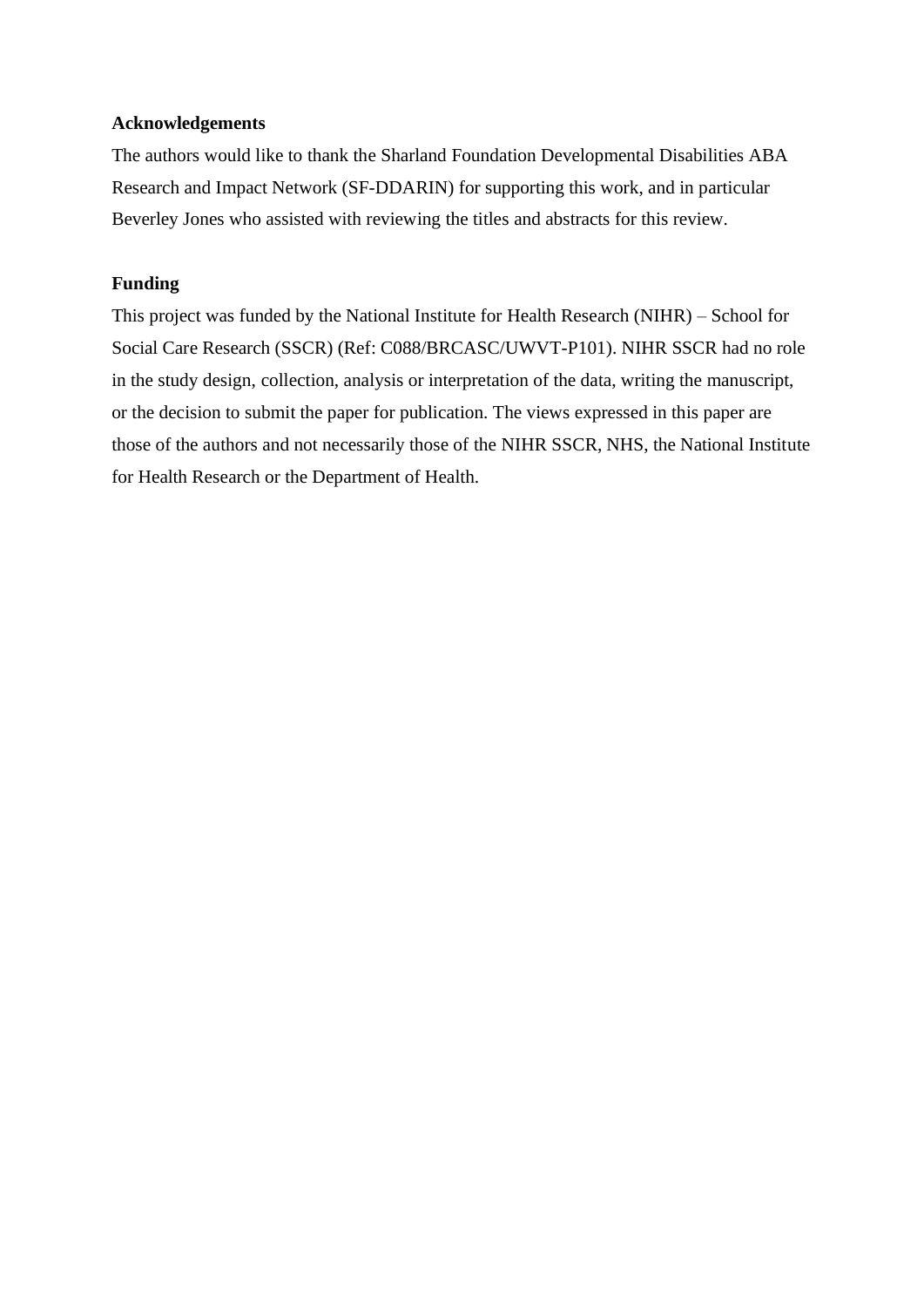#### **Abstract**

**Background:** The review examined the effectiveness of Active Support (RQ1) and stakeholders' experiences of the model (RQ2).

**Method:** Data were meta-analysed (RQ1; Studies=14) and synthesised narratively (RQ2; Studies=10).

**Results:** By follow-up (six-months post-training), effect sizes (RQ1) for resident total activity engagement were significant and ranged from small (*d*=0.33, 95% CIs: 0.10, 0.50) to large (Tau-U=0.95, 95% CIs: 0.64, 1.25) depending on study design. Follow-up changes in staff assistance were moderate (*d*=0.56, 95% CIs: 0.23, 0.89; Tau-U 0.63, 95% CIs: 0.32 to 0.93) and large for quality of support (*d*=1.03, 95% CIs: 0.61, 1.44). Other outcomes did not change.

**Conclusions:** Active Support was more effective following complete staff training, in larger settings, at lower staff-to-resident ratios, and with less experienced staff. Active Support training and outcomes were valued by staff and residents (RQ2), and staff experienced increased job satisfaction. Lower staff turnover and organisational readiness appear crucial for maintaining implementation.

### **Keywords**

Active Support, intellectual disability, residential living, engagement, systematic review, meta-analysis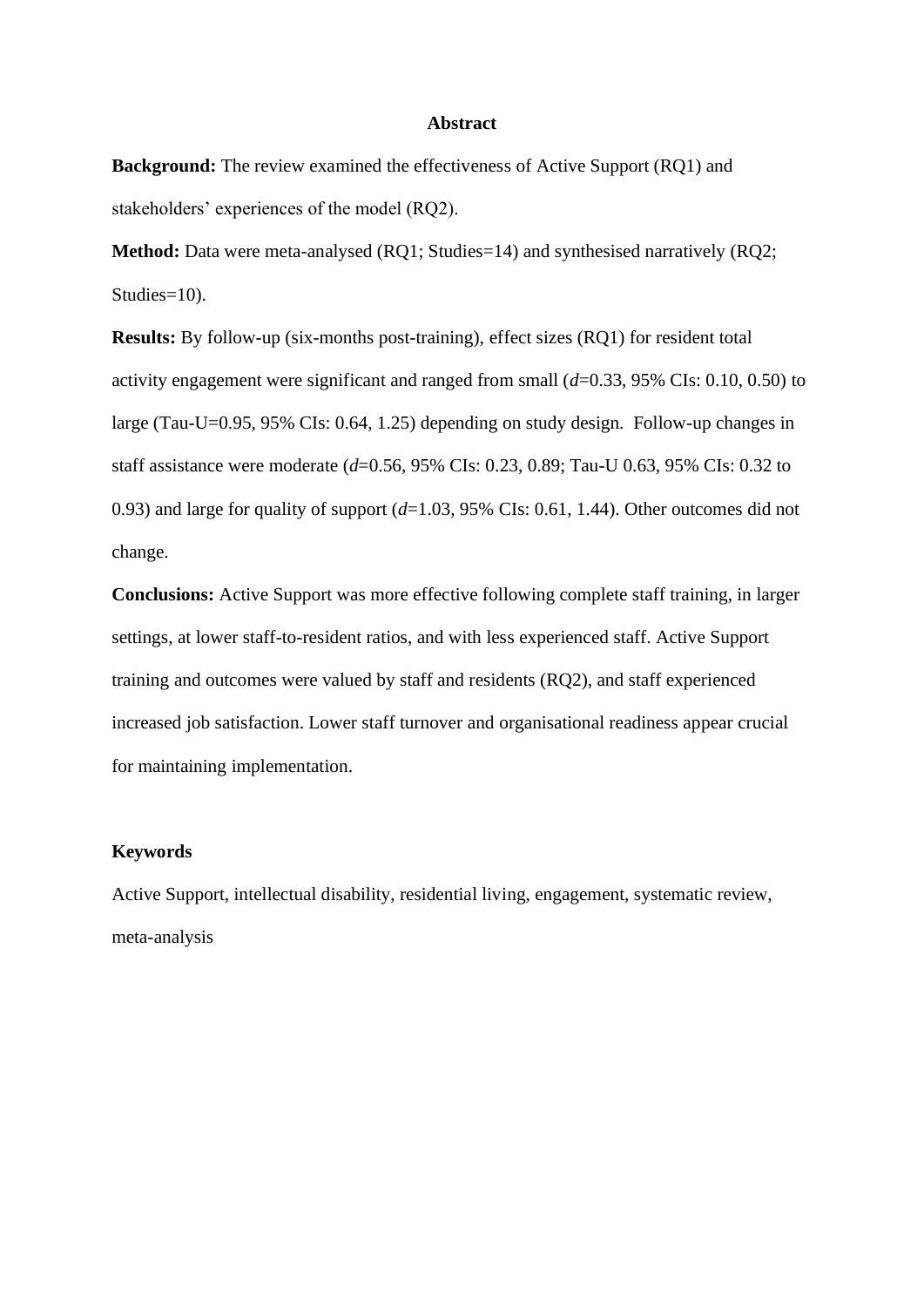#### **Introduction**

Active Support is a model of care that aims to improve the quality of life of adults with intellectual disability (ID) by maximising their engagement in meaningful activities of daily life with appropriate support from staff (Jones et al., 1999; Mansell & Beadle-Brown, 2012; Stancliffe, Jones, Mansell, & Lowe, 2008a; Totsika, Toogood, & Hastings, 2008a). It was developed in the 1980s as part of an operational model for newly established community homes (Felce, 1989; Felce & Toogood, 1988; Mansell, Felce, Jenkins, de Kock & Toogood, 1987).

Active Support is based on a philosophy of care that promotes opportunities for people with an ID to experience a life as close as possible to the life of people without ID (an "ordinary life"; King's Fund, 1980). Active Support is implemented in residential services following staff training on its aims, principles, and technologies. Training involves a one or two day workshop where staff are taught the aims and technologies of Active Support as a group (Jones et al., 2009). This is followed by on-site one-to-one interactive training that aims to increase staff's behavioural repertoire in supporting activity engagement effectively (Toogood, 2010).

Four Active Support manuals have been published to date to support staff training and implementation (Jones et al., 1996; Jones et al., 2009; Mansell et al., 2005; Toogood, 2010). The 1996 manual by Jones and colleagues was reviewed in 2009 to update the presentation but also to remove some of the previously included technologies (see below) in acknowledgment of the fact that these relate primarily to skill development rather than engagement in activity. In 2010, Toogood published a manual specifically for the interactive training. In parallel to these, Mansell and colleagues published a manual on Person-Centred Active Support in 2005. This manual presented a version of Active Support that is identical in its aims, philosophy and core focus to all the other manuals, but with greater emphasis on the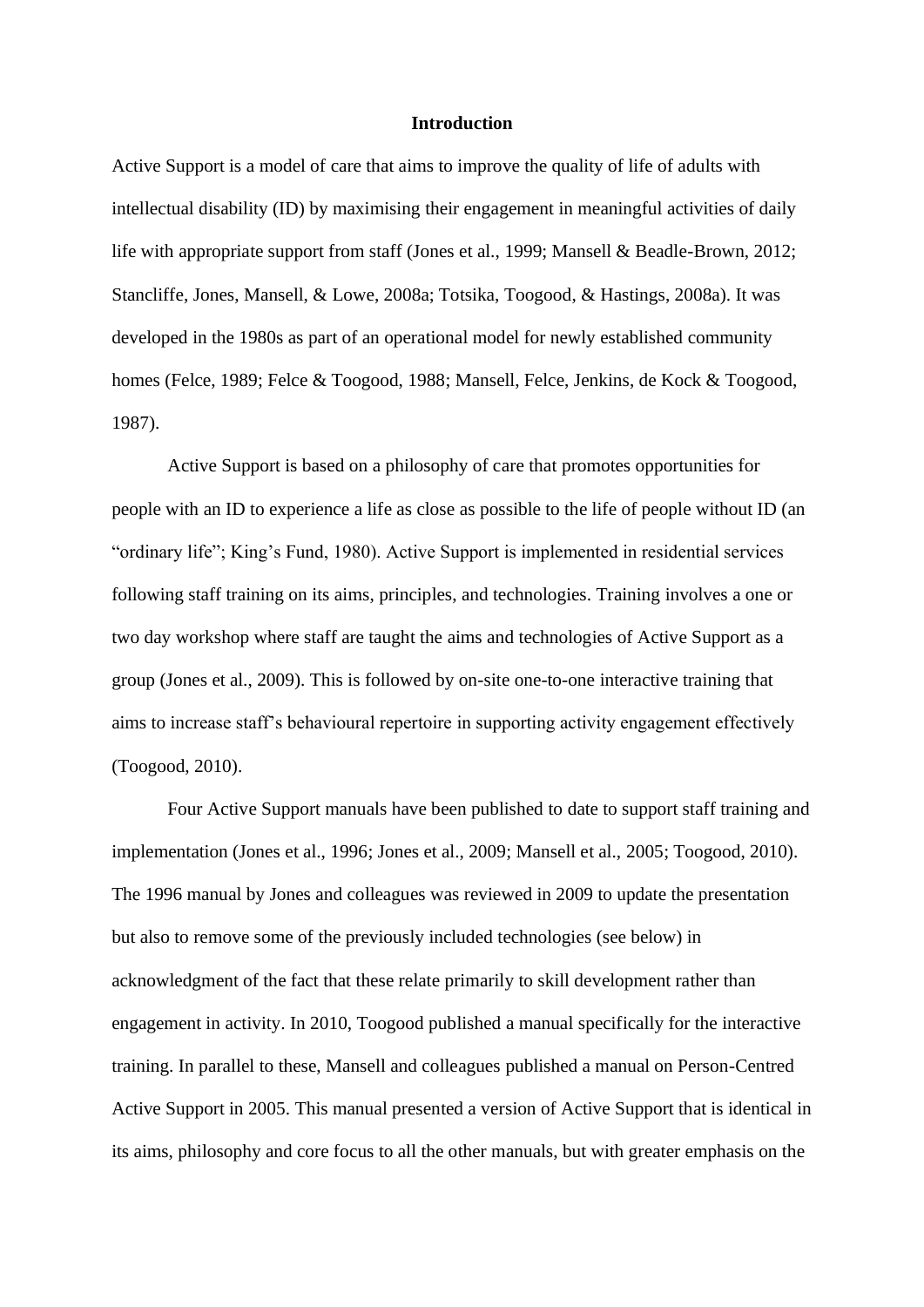moment-to-moment experience of activity rather than technology-based implementation, and monitoring of impact through narrative or observational accounts of activity levels rather than the use of structured data recording forms (Mansell et al., 2005; Beadle-Brown, Murphy, & Bradshaw, 2017). See Toogood et al. (2016) for a more comprehensive description of Active Support and the similarities and differences between the two approaches to training and implementation.

Active Support's implementation technology includes several components, most focusing on activity participation. Activity and Support Plans are daily structured timetables to enable direct care staff to plan, flexibly, what activity each house resident will do at any time of the day and which staff will support them. Staff are encouraged to use Activity Protocols to break down the steps of activities individuals cannot yet perform fully so that they learn and succeed one step at a time. Activity engagement is recorded in Participation Records which are focused at the level of the individual person (activities one person did over the course of a week), as a way to monitor implementation from the point of view of individual resident experience. Opportunity and Learning plans are two further technologies that include structured teaching protocols aiming to teach activities the person cannot yet perform either during naturally occurring opportunities in the environment (Opportunity plans) or in pre-planned teaching sessions (Teaching Plans). The technologies described here were included in the first Active Support manual (Jones et al., 1996) and subsequent revision (Jones et al., 2009) but they are not included in the Mansell et al. (2005) manual and its subsequent revision in 2017 (Beadle-Brown et al., 2017), because as mentioned above this version of Active Support does not support a technology-based implementation.

Studies have examined whether Active Support implementation is associated with better outcomes for adults with ID in community homes. To date, findings have been summarised in two non-systematic narrative reviews (Stancliffe et al., 2008a; Totsika et al.,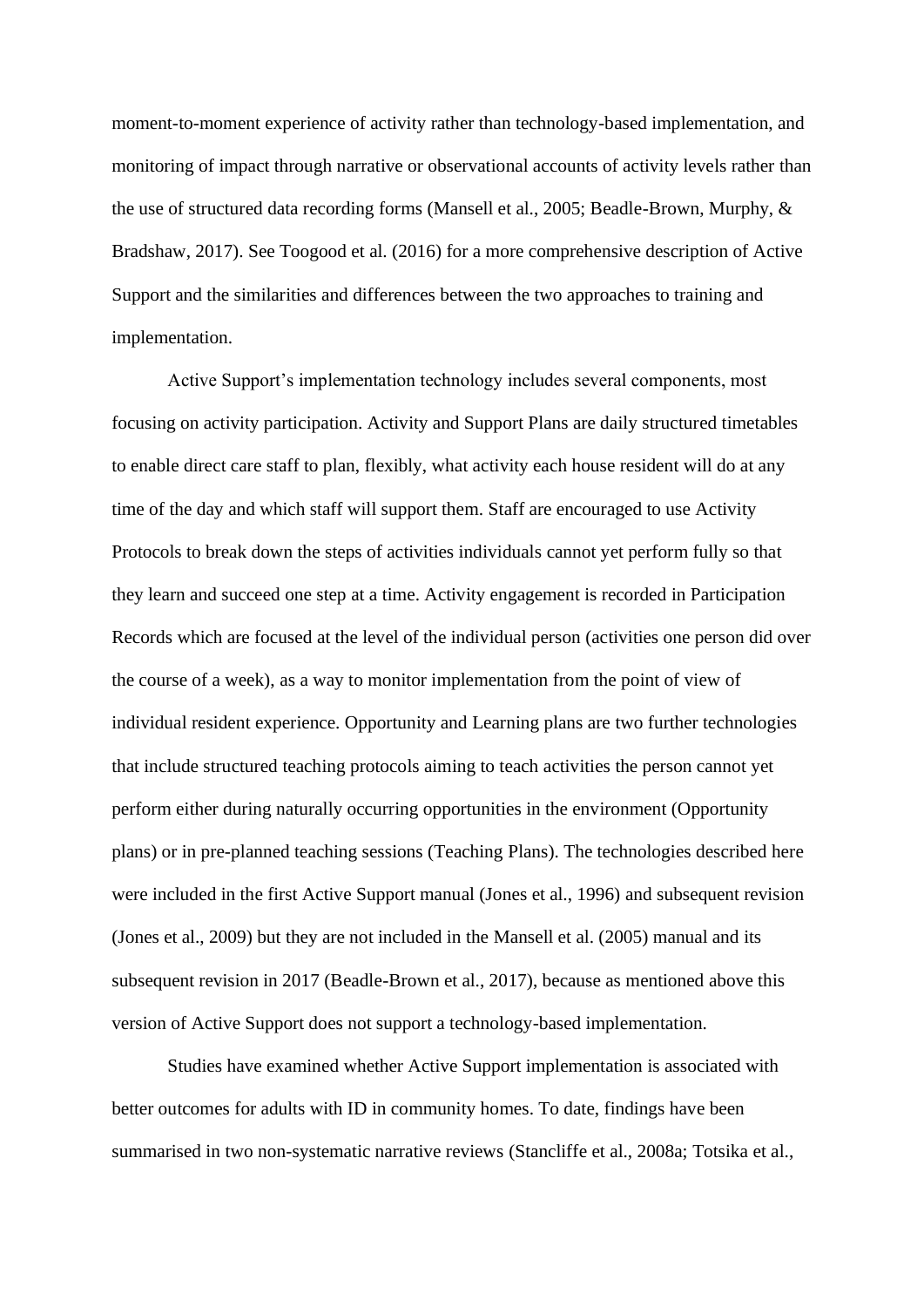2008a) suggesting that Active Support improves activity engagement and staff assistance. These reviews were inconclusive about other potential effects (e.g., on challenging behaviour). Hamelin and Sturmey's (2011) systematic review and meta-analysis focused exclusively on experimental evaluations of Active Support. As there were no experimental group evaluations, the review included two single case experimental studies that were available at the time (Jones et al., 1999 and Stancliffe, Harman, Toogood & McVilly, 2007). The review concluded that Active Support was a promising but not evidence-based practice on the basis of the criteria set by Chambless and Hollon (1998). This conclusion was mostly based on the evaluation of experimental control in the included studies. However, the evaluation of experimental control was based on effect sizes (percentage of non-overlapping data and percentage of all non-overlapping data), the robustness of which was questioned for their lack of control over any baseline trend (Parker, Vannest, & Davis, 2011a).

While the Hamelin and Sturmey (2011) review adopted systematic criteria, the restrictions placed on study design excluded a large part of available evidence. Such exclusion of other evaluations may not be appropriate in a field which has urgent needs for evidence generation and evidence appraisal (Hastings, 2013). Further evaluations of Active Support have been published since 2011. The present review aims to provide an up-to-date and methodologically robust systematic review that considers as much of the available evidence as possible, and incorporates evidence beyond the question of effectiveness. The systematic review addressed two research questions:

(RQ1) What is the evidence of the effectiveness of Active Support in residential settings?

(RQ2) What are the views of adults with ID and/or of staff regarding Active Support training and implementation?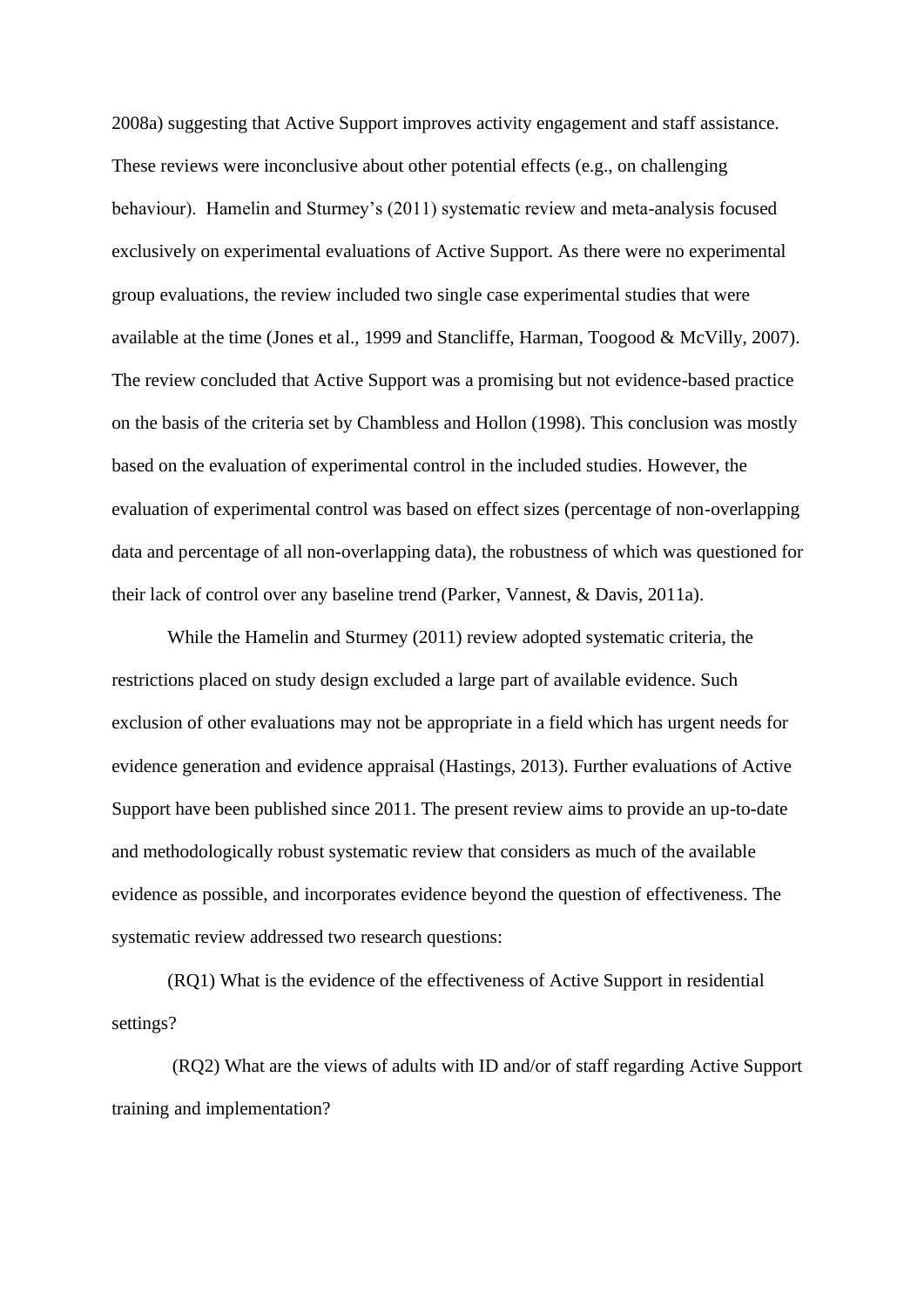#### **Method**

The review followed the Preferred Reporting Items for Systematic Reviews and Meta-Analyses (PRISMA) guidelines. The protocol was registered with PROSPERO (PROSPERO 2016:CRD42016051193).

### **Eligibility Criteria**

Papers were included if they met the following inclusion criteria: (1) Active Support implementation as demonstrated by: (a) the description of staff training processes and materials based on either one of the four available manuals (Jones et al., 1996; Jones et al., 2009; Mansell et al., 2005; Toogood, 2010), or a combination of these, *or* (b) the operational model of the residential setting specifically aims to promote systematic engagement in daily life activities; the operational model is reflected in written operational policy and staff are trained to maximise engagement of people with ID in age-appropriate, meaningful activities of daily living. The operational model may be termed Active Support (or synonym, e.g., person-centred Active Support), the Andover Model (a previous name for Active Support), or may not be described by a specific name but reference its origins to the developmental work that took place in the Andover demonstration project (Felce, Thomas, de Kock, Saxby, & Repp, 1985; Felce, de Kock & Repp, 1986; Felce, 1989; Felce & Repp, 1992). Within (b), the residential setting must also use technologies which aim to promote engagement in activities of daily life using, as a minimum, Activity and Support Plans, where daily activities are planned for each individual in the house and the staff responsible for supporting individuals are identified. Studies were considered for inclusion where training on Active Support included either staff workshops, one-to-one interactive training on site, or a combination of the two training approaches; (2) Studies were included if at least 75% of their participants had ID or, if they included a lower proportion of adults with ID, reporting this sub-group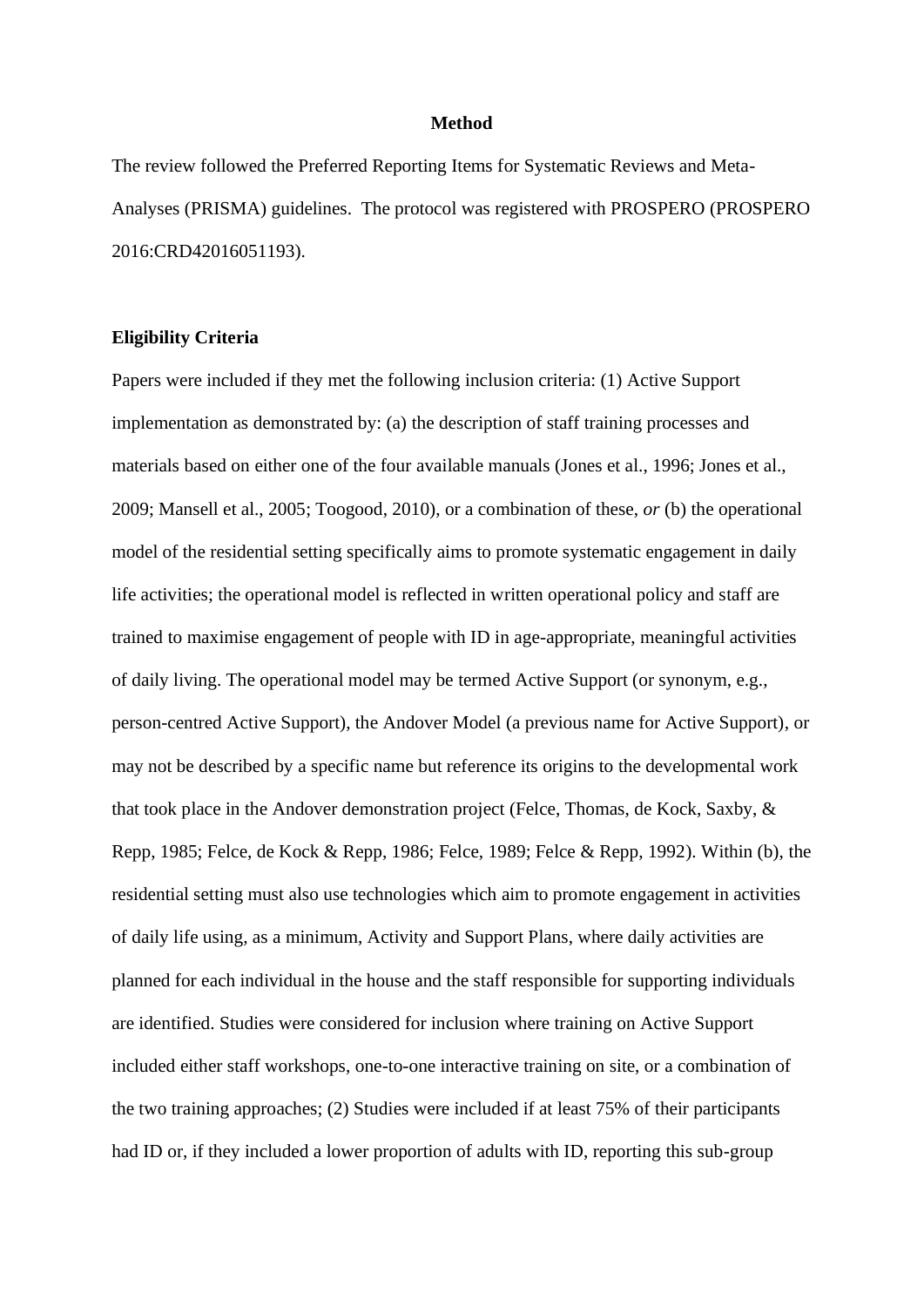separately; (3) Studies were included if available in English. No restrictions were applied for other participant or service characteristics provided that the setting was a residential service (this excluded settings where all support was provided by unpaid carers); (4) Regarding study design, for RQ1, eligible designs were: experimental (group or single case) study, nonexperimental controlled group study, case series of A-B studies, and non-controlled group study with baseline data. For RQ2, eligible studies could follow any design as long as they included qualitative or quantitative data on the experience of Active Support training and/or implementation reported by adults with ID in residential settings and/or support staff.

## **Database Searches**

Nine online databases (CINAHL, ERIC, EMBASE, MEDLINE, ASSIA, PsycINFO, Cochrane Central Register of Controlled Trials (CENTRAL), SSCI and SCI) were searched during November 2016. Search strings were developed using words related to 'intellectual disability' and 'Active Support'. An example search string can be found in the Appendix (Table A1). Forwards and backwards searches were undertaken, and authors of included studies were contacted. Further, requests were made via mailing lists for unpublished data and articles.

## **Review Strategy**

Electronic searches resulted in 10,896 records being identified (see Figure 1). Following deduplication, the titles and abstracts of 9,371 papers were screened by a reviewer (SF). A second reviewer independently reviewed a random sample of 20%. Overall, 1,873 records were reviewed independently resulting in 1,860 agreements (99.31% agreement, kappa=.60). Disagreements were resolved through discussion of individual papers.

Following this, 55 papers were selected for full-text screening. All were independently reviewed by two reviewers ( $SF & VT$ ) with one disagreement being discussed and resolved (98.33% agreement, kappa = .97). There were three papers where both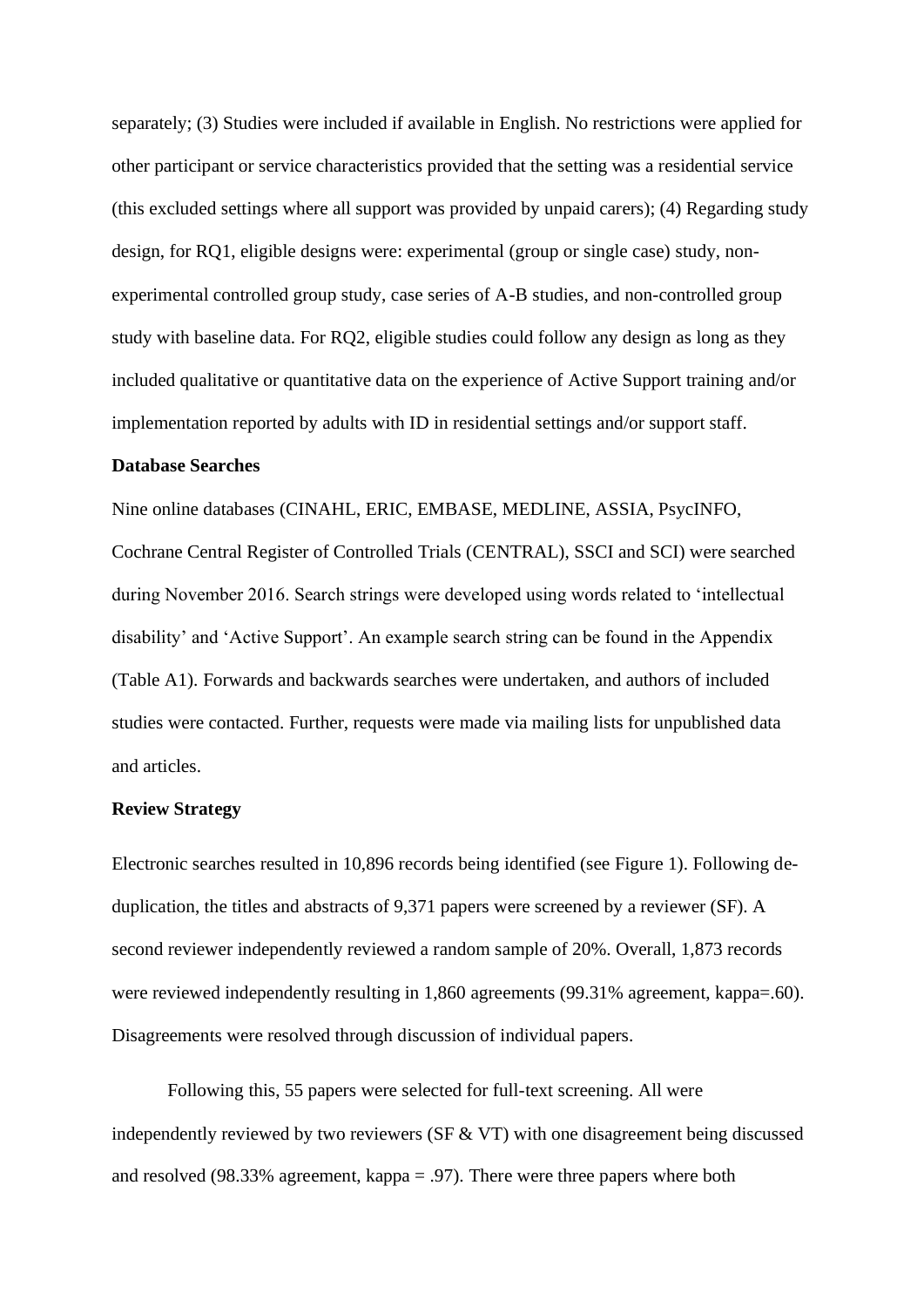reviewers agreed that eligibility was not clear, and a third reviewer was consulted. Two papers were included (Mansell et al., 2008; Riches et al., 2011) and one excluded as it did not report on an Active Support intervention.

Two additional papers were identified through contact with authors, one of which was included (Qian, Tichá, Larson, & Stancliffe, 2017). The second paper was not supplied by the authors for full review. A further eligible paper was identified through mailing lists, and it was subsequently included in the final review (Baker, Appleton, & Williams, 2017). Another two papers were identified by the review team, one was included (Rhodes & Toogood, 2016) and the other excluded as the design was ineligible. Papers excluded at the full-text review stage are included in a supplementary table in the Appendix (Table A2) along with the exclusion reason.

At the end of the entire process, 20 papers were included for RQ1, and 10 for RQ2. The 20 papers included for RQ1 reported on 14 studies (Table 1). Their summary characteristics are presented in Table A3 in the Appendix. Two studies were designed and conducted as single case experimental designs (SCEDs) but were analysed and reported as single groups (Jones et al., 1999; Stancliffe et al., 2007). Table 2 presents the 10 studies included for RQ2.

[FIGURE 1 ABOUT HERE]

[TABLE 1 ABOUT HERE]

[TABLE 2 ABOUT HERE]

## **Data extraction and synthesis**

A standardised form was used for data extraction, which was conducted by one of the authors (SF) with additional checks from other team members (VT, DF). Data extracted included: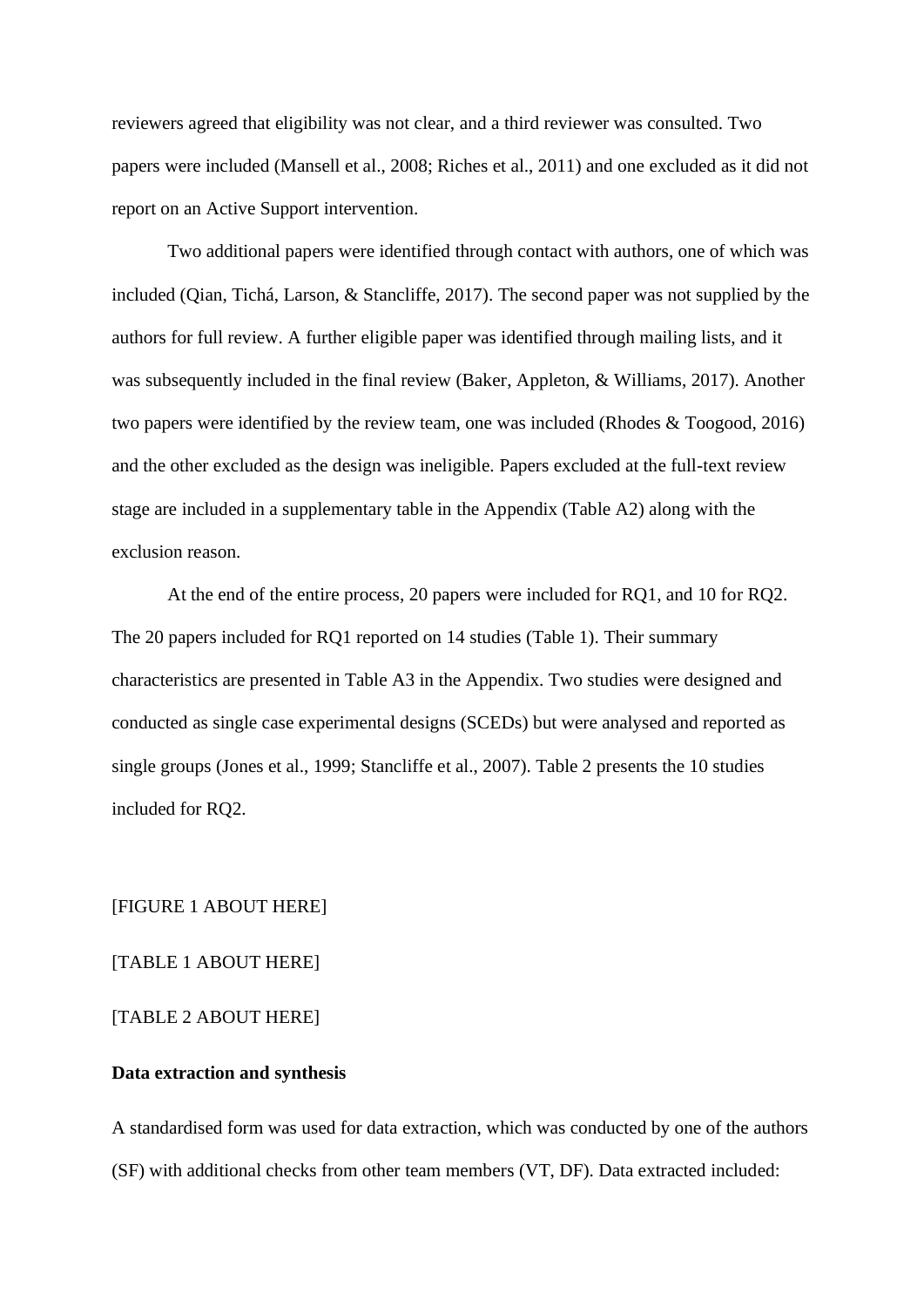participant demographics, staff: resident ratio, number of people with ID in the group homes, Active Support training (full training [i.e., both workshop and interactive training] vs partial training), extent of Active Support implementation (Active Support technologies used; whether data monitoring was reported happening). For RQ1, extracted outcomes related to residents with ID: (a) Engagement in activities: resident engagement in activities at home, including domestic activities, social interactions, and a total measure of engagement in all home based activities: domestic, social or other activities (e.g., personal, self-care or recreational activities), (b) Other resident outcomes: challenging behaviour, mental health (namely depressive symptoms), resident choice, participation in community activities, and adaptive skill levels. Staff-related outcomes for RQ1 focused on staff assistance, i.e., the moment to moment staff behaviour (verbal or non-verbal) that supports resident activity engagement. We extracted data on staff contact, a measure of all staff interaction with residents; this included staff assistance but also other staff behaviours such as processing (doing something to the resident without the resident engaging), or having a conversation with the resident. A further staff related outcome was the quality of staff support measured by the Active Support Measure (ASM; Mansell & Elliott, 1996). Data were extracted from papers or were extracted directly from study data: some authors had included full databases in the published papers, and some of the studies were conducted by the review team who had access to the original data.

For RQ1, a meta-analysis was undertaken to summarise the evidence for each main outcome: resident engagement in domestic activities, resident engagement in social activities, resident total activity engagement, staff assistance; quality of staff support; staff contact; resident depression; resident challenging behaviour; and resident choice. For RQ2, a narrative synthesis was undertaken with a focus on the experience of Active Support training and implementation, as well as perceived facilitators and barriers to implementation.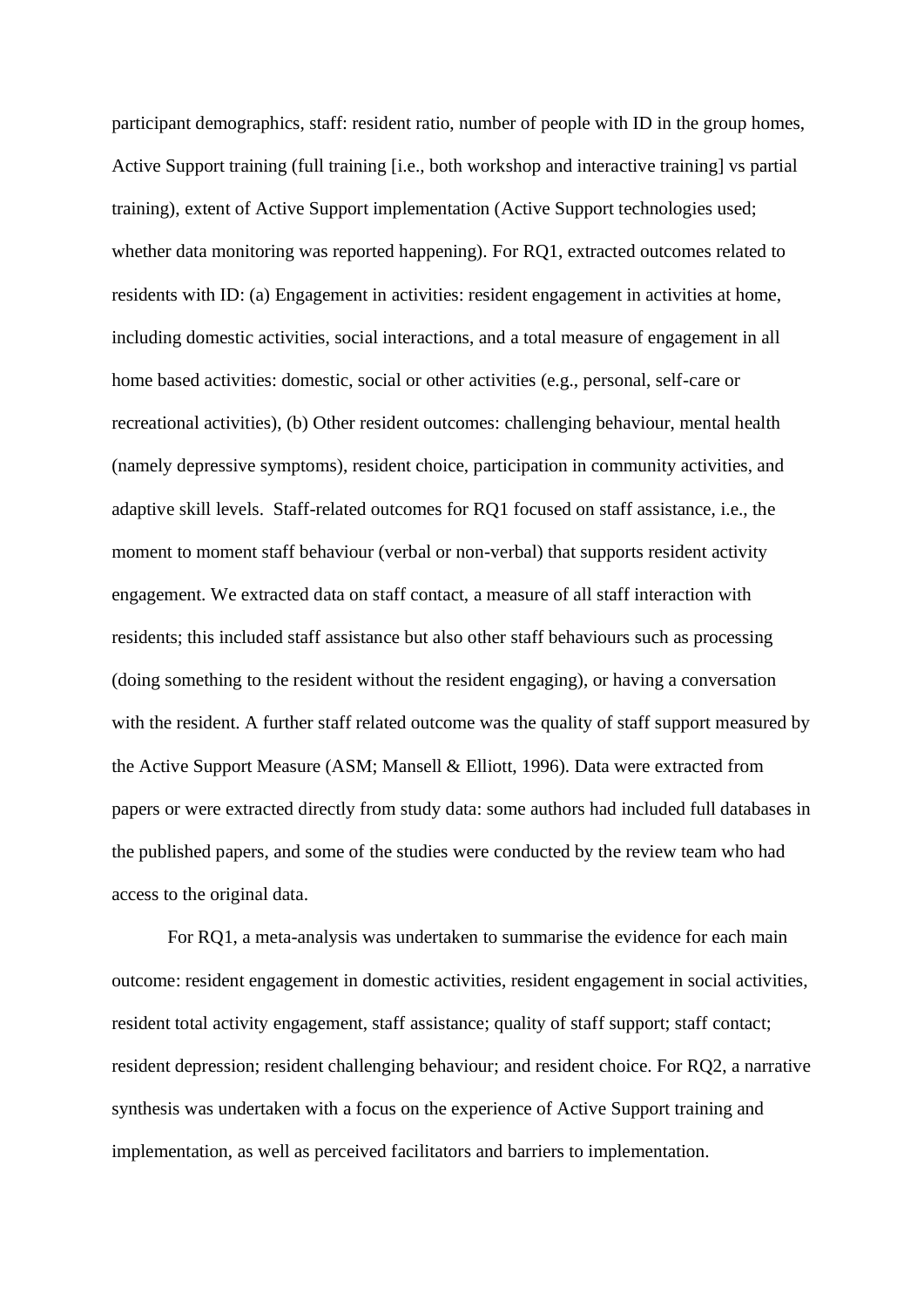*Statistical analysis for RQ1.* Effect sizes were calculated taking into account study design. For the two types of group evaluations (single group and controlled evaluations), a standardised mean difference was estimated (*d*). For single groups, the *d* measured the mean difference between baseline and post (or follow-up) divided by the standard deviation of change scores, controlling for the pre-post correlation between scores (Dunlap, Cortina, Vaslow, & Burke, 1996). The *d* for the controlled evaluations was estimated by subtracting the mean post-pre difference for the treatment group from the mean pre-post difference for the control group, and subsequently dividing this by the pooled standard deviation of change scores, while also controlling for any pre-post score correlation within each group (Higgins & Green, 2011). Interpretation of the standardised mean differences will be as follows: *d*=0.8 large, *d*=0.5 moderate, *d*=0.2 small (Cohen, 1988). Statistical significance can be inferred by a 95% Confidence Interval (CI) range not including the value of zero. These two types of *d* represent a different study design, therefore they were not combined. Tau-U was selected as the most appropriate non-overlap effect size for the SCEDs as it can account for any potential monotonic trend in baseline and has strong statistical power even for short phase length (Parker et al., 2011a; b). Tau-U estimates the percentage non-overlap between study phases having controlled for a positive baseline trend when one is present (Parker et al., 2011a;b). We used the online calculator developed by the effect size authors (Vannest, Parker, Gonnen, & Adiguzel, 2016) to obtain Tau-U and estimates of effect size variability across units of analysis, but we estimated by hand their 95% confidence intervals. Tau-U values typically range from 0 to 1 although values can exceed 1. Tau-U values can be interpreted as percentage improvement over baseline, with values up to 0.20 considered small, 0.20 to 0.60 moderate, 0.60 to 0.80 large, and over 0.80 very large (Vannest & Ninci, 2015). For the two studies designed as SCEDs but analysed as single groups, effect sizes were calculated both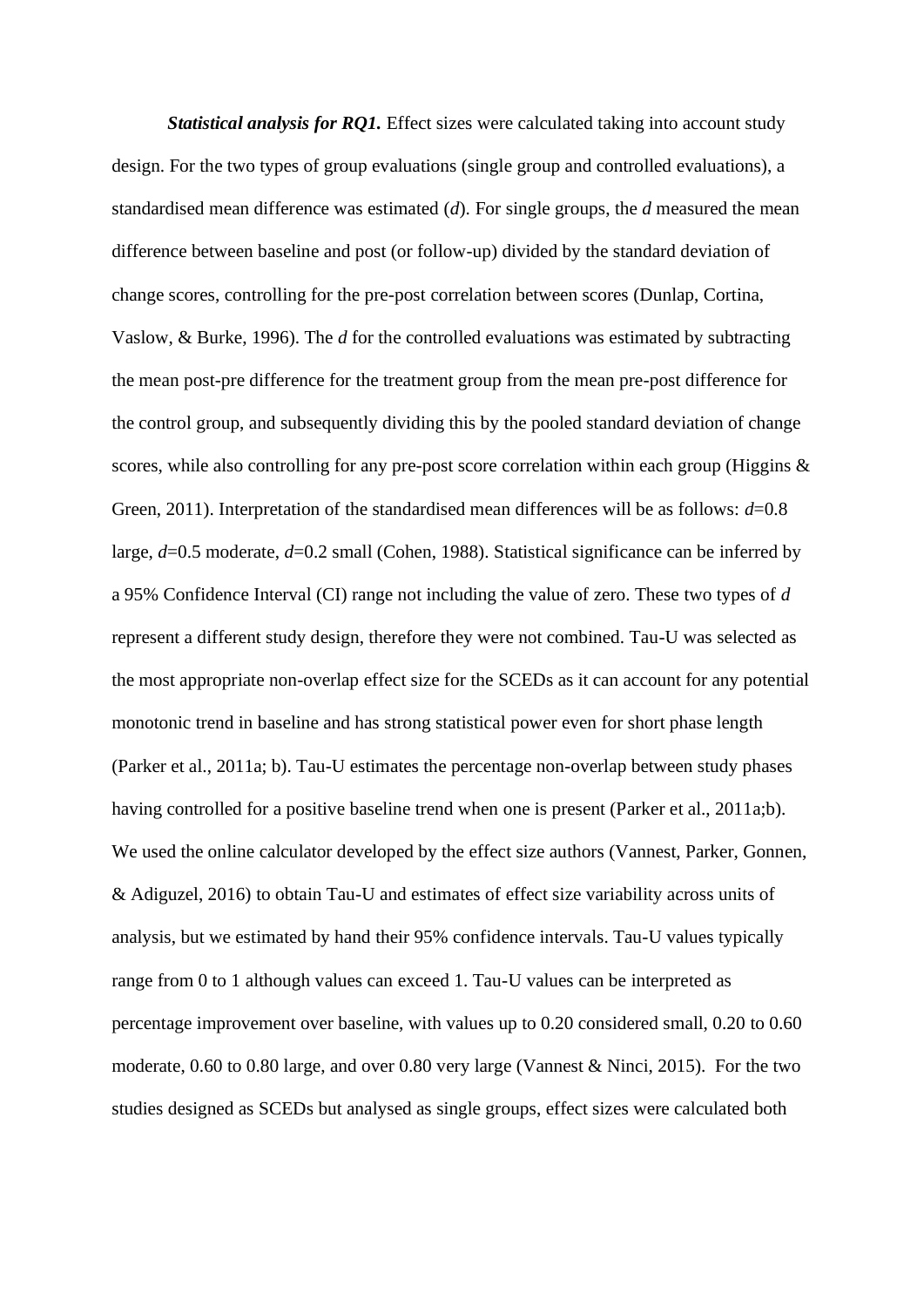ways. Summary effect sizes were calculated for each of the three study designs weighted by the inverse of variance.

We planned a number of a priori specified subgroup analyses to examine whether effectiveness was moderated by certain design or setting characteristics: method of staff training in Active Support (full vs partial), extent of Active Support implementation (Active Support technologies used or not); whether Active Support implementation was data monitored (Participant Record used vs not reported or not used); whether engagement was measured by researcher-led observation vs staff-reported rating scale; number of residents in a home; staff:resident ratio; and, length of staff service in role/setting. Subgroup analyses were actually conducted only when *at least* two studies had available effect sizes. Therefore, we report only subgroup analyses that were feasible.

*Quality appraisal.* For RQ1, the Critical Appraisal Skills Programme (CASP, 2014) checklists or the quality indicators for within single-subjects research (Horner et al., 2005), were used to appraise the quality of the studies dependent on the study design. For RQ2, the Kmet, Lee and Cook (2004) quality assessment checklist for quantitative studies and Kmet, Lee and Cook (2004) quality assessment checklist for qualitative studies were used to calculate a score for each study which indicates overall methodological quality (Table 2).

## **Results**

### **RQ1: Effectiveness of Active Support**

Table 3 presents summary weighted effect sizes by study design and time: the baseline-post test period was less than six months following training, while follow-up refers to the period six months and beyond initial Active Support training.

## [TABLE 3 ABOUT HERE]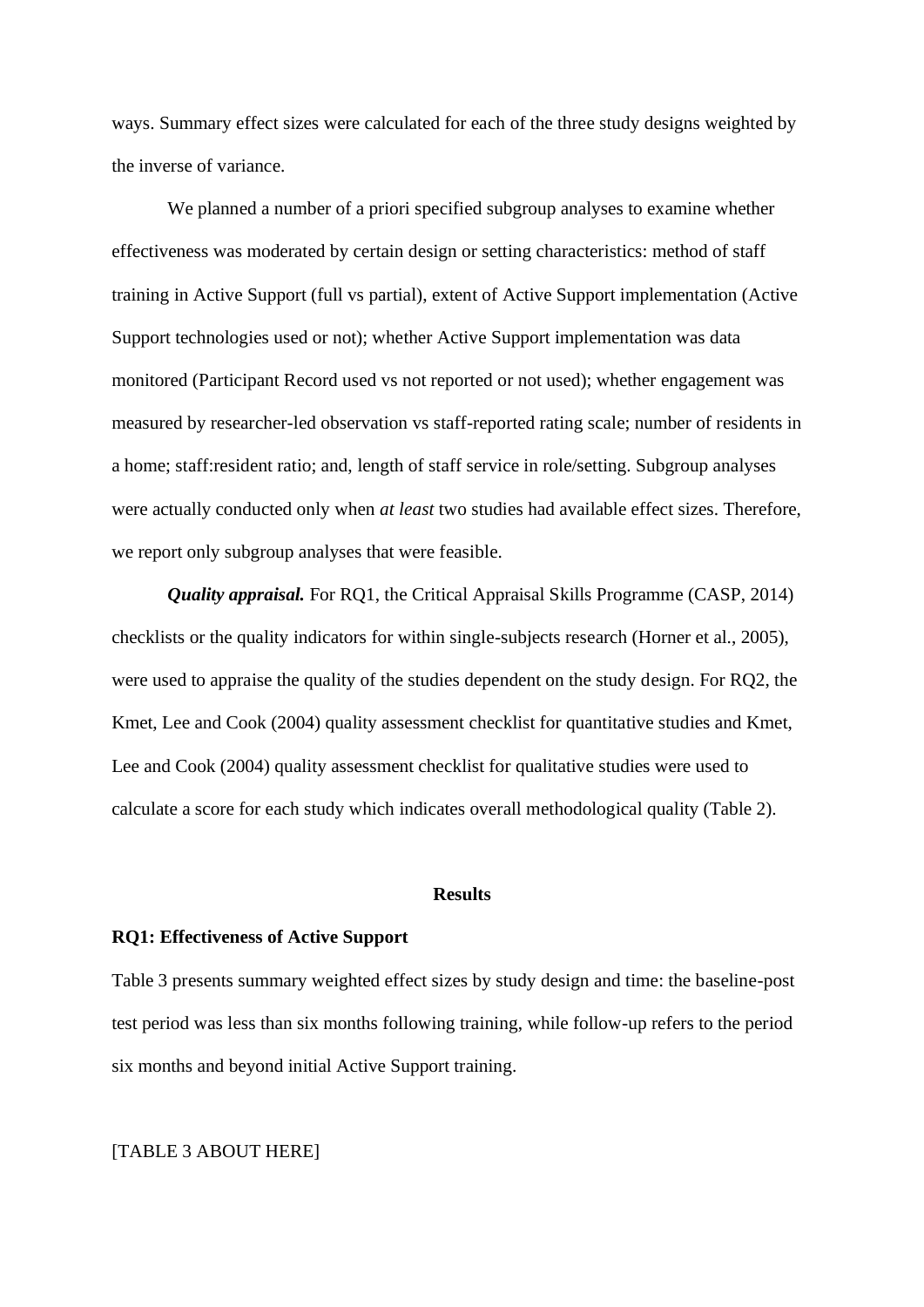**Meta-analysis of total engagement.** There were small, significant improvements in total engagement across single group studies (*d*=0.24, 95% CI: 0.13 to 0.36) with available data (Jones et al., 1999; Jones et al., 2001b; Stancliffe et al., 2007; Totsika et al., 2010). The improvement maintained at follow-up ( $d=0.33$ , 95% CI: 0.10 to 0.56) (Beadle-Brown et al., 2012; Totsika et al., 2010). The equivalent effect size from the one controlled evaluation with relevant data was large (*d*=1.41, 95% CI: 0.58 to 2.25; Bradshaw et al., 2004) at post-test, and follow-up (*d*=0.76, 95% CI: 0.40 to 1.11; Mansell et al., 2002). Significant improvements in total engagement were confirmed by the SCEDs. At post-test, a weighted summary Tau-U of 0.71 (95% CI: 0.55 to 0.87), indicated a 71% improvement over baseline (Baker et al., 2017; Jones et al., 1999; Stancliffe et al., 2007). At follow-up, the Tau-U was 0.95 (95% CI: 0.64 to 1.25) (Jones et al., 1999; Stancliffe et al., 2007), indicating a 95% improvement over baseline.

*Subgroup analyses for total engagement***.** Full training in Active Support had a larger effect on total engagement at post (*d*=0.42, 95% CI: 0.29 to 0.56) (Jones et al., 1999; Jones et al., 2001b<sup>1</sup>; Stancliffe et al., 2007) compared with partial training (d=-0.09, 95% CI: -0.21 to  $(0.03)$  (Jones et al.,  $2001b<sup>1</sup>$ ; Totsika et al.,  $2010<sup>2</sup>$ ). Staff years in role correlated strongly but inversely with change in total engagement pre to post (*r*= -0.99, *p*=.108) (Jones et al., 2001b; Stancliffe et al., 2007; Totsika et al., 2010), suggesting that fewer staff years in role were associated with larger increases in resident engagement. The mean number of residents per house (range: 1-6) correlated positively and strongly with change in total engagement (*r*=0.75, *p*=.252) (Jones et al., 1999; Jones et al., 2001b; Stancliffe et al., 2007; Totsika et al.,

<sup>&</sup>lt;sup>1</sup> Jones et al. (2001b) Phases 1 and 2 included full training; Phase 3 included workshop training only.

 $2$  Totsika et al. (2010) included interactive training only.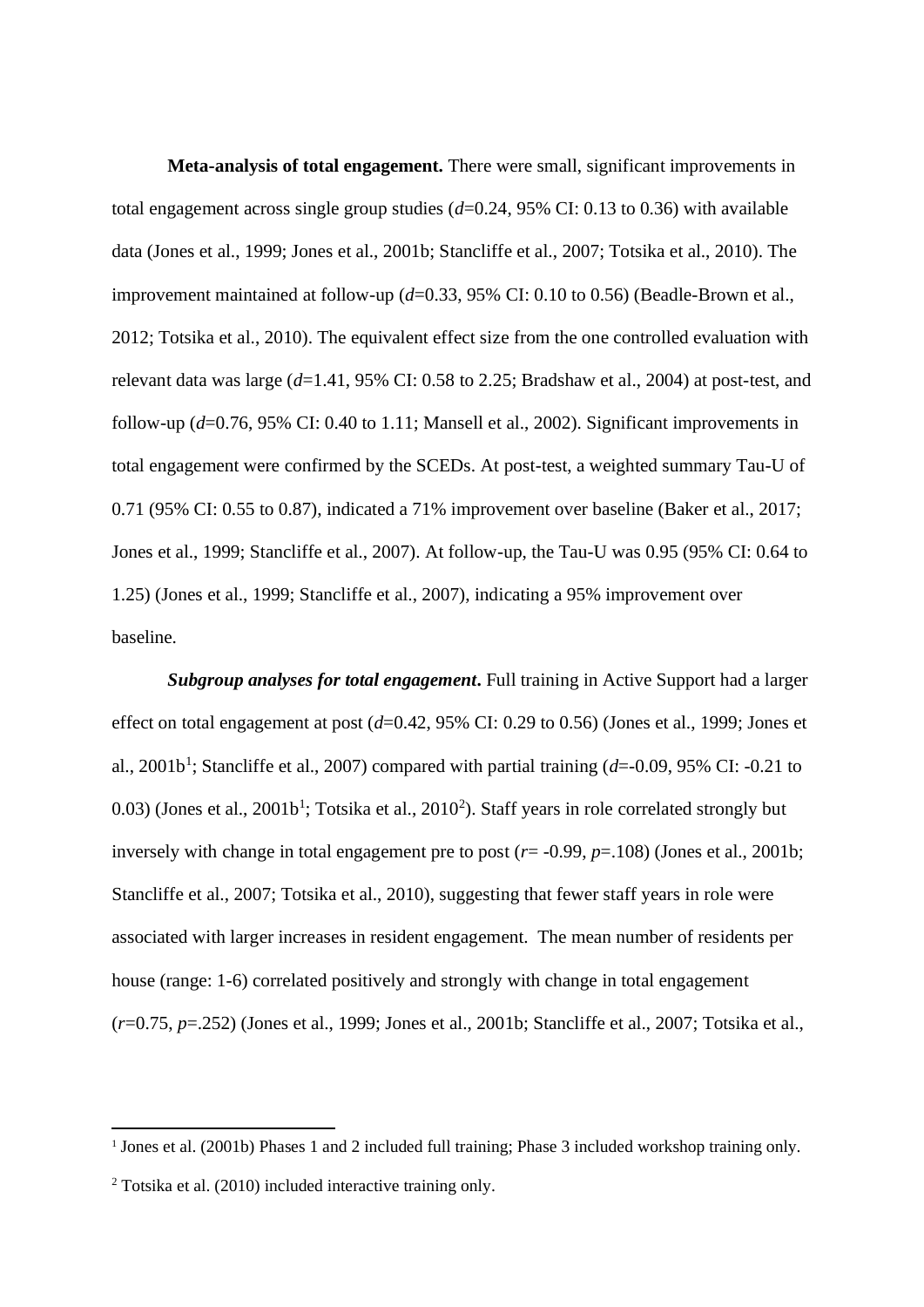2010), suggesting that engagement increased more in included studies where houses had more residents.

**Meta-analysis of domestic activity engagement.** Looking specifically at engagement in domestic activities, a small but significant increase was evident across six single group studies with relevant data at post (*d*=0.41, 95% CI: 0.27 to 0.54) (Felce & Repp, 1992; Jones et al., 1999; Jones et al., 2001b; Riches et al., 2011; Stancliffe et al., 2007; Totsika et al., 2010), and follow-up (*d*=0.42, 95% CI: 0.23 to 0.61) (Beadle-Brown et al., 2012; Koritsas et al., 2008; Stancliffe et al., 2010; Totsika et al., 2010). Only one controlled study measured domestic engagement (Chou et al., 2011). It found a non-significant effect at post (*d*=-0.16, 95% CI: -0.58 to 0.25) and follow-up (*d*=0.24, 95% CI: -0.47 to 0.38).

*Subgroup analyses of domestic engagement*. A larger effect was evident when full training was delivered (*d*=0.61, 95% CI: 0.45 to 0.77) (Felce & Repp, 1992; Jones et al., 1999; Jones et al., 2001b<sup>1</sup>; Riches et al., 2011; Stancliffe et al., 2007) compared with partial training (d=0.07, 95% CI: -0.07 to 0.20) (Jones et al., 2001b<sup>1</sup>; Totsika et al., 2010<sup>2</sup>). Similar levels of domestic engagement were seen when the outcome was measured through staff report (*d*=0.41, 95% CI: 0.15 to 0.67) and researcher observation (*d*=0.48, 95% CI: 0.20 to 0.76). Staff: resident ratio was inversely related to change in domestic engagement pre to post (*r*=-0.94, *p*=0.06) (Felce & Repp, 1992; Jones et al., 1999; Jones et al., 2001; Riches et al., 2011), suggesting that engagement decreased in homes with more staff in relation to number of residents. A strong negative correlation was present for staff years in role (*r*=-0.96, *p*=.036) (Jones et al., 2001b; Riches et al., 2011; Stancliffe et al., 2007; Totsika et al., 2010), suggesting that fewer staff years in role were associated with larger increases in domestic engagement. A strong positive correlation was present between mean number of residents per house and change in domestic engagement pre to post ( $r=0.91$ ,  $p=.013$ ) (Felce & Repp, 1992; Jones et al., 1999; Jones et al., 2001b; Riches et al., 2011; Stancliffe et al., 2007; Totsika et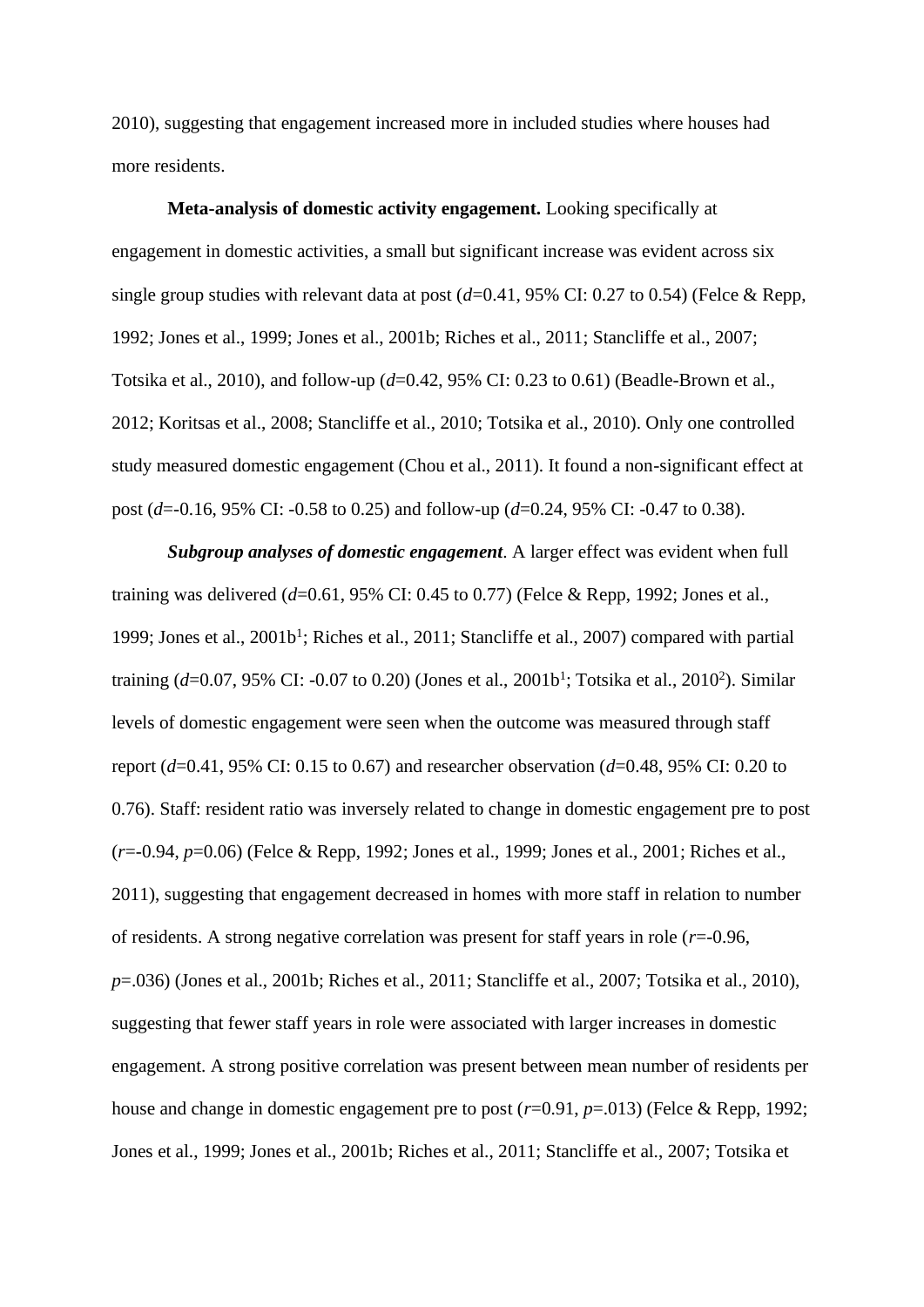al., 2010) and also pre to follow-up (*r*=0.80, *p*=.205) (Beadle-Brown et al., 2012; Koritsas et al., 2008; Stancliffe et al., 2010; Totsika et al., 2010), suggesting that domestic engagement increased more in included studies where houses had more residents.

**Meta-analysis of social engagement.** For social engagement, there was a small effect at post-test (*d*=0.27, 95% CI: 0.12 to 0.42) (Jones et al., 1999; Jones et al., 2001b; Totsika et al., 2010), and a small effect at follow-up (*d*=0.27, 95% CI: 0.01 to 0.53) (Beadle-Brown et al., 2012; Totsika et al., 2010).

*Subgroup analysis for social engagement***.** There were no differences between full  $(d=0.14, 95\% \text{ CI: } -0.04 \text{ to } 0.31)$  (Jones et al., 1999; Jones et al., 2001b<sup>1</sup>) and partial training (*d*=-0.04, 95% CI: -0.19 to 0.11) (Jones et al., 2001b<sup>1</sup>; Totsika et al., 2010<sup>2</sup>) for social engagement.

**Meta-analysis of other resident outcomes.** Depressive symptoms did not improve significantly at post-test in single group studies (*d*=-0.31, 95% CI: -0.64 to 0.01) (Riches et al., 2011; Stancliffe et al., 2007). Depressive symptoms improved moderately at follow-up  $(d=0.49, 95\% \text{ CI: } -0.79 \text{ to } -0.20)$  (Stancliffe et al., 2010). In the only controlled evaluation to measure depression (Chou et al., 2011), scores did not change at four months (*d*=-0.05, 95% CI: -0.47 to 0.38) or 14 months (*d*=0.41, 95% CI: -0.02 to 0.85).

Within single group studies, initially there was no change in choice (*d*=-0.05, 95% CI: -0.45 to 0.33) (Riches et al., 2011; Stancliffe et al., 2007). At follow-up, a moderate significant effect was evident (*d*=0.62, 95% CI: 0.23 to 1.01) (Beadle-Brown et al., 2012; Koritsas et al., 2008). Choice did not change significantly at post (*d*=0.47, 95% CI: -0.04 to 0.99) or follow-up (*d*=0.37, 95% CI: -0.14 to 0.88) in the only controlled evaluation that measured it (Chou et al., 2011).

In single group studies, challenging behaviour scores presented a small reduction at post-test (*d*=-0.12, 95% CI: -0.24 to 0.00) (Jones et al., 2001b; Riches et al., 2011; Stancliffe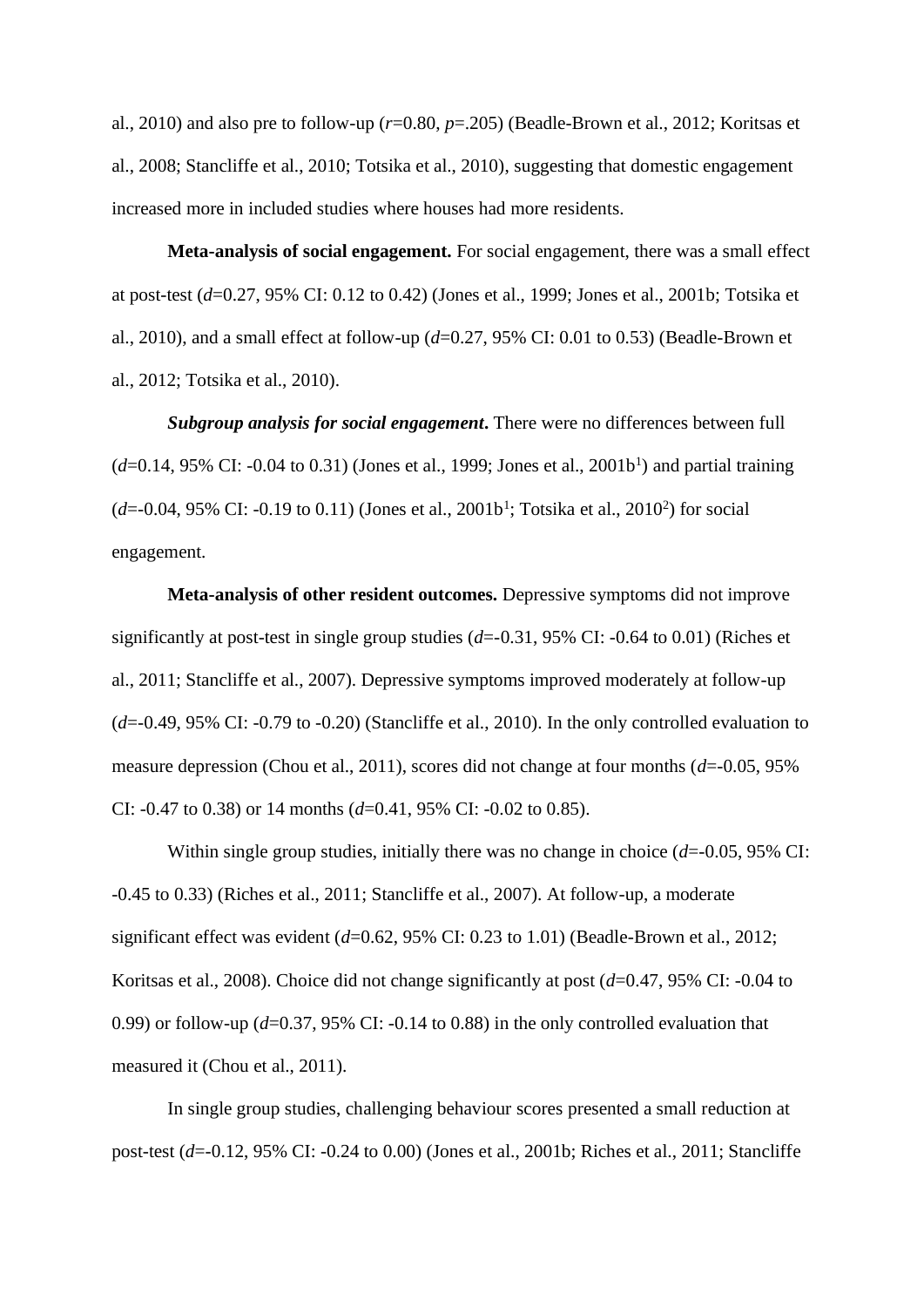et al., 2007; Totsika et al., 2010), and at follow-up (*d*=-0.13 95% CI: -0.24 to -0.03) (Beadle-Brown et al., 2012; Koritsas et al., 2008; Stancliffe et al., 2010; Totsika et al., 2010). In controlled evaluations, there was a small increase at post (*d*=0.24, 95% CI: 0.01 to 0.47; Bradshaw et al., 2004; Chou et al., 2011). Looking at these two studies individually, challenging behaviours increased in the Bradshaw et al. study but remained unchanged in Chou et al.

In single group studies, there was no change in adaptive skills at post-test (*d*=0.07, 95% CI: -0.06 to 0.19) (Riches et al., 2011; Stancliffe et al., 2007), or follow-up (*d*=0.10, 95% CI: -0.02 to 0.23) (Beadle-Brown et al., 2012; Koritsas et al., 2008; Stancliffe et al., 2010). At post, data from one controlled study indicated a large (but variable) effect (*d*=0.78, 95% CI: 0.37 to 1.18; Chou et al., 2011). At follow up, data from two controlled studies indicated a non-significant change in adaptive skills (*d*=0.16, 95% CI: -0.10 to 0.43) (Chou et al., 2011; Mansell et al., 2002).

The frequency of participation in community activities (measured by the Index of Community Involvement; Raynes & Sumpton, 1986) increased significantly at post-test (*d*=0.22, 95% CI: 0.07 to 0.37) (Jones et al., 2001b; Riches et al., 2011; Stancliffe et al., 2007) in single group studies. However, moderate significant reductions were reported in one controlled evaluation (Chou et al., 2011) at both post  $(d=0.69, 95\% \text{ CI}$ :-1.13 to -0.25) and follow-up  $(d=0.44, 95\% \text{ CI: } -0.87 \text{ to } -0.01)$ .

*Subgroup analyses for other resident outcomes.* There was a moderate negative correlation between pre-post changes in challenging behaviour and the number of years staff had worked in the group home  $(r=0.59, p=.414)$  (Jones et al., 2001b; Riches et al., 2011; Stancliffe et al., 2007; Totsika et al., 2010), suggesting that challenging behaviour increased at homes in houses where staff had been working for longer. There was no association between changes in challenging behaviour and mean number of residents per house at post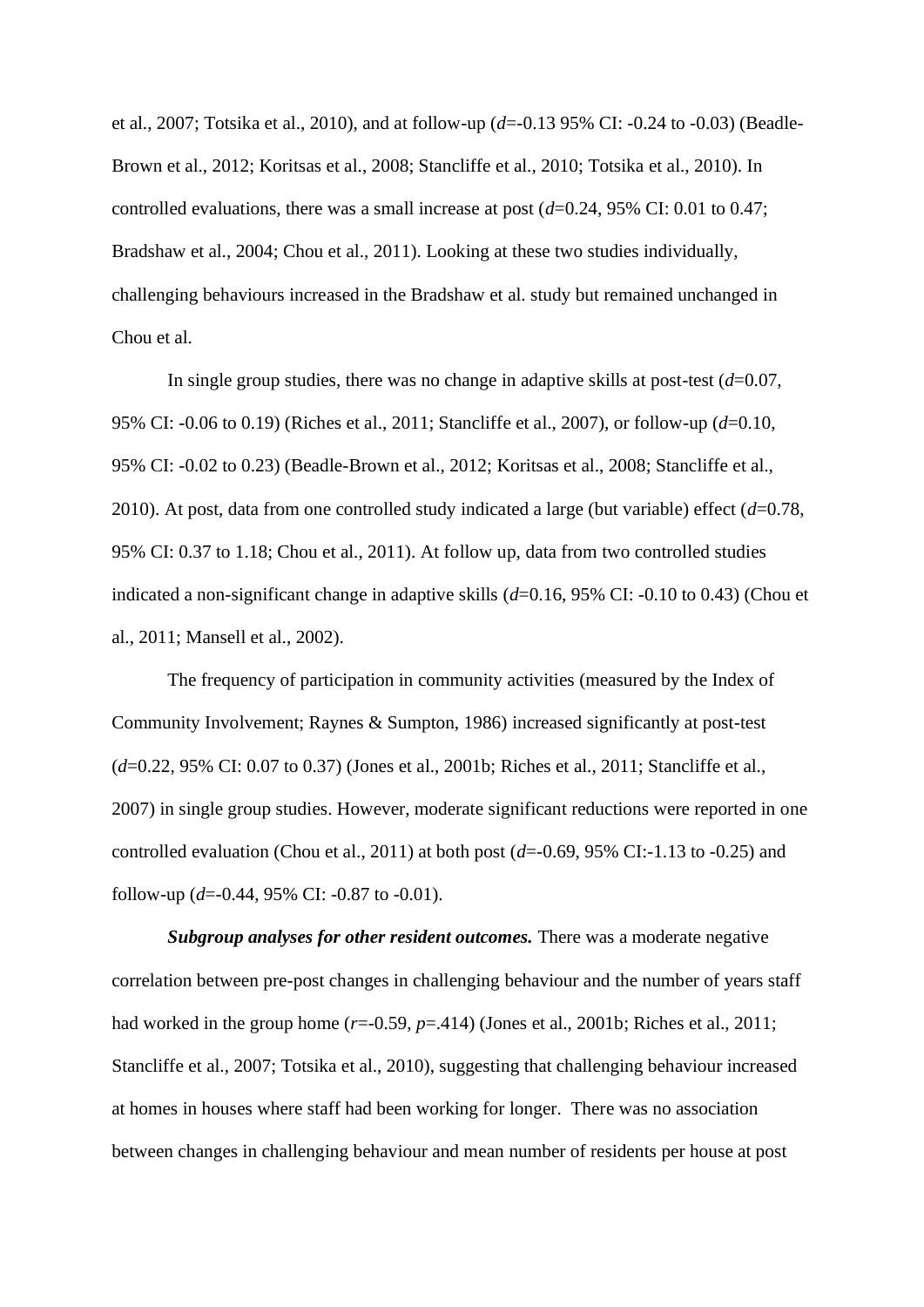(*r*=0.29, *p*=.707) (Jones et al., 2001b; Riches et al., 2011; Stancliffe et al., 2007; Totsika et al., 2010) or follow-up (*r*=-0.20; *p*=.805) (Beadle-Brown et al., 2012; Koritsas et al., 2008; Stancliffe et al., 2010; Totsika et al., 2010).

**Meta-analysis of staff outcomes.** Staff assistance improved post-intervention, with a small effect (*d*=0.43, 95% CI: 0.19 to 0.67) (Jones et al., 1999; Jones et al., 2001b; Stancliffe et al., 2007; Totsika et al., 2010) and a moderate effect at follow-up (*d*=0.56, 95% CI: 0.23 to 0.89) (Beadle-Brown et al., 2012; Totsika et al., 2010). SCED data confirmed that changes in staff assistance were significant at post-test (Tau-U=0.58, 95% CI: 0.42 to 0.74) (Baker et al., 2017; Jones et al., 1999; Stancliffe et al., 2007) and follow-up (Tau-U=0.63, 95% CI: 0.32 to 0.93) (Jones et al., 1999; Stancliffe et al., 2007), improving between 58% and 63% over baseline.

In single group studies with available data, quality of staff support (ASM; Mansell  $\&$ Elliott, 1996) did not improve at post (*d*=0.31, 95% CI: -0.06 to 0.69; Totsika et al., 2010; but note this study included only partial training), but it improved significantly at follow-up (*d*=0.44, 95% CI: 0.15 to 0.72) (Beadle-Brown et al., 2012; Totsika et al., 2010). This is mirrored by the effect size of one controlled evaluation with ASM data at three years postintervention (*d*=1.03, 95% CI: 0.61 to 1.44; Mansell et al., 2002). Similarly, the effect size from one SCED with ASM data at post-test indicated a large significant effect (Tau-U=1.00, 95% CI: 0.63 to 1.38; Rhodes & Toogood, 2016).

Overall staff contact did not change in single group studies with available data at post (*d*=-0.02, 95% CI: -0.20 to 0.16) (Jones et al., 1999; Jones et al., 2001b; Totsika et al., 2010) or at follow-up (d=.32, 95% CI: -.15 to .78; Totsika et al., 2010). In the single controlled evaluation that measured it, staff contact one month post-intervention did not change significantly (*d*=0.76, 95% CI: -0.10 to 1.61; Bradshaw et al., 2004).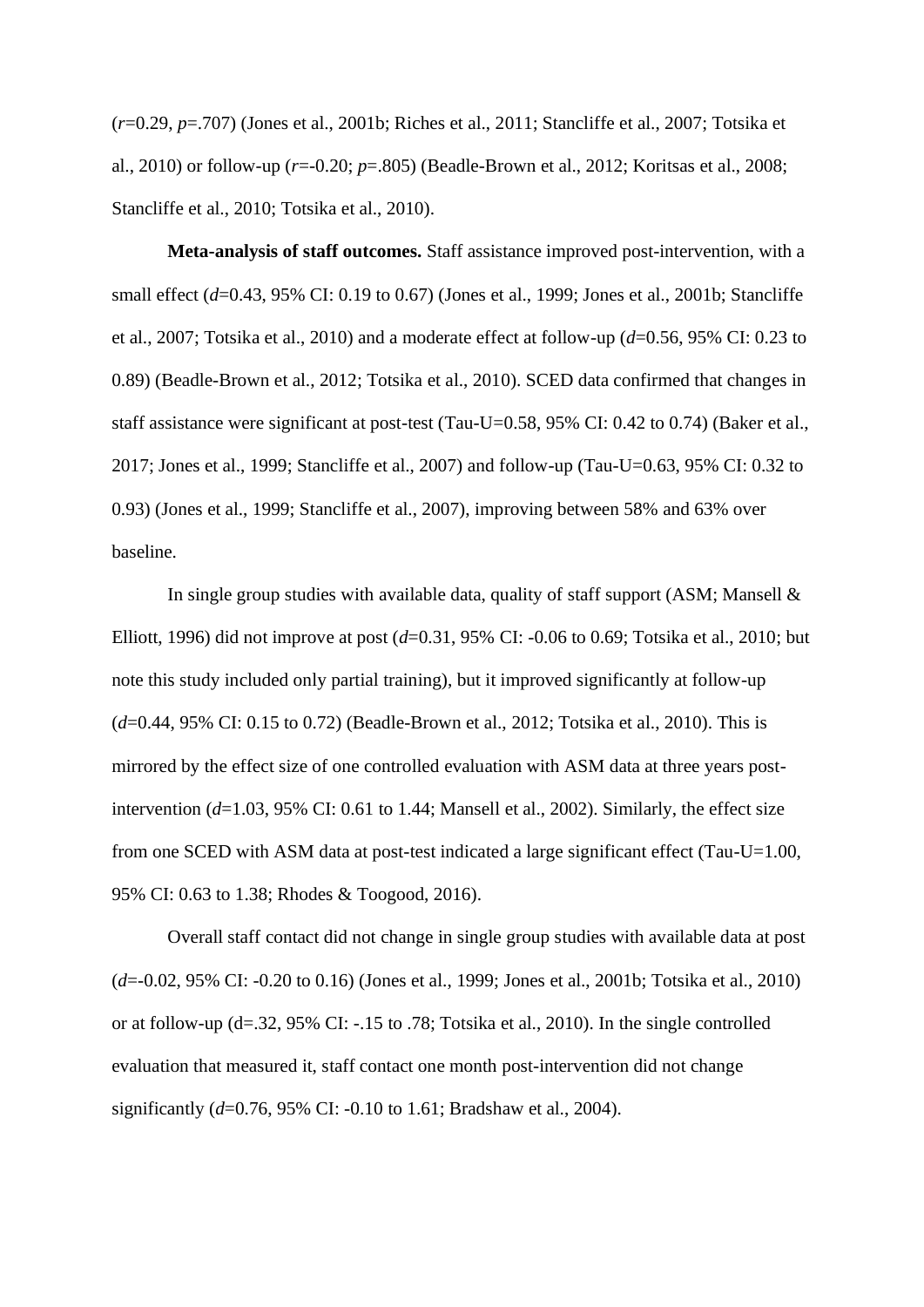*Subgroup analyses for staff outcomes***.** Staff assistance showed larger effects when full training was delivered (*d*=0.68, 95% CI: 0.41 to 0.95) (Jones et al., 1999; Jones et al., 2001b<sup>1</sup> ; Stancliffe et al., 2007) compared with only partial training (*d*=-0.14, 95% CI: -0.39 to  $0.11$ ) (Jones et al.,  $2001b^1$ ; Totsika et al.,  $2010^2$ ) with data at post. Conversely, the amount of training had no effect on staff contact: full training (*d*=0.02, 95% CI: -0.18 to 0.22) (Jones et al., 1999; Jones et al., 2001b<sup>1</sup>); partial training (d=-0.07, 95% CI: -0.25 to 0.11) (Jones et al.,  $2001b^1$ ; Totsika et al.,  $2010^2$ ).

**Quality appraisal of RQ1 studies. S**ingle group studies and SCEDs were mostly of adequate quality according to the CASP (2014) criteria or the SCED quality indicators (Horner et al., 2005). Three of the seven single group studies had an insufficient follow-up period. The inter-observer agreement/reliability was consistently high across studies, indicating that potential measurement bias was limited. Overall, controlled evaluations were the least sound in terms of methodological quality. None of the three controlled studies included randomisation. One of the three studies could not establish group equivalence prior to the intervention. Importantly, in two of the three controlled evaluations, the comparison group (support as usual) had actually been exposed to Active Support training (Chou et al., 2011, Mansell et al., 2002) at a time in the study where the outcome measures could have been affected. Overall, the controlled evaluations had significant limitations in their internal validity, and results from these studies need to be interpreted with this limitation in mind. Finally, the lack of implementation fidelity measurement emerged across all designs. Quality appraisal results for RQ1 studies can be found in Tables A3 and A4 in the Appendix.

## **RQ2: Experience of Active Support**

**Experience of Active Support training.** Two studies evaluated staff experiences of interactive training (Toogood, 2008; Totsika et al., 2008b), and another reported on staff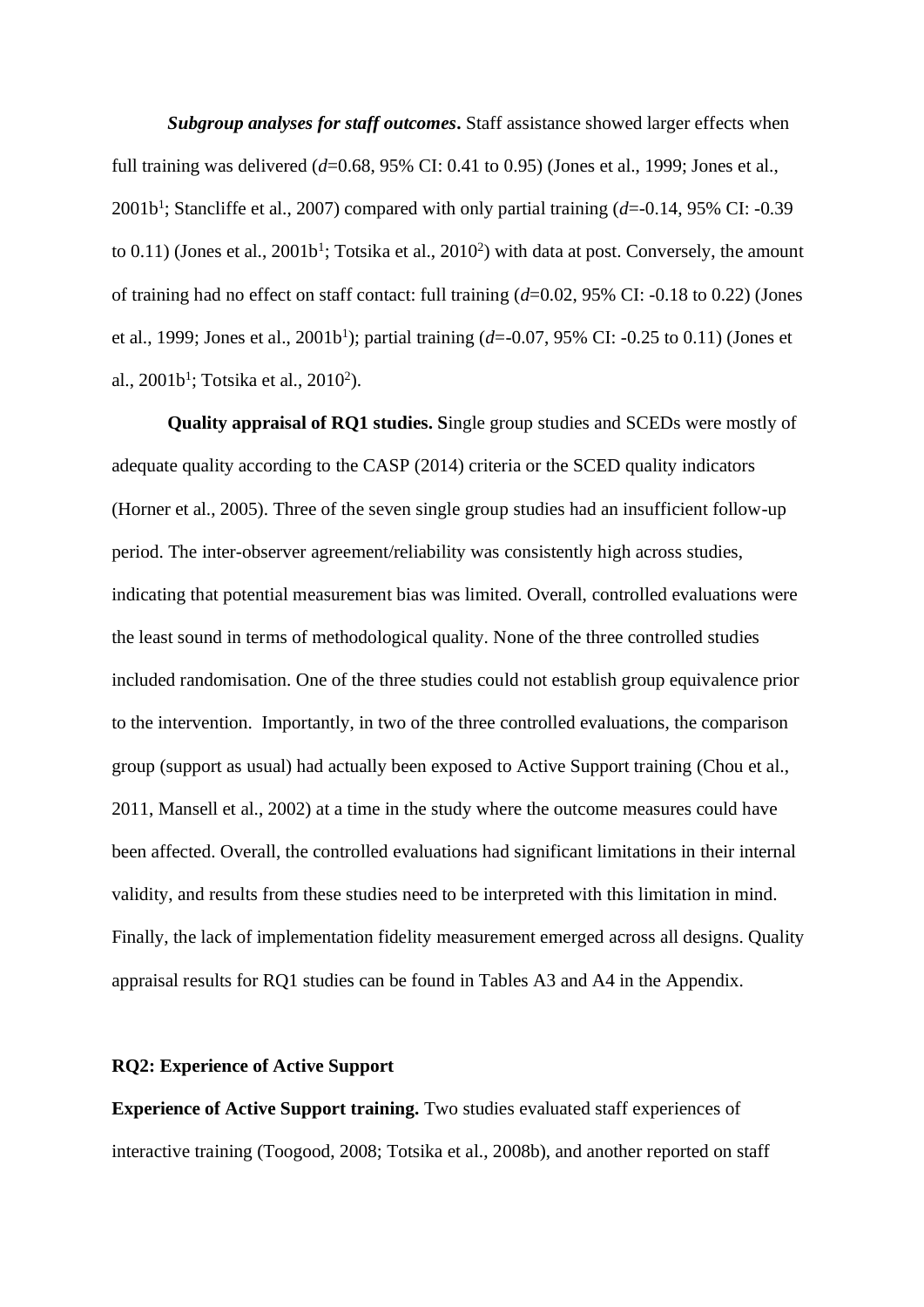experiences of both workshop and interactive training (Riches et al., 2011). All studies used the same training feedback questionnaire, where items are scored on a 1-5 scale, with higher values indicating higher agreement. Overall, participants enjoyed the training (83-100%), felt it was well organised (94-100%), relevant and helpful (90-100%), felt that they had learned new approaches and techniques (80-91%), that they would be more able to assist people with ID to participate (92-100%), and that there would be lasting benefits for clients (89-100%). Participants did not mind being observed (61-80%), and preferred being trained by an external person, rather than their manager (76-80%).

Facilitators and barriers to interactive training were highlighted in one study (Totsika et al., 2008b) that interviewed staff and analysed the data using content analysis: the most common helpful characteristics were that the training was one-to-one, and happened in the setting. Barriers were the difficulty to engage some residents, and difficulties in scheduling the training around other activities (Totsika et al., 2008b). Qian et al. (2017), in a thematic analysis of staff interview and focus group data, noted that the low wages of support staff often led to them having a second job which presented problems for scheduling group training sessions as not all staff could attend training at the same time.

**Experience of Active Support implementation.** Data on implementation experiences were synthesised using a social validity framework (Wolf, 1978) to establish whether: (a) programme goals are wanted, (b) the procedure is acceptable, and (c) the results are satisfactory for the stakeholders. We also synthesised reported barriers and facilitators of Active Support implementation.

*Are the goals of Active Support wanted by stakeholders?* Jones et al. (2001b) conducted a focus group with people with ID who had experience of Active Support, and 80% of participants said that Active Support helped them. They enjoyed the independence, learning new skills and doing things for themselves. However, a quarter of residents said they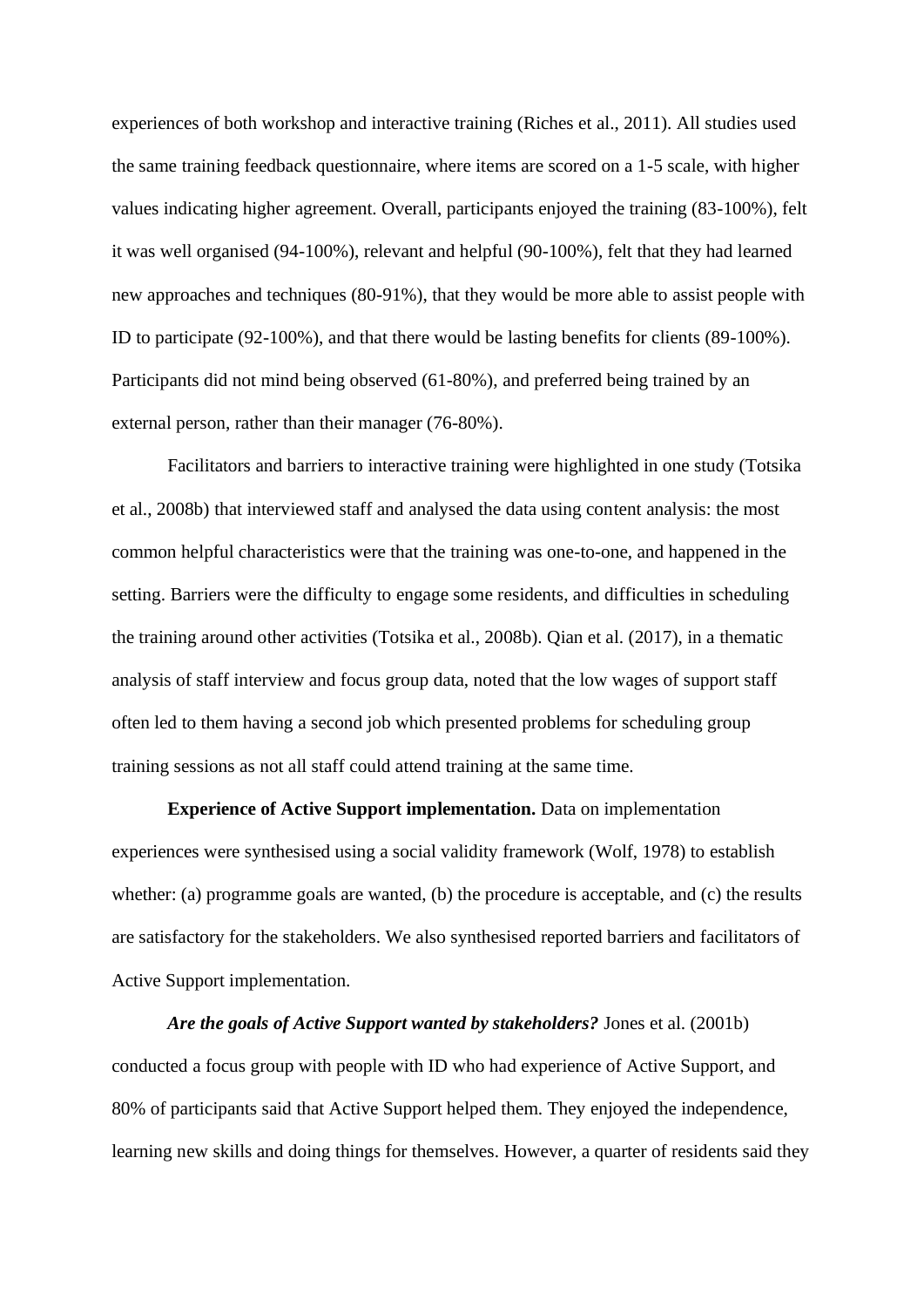found housework tiring and they now had too much to do. Staff perspectives were gathered by two studies which found that trained staff had attitudes which were better aligned to those of community care than staff who had not been trained (Mansell et al., 2008); and that promoting risk taking and the chance to fail were new approaches but staff ultimately saw the importance of these outcomes (Graham et al., 2013). Mansell et al. (2008) suggested that Active Support trained staff were more likely to consider most care related tasks as being less difficult.

*Is the procedure of Active Support acceptable to stakeholders?* Active Support led to a change of mind set for staff who switched from perceiving their role as a caregiver to someone who supported people to lead their own lives (Qian et al., 2017). Staff also reported that Active Support had led them to change their practice (Graham et al., 2013; Totsika et al., 2008b). This change was difficult for staff, and that some felt that they were no longer caring for the people they support as they were taking more of a back seat role (Graham et al., 2013). Residents felt that Active Support increased staff awareness about the skills required to support them better, but this was reported by a training facilitator, not residents themselves (Jones et al., 2001b). In addition to knowing which new skills staff need, most staff (27/37) in Totsika et al. (2008b) reported using at least one new skill (e.g. better task preparation/presentation, communication changes, creating more opportunities for engagement) when supporting residents. However, none of the studies examined the experience of using the Active Support technologies. In Jones et al (2001b) a small number of residents (one fifth) – who were supported by staff to complete the questionnaires – said that there was too much paperwork, and that this gave staff less time to spend with them.

*Are the results of Active Support satisfactory for stakeholders?* Staff in two studies indicated that the people they support were more actively participating in activities and decisions (Graham et al., 2013; Qian et al., 2017), but this information was not presented by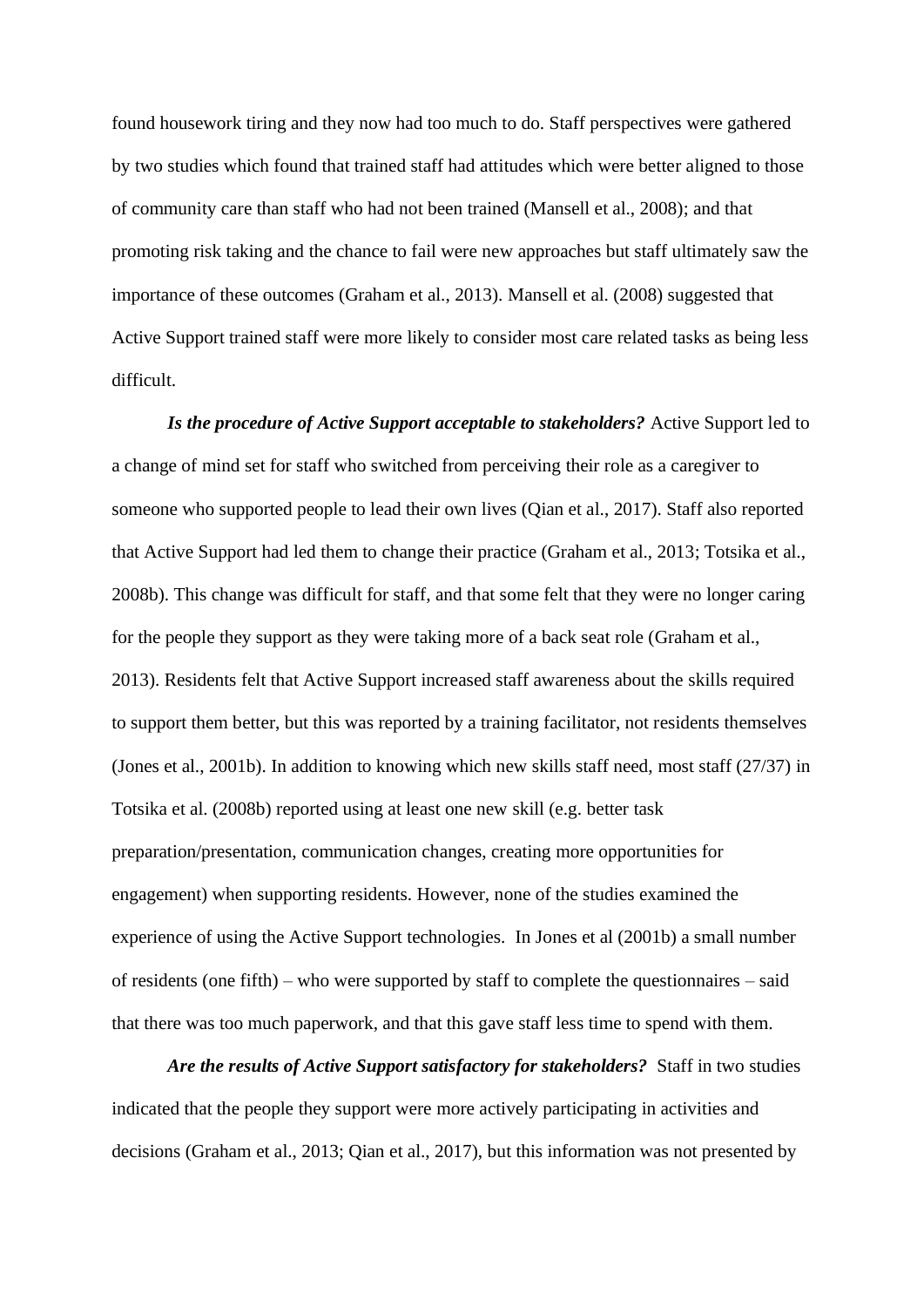residents themselves. Staff also reported a reduction in challenging behaviour (Qian et al., 2017), and that residents were happier (Graham et al., 2013). Conversely, staff in the Totsika et al. (2008b) study seldom mentioned improvements in engagement (16%), skill development, or improved quality of life (all 14%); this lack of staff perceived changes was reflected in the quantitative evaluation that found little change after Active Support interactive training delivered alone (Totsika et al., 2010). Improved relationships with staff were noted by staff and residents in Jones et al.'s (2001b) study, including more attention being paid to residents' needs and wishes. Qian et al. reported that staff were offering more encouragement to residents. Totsika et al. (2008b) reported that there was increased continuity in residents' routines and consistency in the staff approach to supporting residents (both 27%). Staff in the Graham et al. study were satisfied with the new approach, and agreed with giving residents more opportunities to engage in activities that presented risks (e.g., preparing food).

Two studies found significant increases in staff job satisfaction shortly after (12 weeks) or 12 months after Active Support implementation (Beadle-Brown et al., 2012; Rhodes & Toogood, 2016). Interestingly, staff propensity to leave their job in the next 12 months also decreased (Beadle-Brown et al., 2012). Staff perceived better quality support from their managers, including more modelling of good practice and feedback (Beadle-Brown et al., 2012).

**Perceived barriers and facilitators to Active Support implementation.** Staff in Qian et al. (2017) reported several barriers to Active Support implementation, many of which were related to sector pay conditions: support staff receive low wages which poses a problem for staff retention, often leading to untrained staff replacing Active Support trained staff, thus hindering consistent implementation of Active Support. Other identified implementation barriers were an absence of leadership and support within the services, and a lack of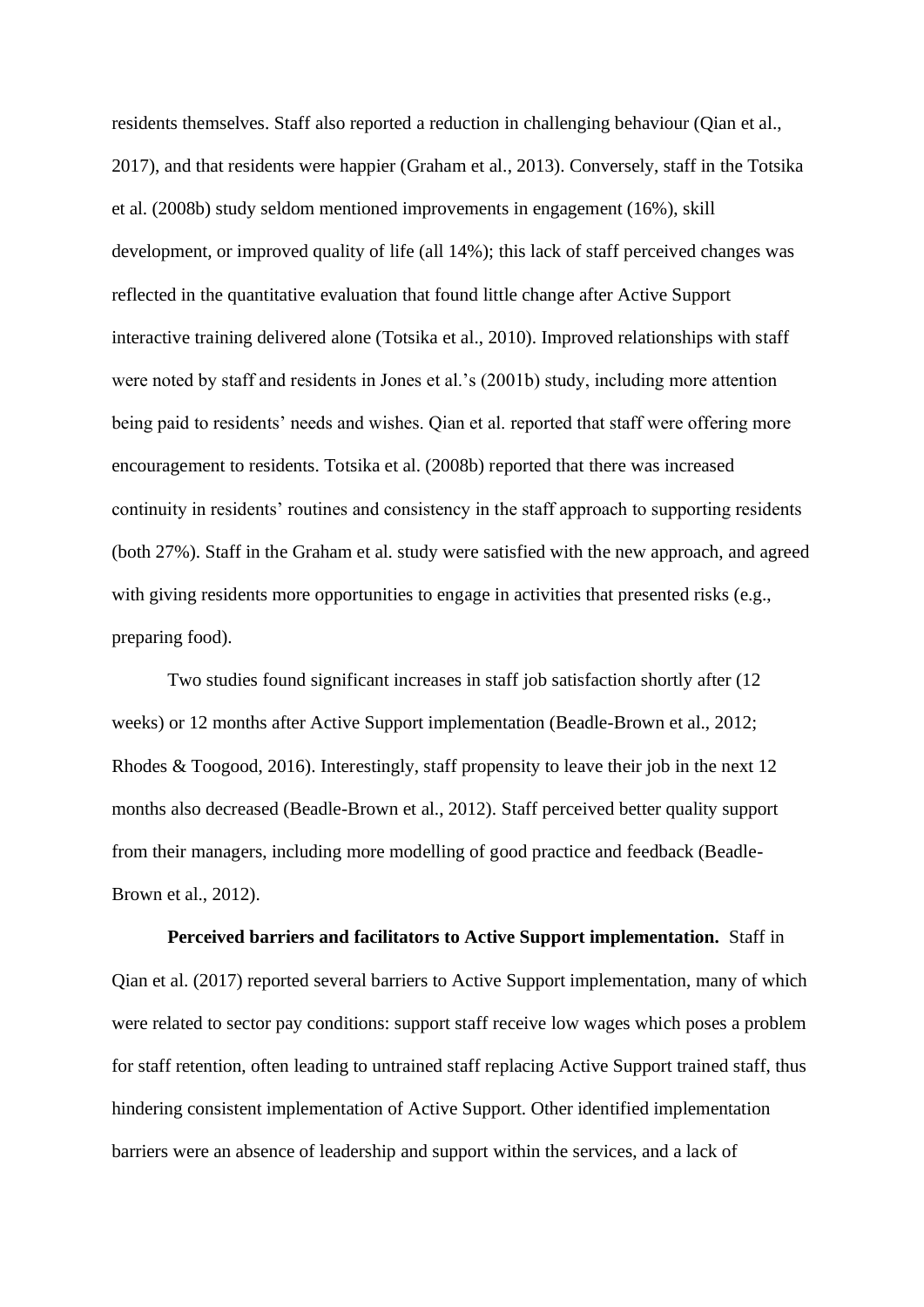organisational readiness for Active Support (Qian et al., 2017; Totsika et al., 2008b). In Totsika et al. (2008b) staff also reported implementation barriers related to residents: low levels of ability, challenging behaviour, or low motivation. Facilitators for successful Active Support implementation were highlighted by staff in Fyffe et al. (2008) as being positive responses about Active Support training, teamwork, having regular house staff meetings, and staff having a good understanding of what resident engagement should look like.

**Quality appraisal of RQ2 studies.** Studies included for RQ2 were generally of high quality (Table 2). Kmet and colleagues (2014) recommend that a conservative cut-off for inclusion is 75%, and that if any studies fall below the cut-off to consider excluding them from a systematic review. Here, all identified studies were above this cut-off. Common limitations were the description of analysis and reflexivity methods (qualitative studies only), participant selection and characteristics, and not having a clearly defined research question or objective.

#### **Discussion**

The present review aimed to synthesise available evidence on the effectiveness of Active Support (RQ1), and stakeholders' experience of the model (RQ2). Findings on effectiveness suggested that Active Support led to significant increases in the amount of time residents spent engaged in all types of activities at home (total engagement). This is the only residentrelated outcome where effect sizes from different study designs converged on their message. Effect sizes ranged from small in single group studies (*d*s between 0.24 and 0.33) to large in controlled evaluations and SCEDs (*d*=0.76 and Tau-U=0.71) and very large in controlled studies and SCEDS (*d*=1.41, and Tau-U=0.95). When activities were broken down to more specific types, data were either only available from one study design (single group studies) or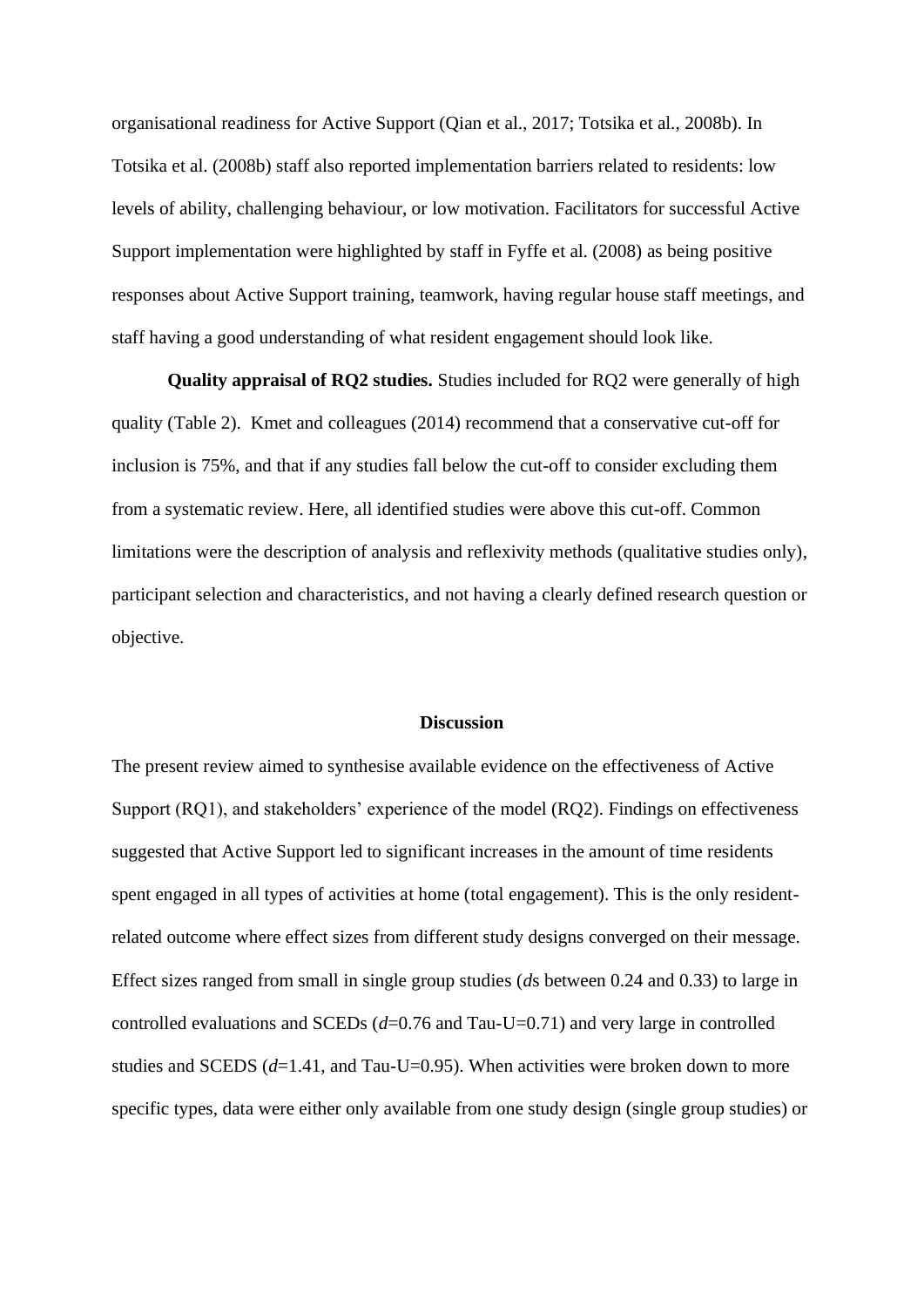effect sizes from different designs disagreed: significant increases in domestic and social engagement were only seen in single group studies.

A convergence on the message of effect sizes from different designs was evident for all staff outcomes. Staff assistance (i.e., staff verbal and non-verbal behaviour directly supporting resident engagement) and the quality of staff support significantly improved by follow-up (i.e., in the period 6 to 12 months following training). Staff assistance increased moderately with effect sizes in single group studies ranging between (*d*) 0.43 and 0.56, and (Tau-U) .58 to .63 in SCEDs. The change in the quality of staff support ranged from small in single group studies (*d*=.44) to very large in controlled evaluations and SCEDS (*d*=1.63 and Tau=1.00). In contrast, staff contact (i.e., staff interactions that include assistance but also all other exchanges) did not significantly change at any point. The pattern of changes is consistent with Active Support's training input that directly aims to change staff moment-tomoment behaviour to facilitate engagement, but does not place any other demands on the way staff interact with residents on other occasions (Jones et al., 2009; Toogood, 2010).

Findings support earlier narrative reviews (Stancliffe et al., 2008a; Totsika et al., 2008a), and extend the previous synthesis (Hamelin & Sturmey, 2011). Our use of a SCED effect size that can effectively account for any baseline trend (Tau-U; Parker et al., 2001a; b), and the larger number of experimental studies (four SCEDs) available here indicated that, after accounting for baseline trend, improvements in total resident engagement were large: 71% to 95% better than baseline at post and follow-up, respectively; improvement in staff assistance was moderate: 58% to 63% by follow-up; and very large for quality of staff support with increase 100% over baseline. However, the overall number of SCEDs is still small, and studies had relatively short phase lengths, and high variability in measurement. These design characteristics combined with large changes resulted in confidence intervals exceeding 1 (Table 3), which is considered the rational limit of Tau-U (Parker et al., 2011b).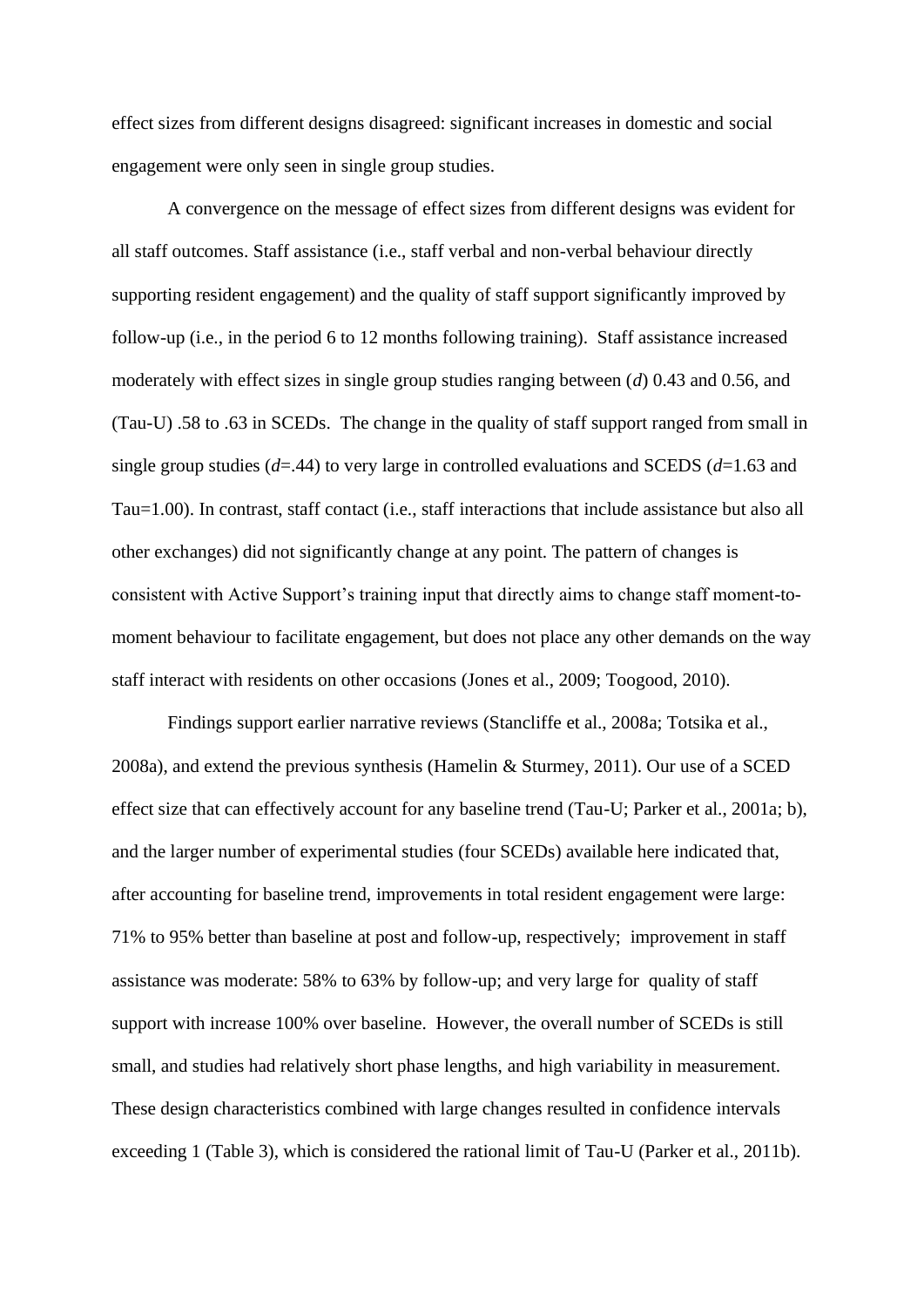We selected not to cap the Tau-U confidence intervals at 1 as we wanted to demonstrate this effect which in our view was due to a ceiling effect and SCED design characteristics. While more robust than simple non-overlap effect sizes, Tau-U may be prone to ceiling effects in Active Support evaluations that measure activity engagement as percentage of time and include short or very short (e.g., less than three points) phase lengths.

We were able to meta-analyse for the first time data on other resident outcomes. These mostly came from single group studies or controlled evaluations. Overall, effect sizes from the two study designs did not converge on the direction or significance of change in depressive symptoms, adaptive skills, resident choice, or community participation. While increases in engagement in community activities would be expected following a period of Active Support implementation, outcomes such as depressive symptoms or adaptive skills are not primary targets of the intervention, but might be expected to be affected following a period of sustained activity engagement in and out of the house (Bartlo & Klein, 2011; Qian et al., 2015).

Previous reviews were inconclusive regarding Active Support effects on challenging behaviour (Stancliffe et al., 2008a; Totsika et al., 2008a). Present findings suggest that challenging behaviours mostly do not change much. Effect sizes across all study designs were very small (<.25) in any direction. Researchers have proposed that the measurement method may relate to the direction of score change (Emerson & Hatton, 1996). Direct observations have been criticised for not being able to capture small changes in high-impact behaviours (e.g., aggression). Unfortunately, there were not enough studies with available data to allow us to compare challenging behaviour scores between staff-reported questionnaires vs direct observations, as we had planned. Because of this measurement confound, a clearer understanding of effects on challenging behaviour may emerge if we gather evidence to test the hypothesis that Active Support has function-related effects on challenging behaviour. In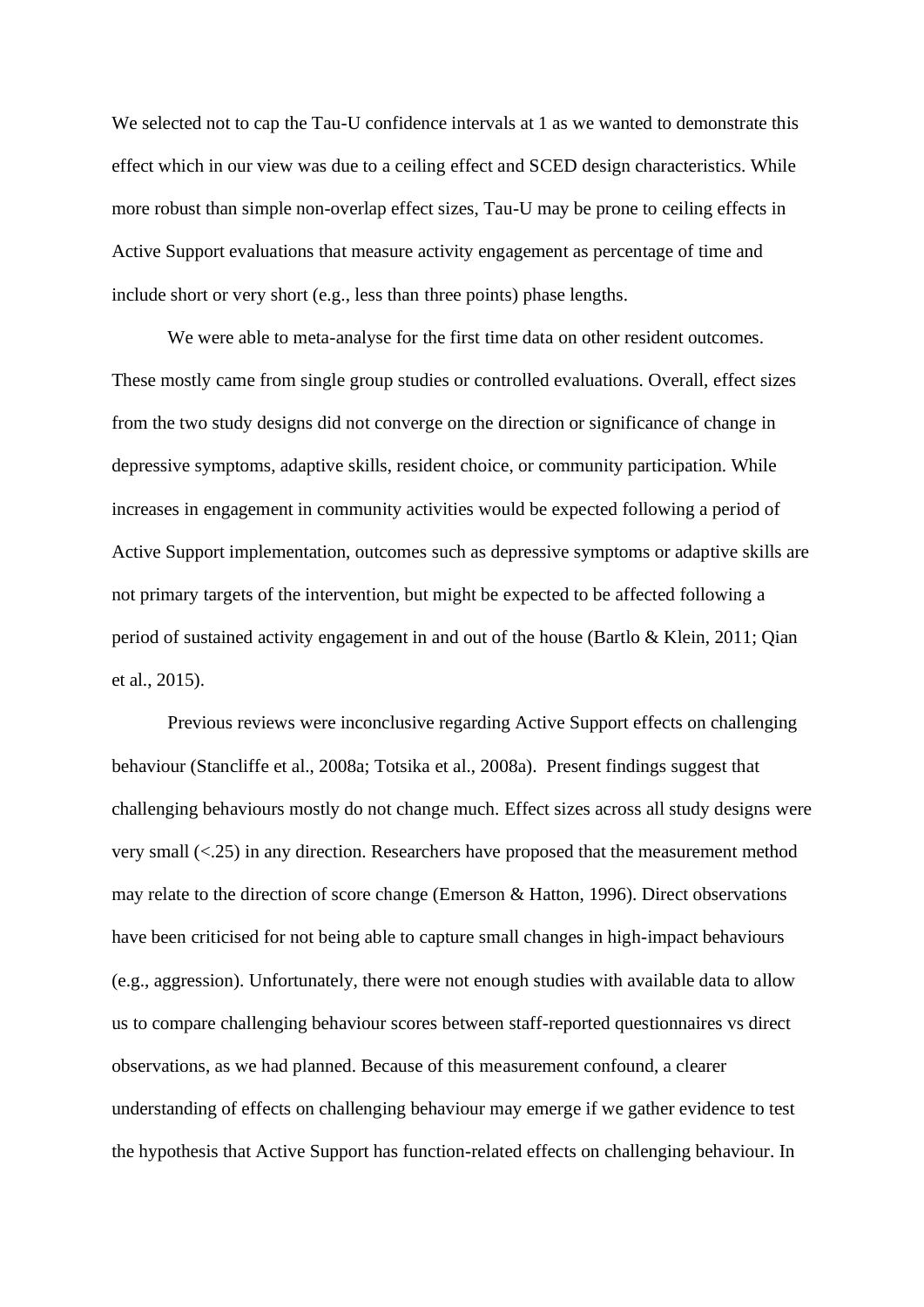other words, future evaluations should examine not just the impact on the frequency of topographically-defined challenging behaviours, but any impact on the frequency of challenging behaviours defined by function, as it has been hypothesised that environmental changes brought about by Active Support implementation could alter the motivation (i.e., establishing operations) for presenting certain behaviours (Jones et al., 2013; Totsika et al., 2008a), for example a reduction in behaviours motivated by lack of access to activities and tangibles because of the increase in activities and support to participate throughout the day.

We had planned a number of subgroup analyses to explore potential moderators of effectiveness in our protocol. We conducted only those subgroup analyses where at least two effect sizes were available. The number of studies where this was possible was small, so results are tentative, but indicate that: (a) receipt of the full Active Support training (i.e., both group workshop and interactive training) is associated with larger positive changes in resident engagement; (b) a higher number of years in the current role had a significant negative effect on both engagement and challenging behaviours. There are two possible explanations for this. Working in the current role for more years could mean that change in staff behavior and subsequently resident behavior is harder to achieve. A parallel possibility is that more years in the role means more exposure to informal – negative – staff culture (Hastings  $\&$ Remington, 1994). Staff culture in homes where residents have low activity levels is characterised by staff resistance to change and staff perceiving their role as doing for rather than doing with (Bigby et al., 2012); (c) effectiveness appears enhanced in homes with fewer staff and more residents (maximum reported within included studies  $= 8$ ). There was a strong, negative relationship between staff: resident ratios and changes in domestic engagement, suggesting that the presence of more staff hinders resident engagement in domestic activities. There were also strong positive correlations between number of house residents and engagement.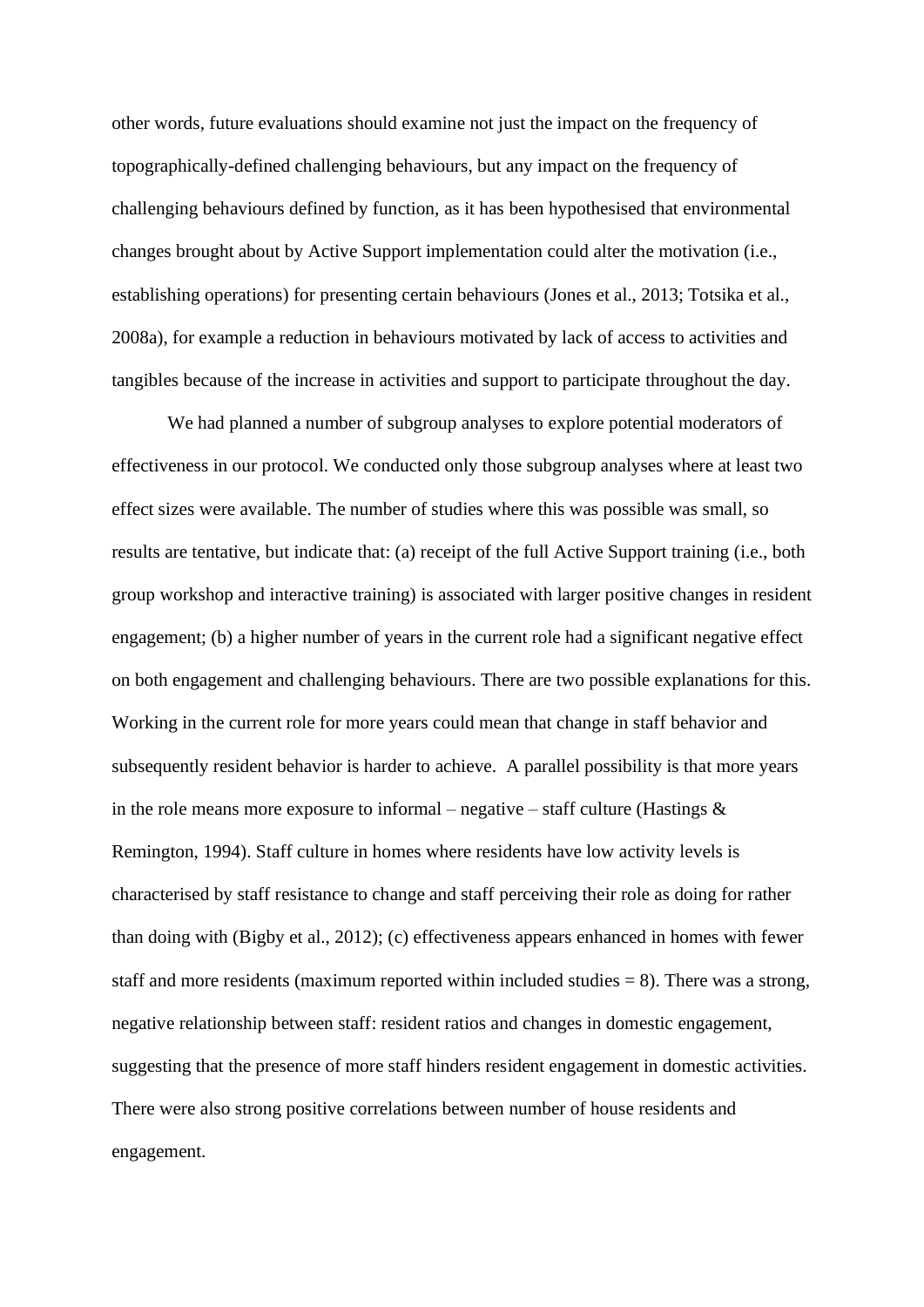Taken together, these findings support suggestions that the promotion of active participation in Active Support does not place additional demand on services (Mansell et al., 2008), and further indicate that a good level of engagement can be achieved in larger homes (average setting size in our review was 4, SD:1), without any adverse effects on challenging behaviours.

We synthesised quantitative and qualitative evidence on the experience of Active Support training and implementation (RQ2). Findings indicated that training and, in particular, interactive training was positively received by staff. In terms of the acceptability of the model's aims and outcomes, staff and residents valued the aims of Active Support, even if each group thought it was easier or preferable if staff did the jobs at home. Staff and residents recognised it was important for residents to be leading their own lives and activities. Staff were satisfied with the outcomes of the implementation and were reporting they thought residents were also happy; this dimension lacked evidence from residents themselves. An important outcome of Active Support was increased job satisfaction and lower propensity to leave which have been strongly associated with actual job searching behaviours in support staff (Hatton et al., 2001).

The final dimension of social validity refers to the acceptability of the implementation process. Initially, staff appeared to experience conflict in the way they viewed their role (as carers) vs the way they were expected to work during Active Support (as enablers), but once they changed their perspective they were able to change their practice and use the new skills they learned through training. It was also clear that leadership or managerial support for the model along with appropriate organisational processes (such as regular staff meetings) were crucial facilitators of implementation.

Interestingly, a number of factors staff viewed as barriers to implementation (high staff turnover, not enough staff, challenging behaviours) appear to be factors that Active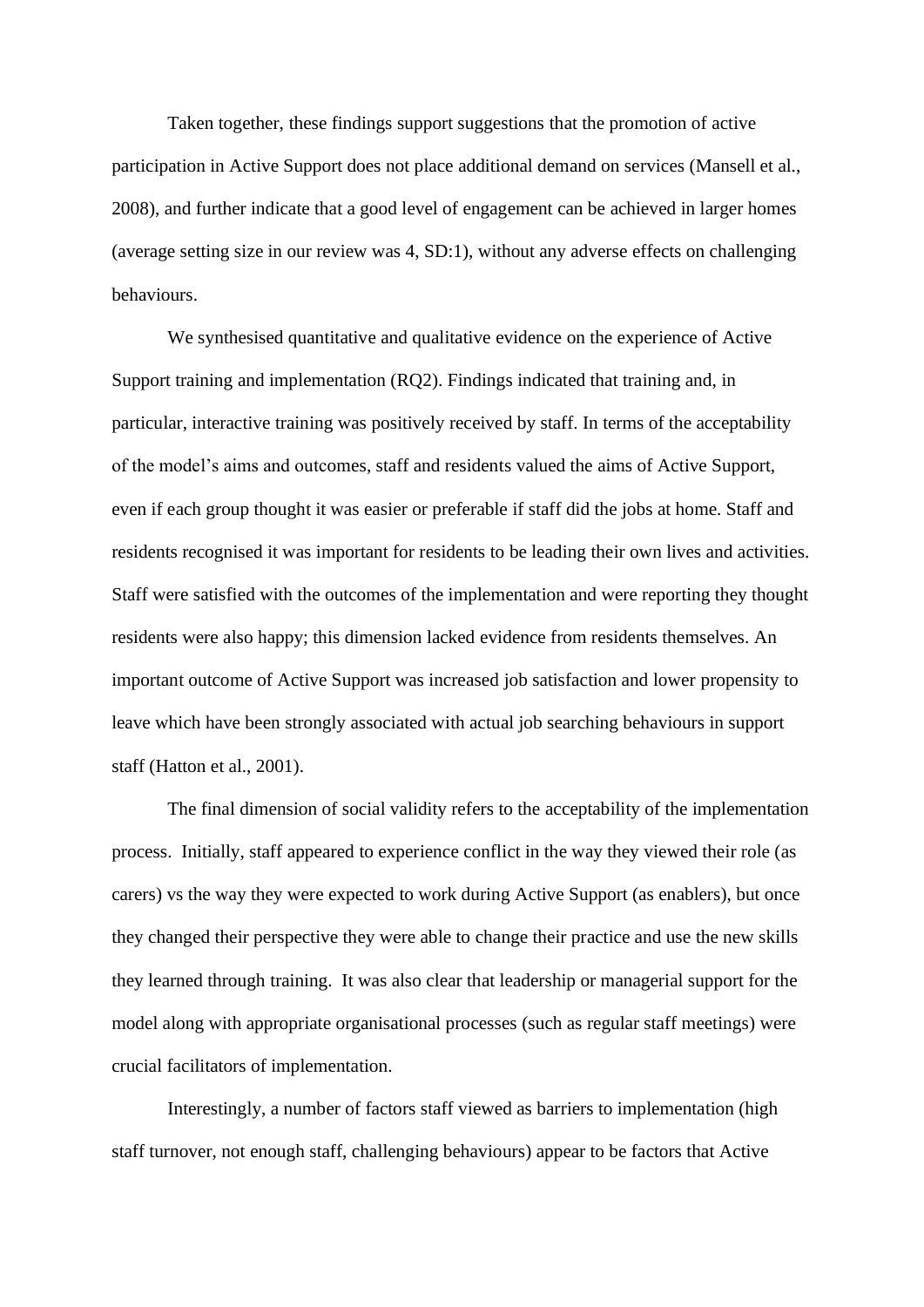Support addresses directly or indirectly: our data indicated increased job satisfaction that may reduce turnover; that effective implementation actually requires fewer staff; and a lack of association with increases in challenging behaviours. These messages could be incorporated in Active Support training to address staff perception of barriers.

The inclusion of three study designs in the review represented both an improvement over previous syntheses and a challenge. While the present review is more inclusive of Active Support evaluations, the variation in design and the methodological limitations make drawing firm conclusions more challenging, in terms of the number of dimensions that need to be considered. It was clear that most evaluation efforts have adopted single group designs. These cannot effectively determine effectiveness as there is no control or comparison condition. The three controlled evaluations did not necessarily provide stronger evidence than single group studies just by virtue of their design. None of the controlled studies included randomisation. Two of the three studies had internal validity limitations: their "support as usual" comparison groups had actually been exposed to Active Support training at a time when their outcomes could have been affected (Mansell et al., 2008; Chou et al., 2011). Additionally, the equivalence of groups prior to intervention could not be fully demonstrated in Chou et al. (2011) and was not examined in Bradshaw et al. (2004). For these reasons, and for the small number of controlled evaluation studies that fed into effect sizes, effect sizes from this design should not be over-interpreted. The methodological quality of SCEDs was, on average, better, and by extension effect sizes from these designs are more reliable, although, as discussed above, for some outcomes ceiling effects were present. It should be mentioned that an available randomised controlled evaluation was identified through the search but it could not be considered for inclusion as the authors were still in the process of finalising their report. Since our searches were undertaken, new evidence will soon be published, or has recently been published (for example, Bigby, Bould & Beadle-Brown,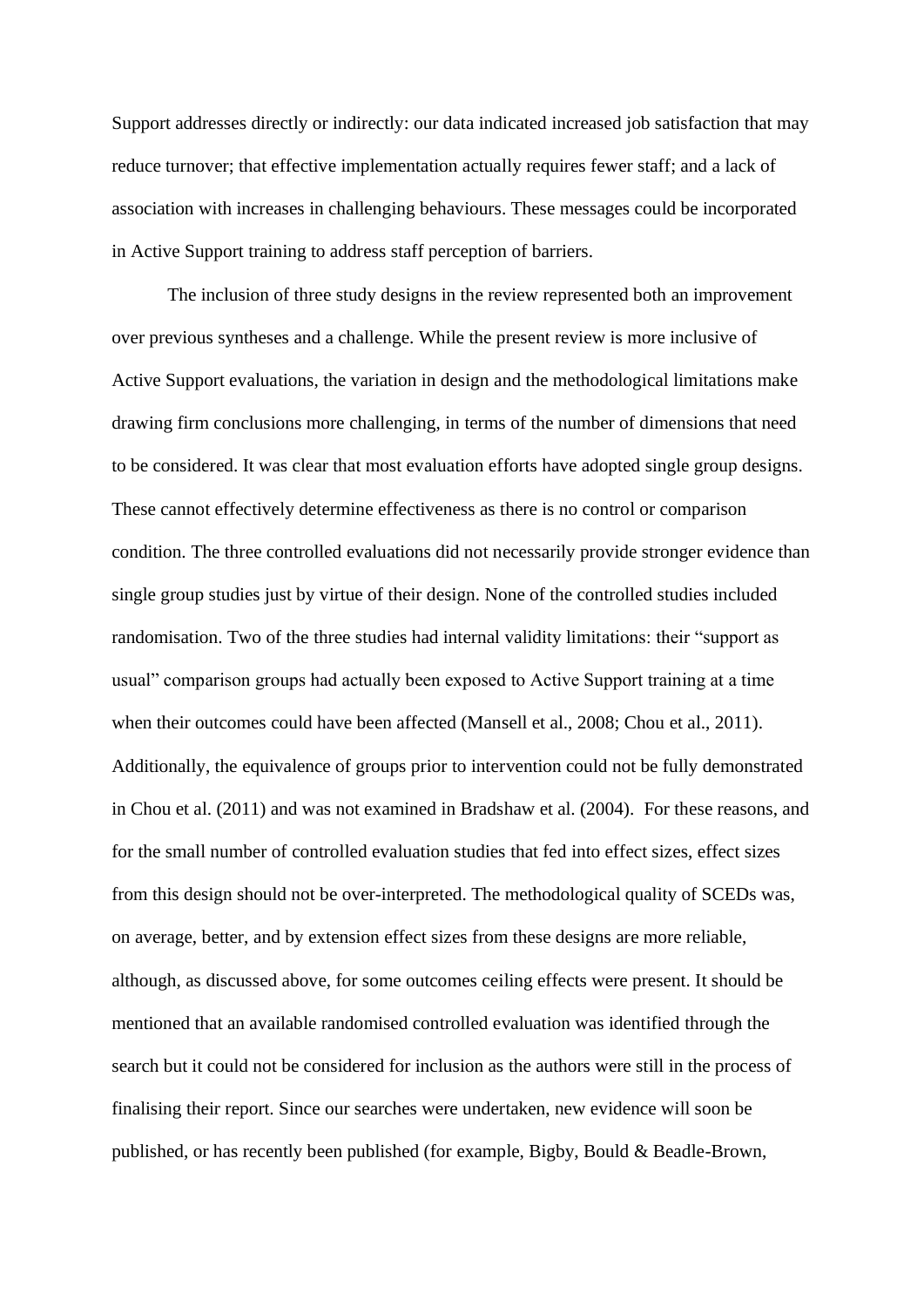2017); an updated systematic review and meta-analysis should therefore be undertaken when the literature has developed even further.

The present study is the most comprehensive systematic review and meta-analysis of Active Support to date. In the field of ID where several approaches lack any evidence base and there is a high need for rapid evidence generation (Hastings, 2013), the present systematic review suggests that, as an approach, Active Support has a growing evidence base with regard its effectiveness on resident total activity engagement, staff assistance and quality of staff support. Findings provide for the first time evidence of minimal change in resident challenging behaviours, but could not elucidate the direction of change for other resident data, such as adaptive skills, depressive symptoms, resident choice and community participation. Importantly, our risk of bias evaluation strongly highlights the need for better quality evaluations, especially controlled evaluations. In the absence of any rigorous randomised trials, the challenge of integrating three study designs in the meta-analysis was deemed necessary to make full use of the information available.

Present findings have immediate relevance to residential services who consider implementing Active Support. In terms of implications for practice, present findings suggest that services that aim to improve resident quality of life can achieve increases in activity engagement, staff assistance, and quality of staff support, if they adopt Active Support. Importantly, these improvements can be successfully achieved without an increase in resident challenging behaviours. In terms of training and implementation requirements, current evidence is suggesting that full training is more effective (on average 2 days group workshop and one 2-hour session interactive training for each staff). In addition, Active Support seems to work well in environments with a lower staff: resident ratio (i.e., fewer staff, more residents), with the mean ratio in the present study at 1.7 (and 4 the mean number of residents). For services who are considering Active Support adoption but are concerned about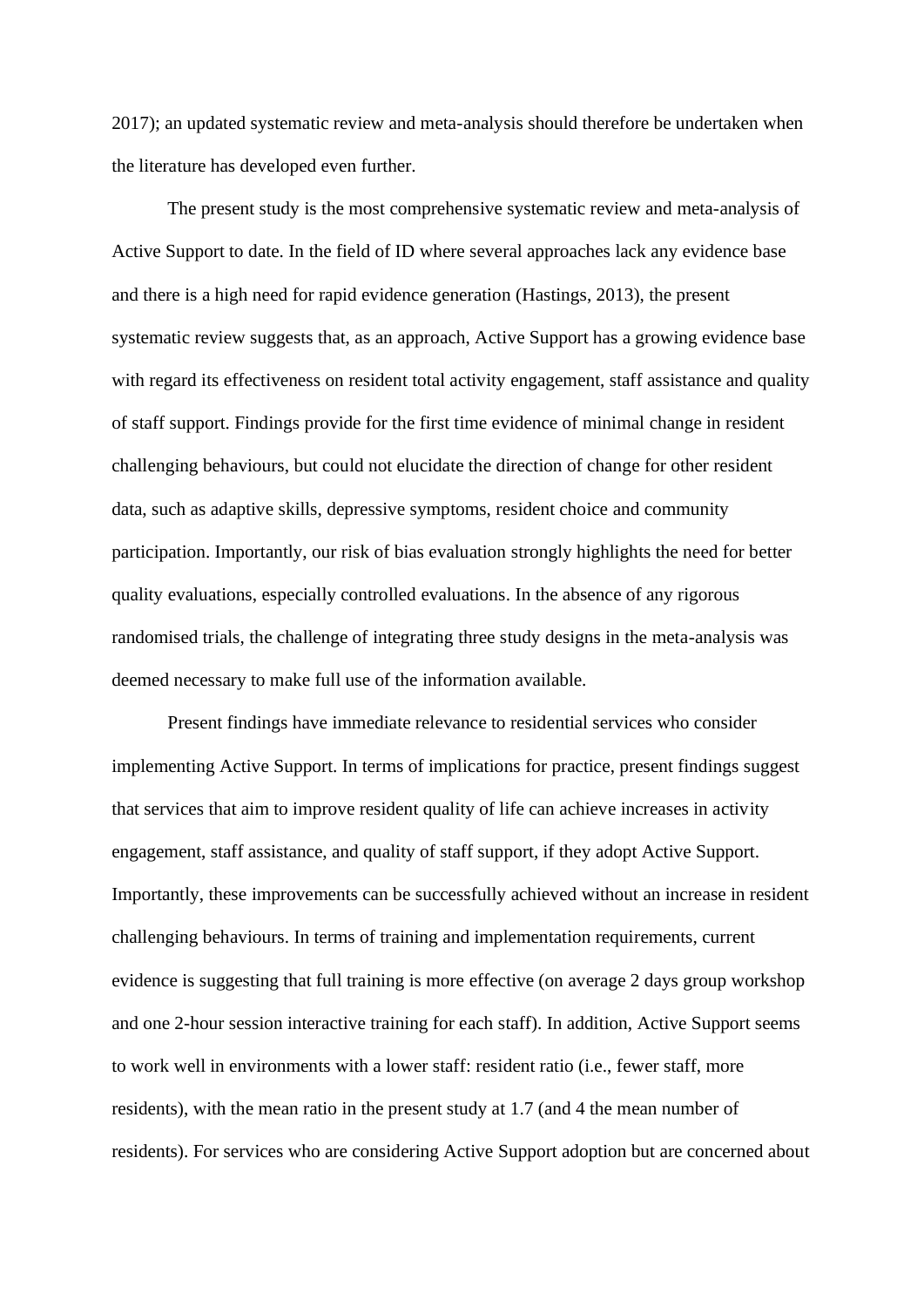staff turnover and its effects on implementation, it is important to emphasise current evidence of increased staff job satisfaction and reduced propensity to leave as a likely beneficial sideeffect of implementation against the backdrop of high staff turnover in the sector. The synthesis of staff and residents' experience suggested that all stakeholders recognised and valued the benefits and outcomes of Active Support implementation. As research moves to refine the evidence on effectiveness, researchers and practitioners need to work together to develop more knowledge about best implementation practice.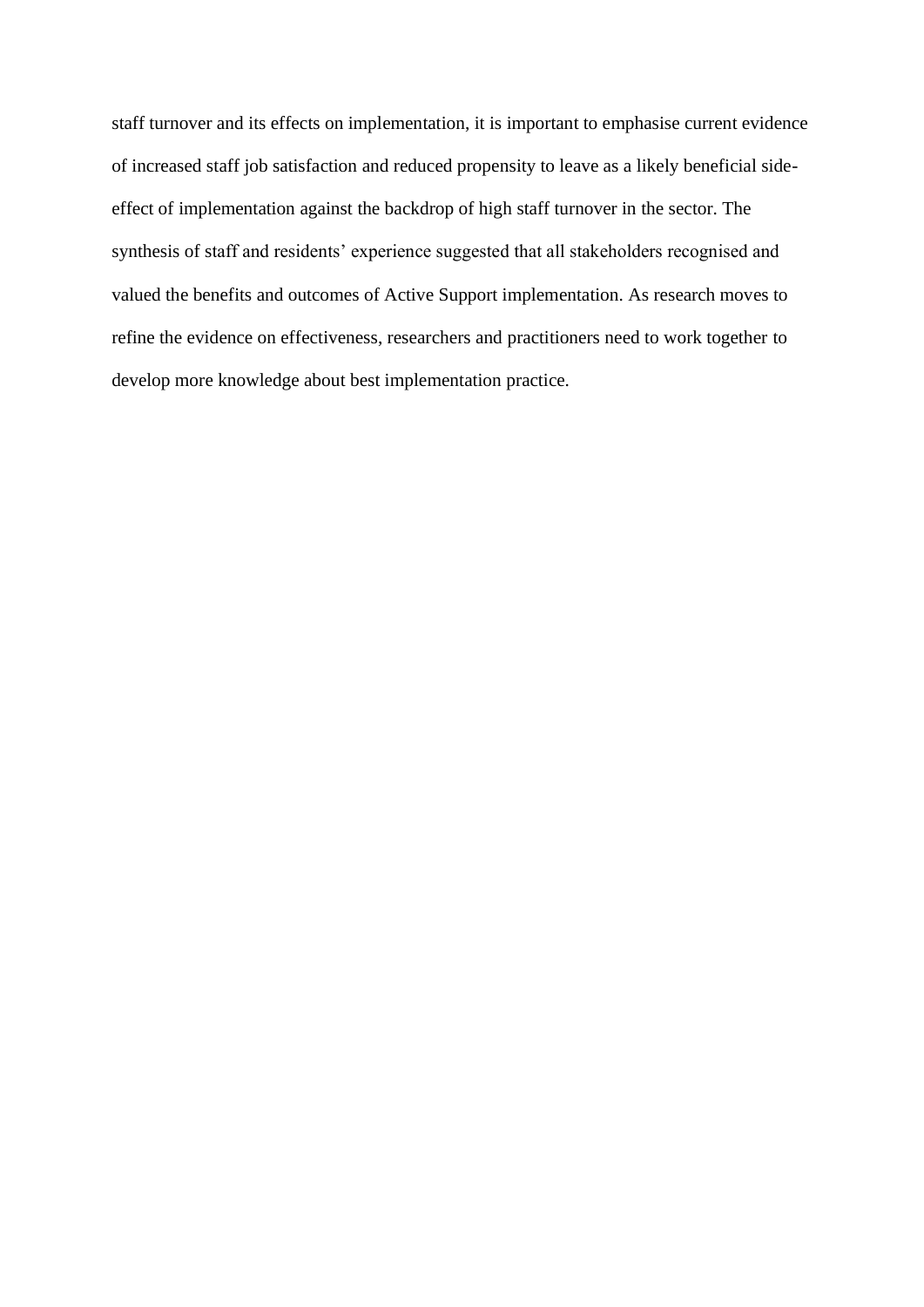### **References**

- Baker, P., Appleton, P., & Williams, R. (2017). An examination of the addition of video informed reflective practice to the active support toolkit. *British Journal of Learning Disabilities*, *45*(3), 180-189.
- Bartlo, P., & Klein, P.J. (2011). Physical activity benefits and needs in adults with intellectual disabilities: systematic review of the literature. *American Journal on Intellectual and Developmental Disabilities,* 116, 220-232.doi.org/10.1352/1944-7558-116.3.220.
- Beadle-Brown, J., Murphy, B., & Bradshaw, J. (2017). *Person-centred active support.* Canterbury: Pavilion.
- Beadle-Brown, J., Gifford, J., & Mansell, J. (2003). *Staff Experience and Satisfaction Questionnaire (Learning Disability).* Canterbury: Tizard Centre.
- Beadle-Brown, J., Hutchinson, A., & Whelton, B. (2008). A better life: the implementation and effect of person-centred active support in the Avenues Trust. *Tizard Learning Disability Review*, *13*(4), 15-24. doi: 10.1108/13595474200800034
- Beadle‐Brown, J., Hutchinson, A., & Whelton, B. (2012). Person‐Centred Active Support– Increasing Choice, Promoting Independence and Reducing Challenging Behavior. *Journal of Applied Research in Intellectual Disabilities*, *25*(4), 291-307. doi: 10.1111/j.1468-3148.2011.00666.x
- Bigby, C., Knox, M., Beadle-Brown, J., Clement, T., & Mansell, J. (2012). Uncovering dimensions of culture in underperforming group homes for people with severe intellectual disability. *Intellectual and Developmental Disabilities*, *50*(6), 452-467. doi: 10.1352/1934-9556-50.06.452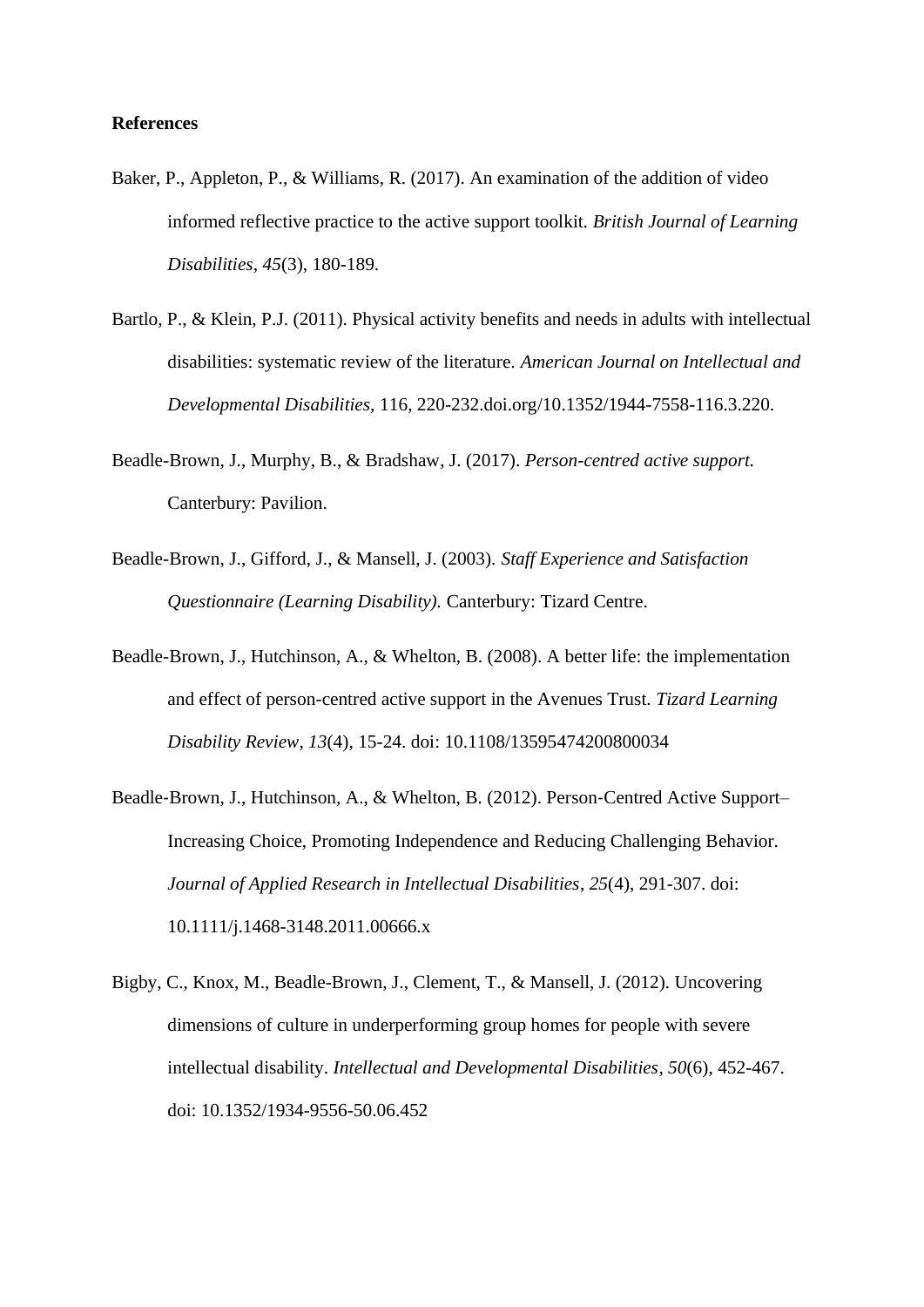- Bigby, C., Bould, E., & Beadle-Brown, J. (2017). Implementation of active support over time in Australia. *Journal of Intellectual & Developmental Disability*, 1-13. doi: 10.3109/13668250.2017.1353681
- Bradshaw, J., McGill, P., Stretton, R., Kelly‐Pike, A., Moore, J., Macdonald, S., Easlop, Z., & Marks, B. (2004). Implementation and evaluation of active support. *Journal of Applied Research in Intellectual Disabilities*, *17*(3), 139-148. doi: 10.1111/j.1468- 3148.2004.00190.x
- Cohen, J. (1988). *Statistical Power Analysis for the Behavioral Sciences, 2nd ed.* Hillsdale, New Jersey: Erlbaum.
- Chambless, D. L., & Hollon, S. D. (1998). Defining empirically supported therapies. *Journal of consulting and clinical psychology*, *66*(1), 7. doi: 10.1037/0022-006X.66.1.7
- Chou, Y. C., Harman, A. D., Lin, C. J., Lee, W. P., Chang, S. C., & Lin, M. L. (2011). Outcome evaluation of active support training in Taiwan. *Research in Developmental Disabilities*, *32*(3), 1130-1136. doi: /10.1016/j.ridd.2011.01.011
- Critical Appraisal Skills Programme (CASP). (2014). *CASP Checklists*. Retrieved from: <http://www.casp-uk.net/casp-tools-checklists>
- Dunlap, W. P., Cortina, J. M., Vaslow, J. B., & Burke, M. J. (1996). Meta-analysis of experiments with matched groups or repeated measures designs. doi: 10.1037/1082- 989X.1.2.170
- Emerson, E., & Hatton, C. (1996). Deinstitutionalisation in the UK and Ireland: Outcomes for service users. *Journal of Intellectual and Developmental Disability*, 21, 17-37.
- Felce, D., Thomas, M., De Kock, U., Saxby, H., & Repp, A. (1985). An ecological comparison of small community-based houses and traditional institutions—II: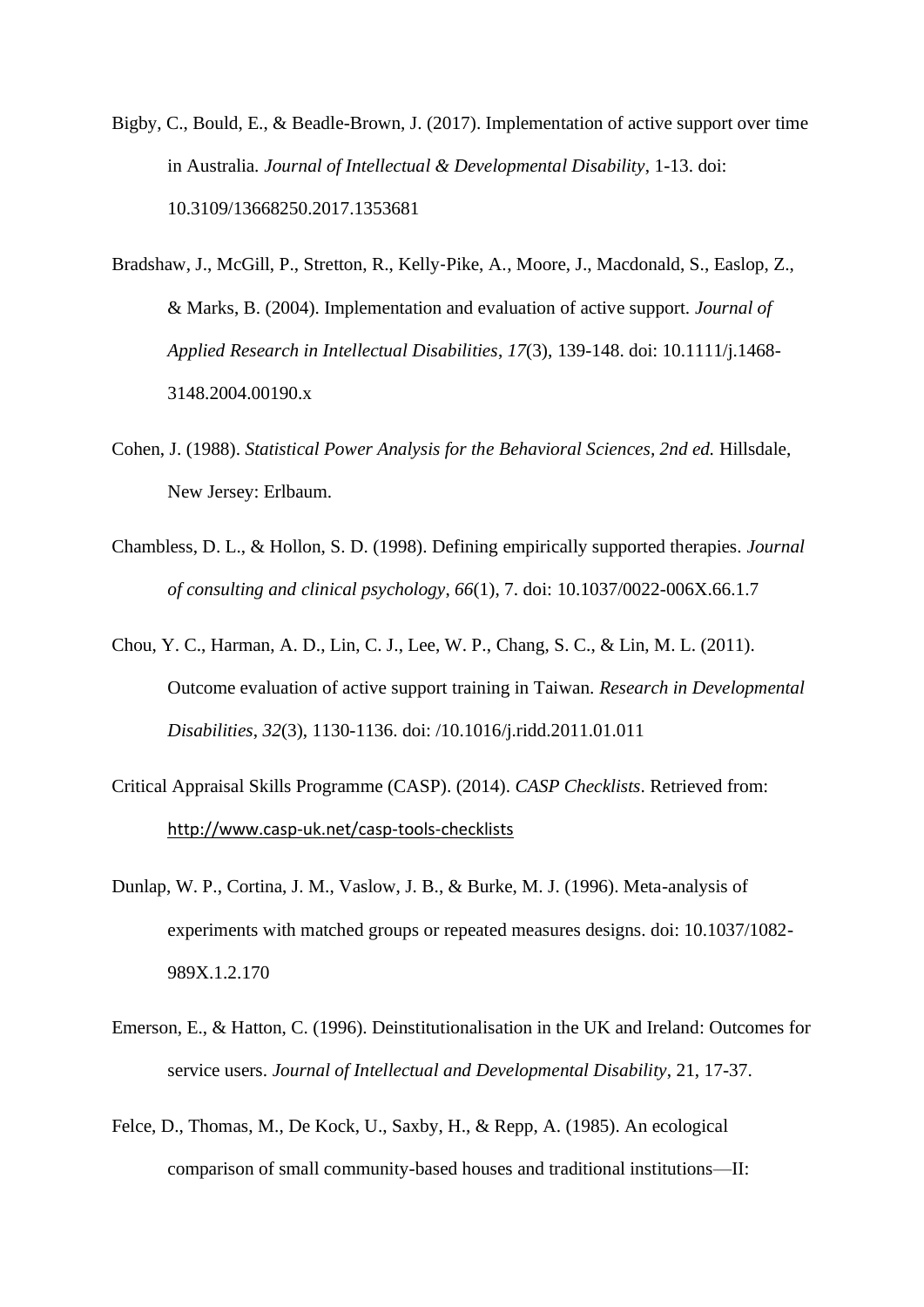Physical setting and the use of opportunities. *Behavior Research and Therapy*, *23*(3), 337-348. doi: 10.1016/0005-7967(85)90012-9

- Felce, D., de Kock, U., & Repp, A. C. (1986). An eco-behavioral analysis of small community-based houses and traditional large hospitals for severely and profoundly mentally handicapped adults. *Applied Research in Mental Retardation*, *7*(4), 393-408. doi: 10.1016/S0270-3092(86)80013-3
- Felce, D., & Toogood, S. (1988). *Close to home: A local housing service and its impact on the lives of nine adults with severe and profound mental handicaps*. Kidderminster: BIMH Publications.
- Felce, D. (1989). *Staffed housing for adults with severe and profound mental handicaps: the Andover Project.* Kidderminster: BIMH Publications.
- Felce, D., & Repp, A. (1992). The behavioral and social ecology of community houses. *Research in Developmental Disabilities*, *13*(1), 27-42. doi: 10.1016/0891- 4222(92)90038-8
- Felce, D., Bowley, C., Baxter, H., Jones, E., Lowe, K., & Emerson, E. (2000). The effectiveness of staff support: Evaluating Active Support training using a conditional probability approach. *Research in Developmental Disabilities*, *21*(4), 243-255. doi: 10.1016/S0891-4222(00)00040-8
- Ford, J., & Honnor, J. (2000). Job satisfaction of community residential staff serving individuals with severe intellectual disabilities. *Journal of Intellectual and Developmental Disability, 25*(1), 343-362.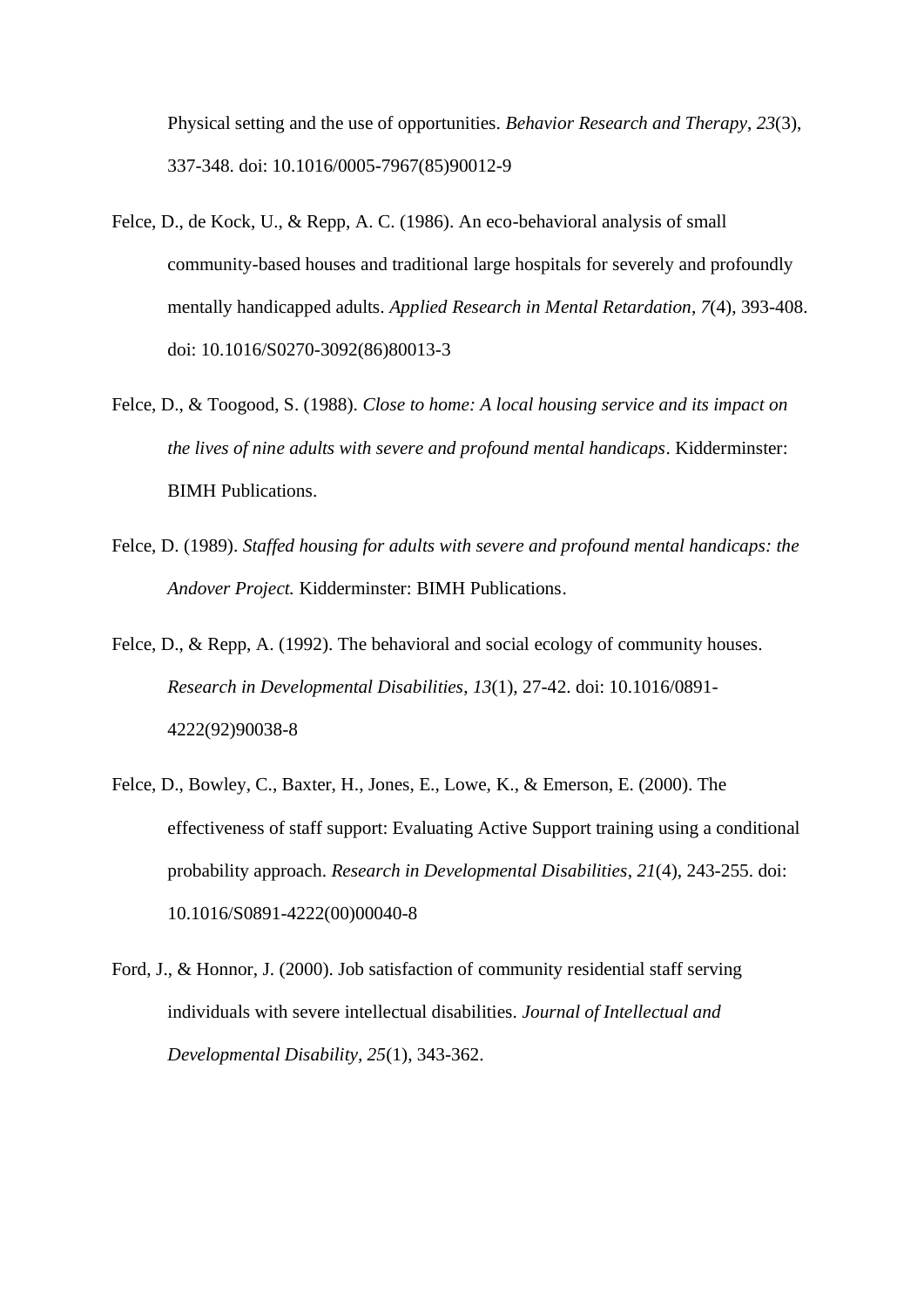- Fyffe, C., McCubbery, J., & Reid, K. J. (2008). Initial investigation of organisational factors associated with the implementation of active support. *Journal of Intellectual and Developmental Disability*, *33*(3), 239-246. doi: 10.1080/13668250802291606
- Graham, F., Sinnott, K. A., Snell, D. L., Martin, R., & Freeman, C. (2013). A more "normal" life: Residents', family, staff, and managers' experience of active support at a residential facility for people with physical and intellectual impairments. *Journal of Intellectual and Developmental Disability*, *38*(3), 256-264. doi: 10.3109/13668250.2013.805738
- Hamelin, J.P., & Sturmey, P. (2011). Active Support: A systematic review and evidence based practice implementation. *Intellectual and Developmental Disabilities, 49,* 166- 171. doi: 10.1352/1934-9556-49.3.166
- Hastings, R. P. (2013). Running to catch up: rapid generation of evidence for interventions in learning disability services. *British Journal of Psychiatry, 203*(4), 245-246. doi: 10.1192/bjp.bp.113.127605
- Hastings, R. P., & Remington, B. (1994). Rules of Engagement: Toward an analysis of staff responses to challenging behavior. *Research in Developmental Disabilities*, 15, 279- 298.
- Hatton, C., Emerson, E., Rivers, M., Mason, H., Swarbrick, R., Mason, J., Kiernan, C., Reeves, D., and Alborz, A. (2001). Factors associated with intended staff turnover and job search behavior in services for people with intellectual disability. *Journal of Intellectual Disability Research, 45,* 258-270. Doi: 10.1046/j.1365- 2788.2001.00321.x
- Higgins, J. P., & Green, S. (Eds.). (2011). *Cochrane handbook for systematic reviews of interventions* (Vol. 4). Chichester, UK: John Wiley & Sons.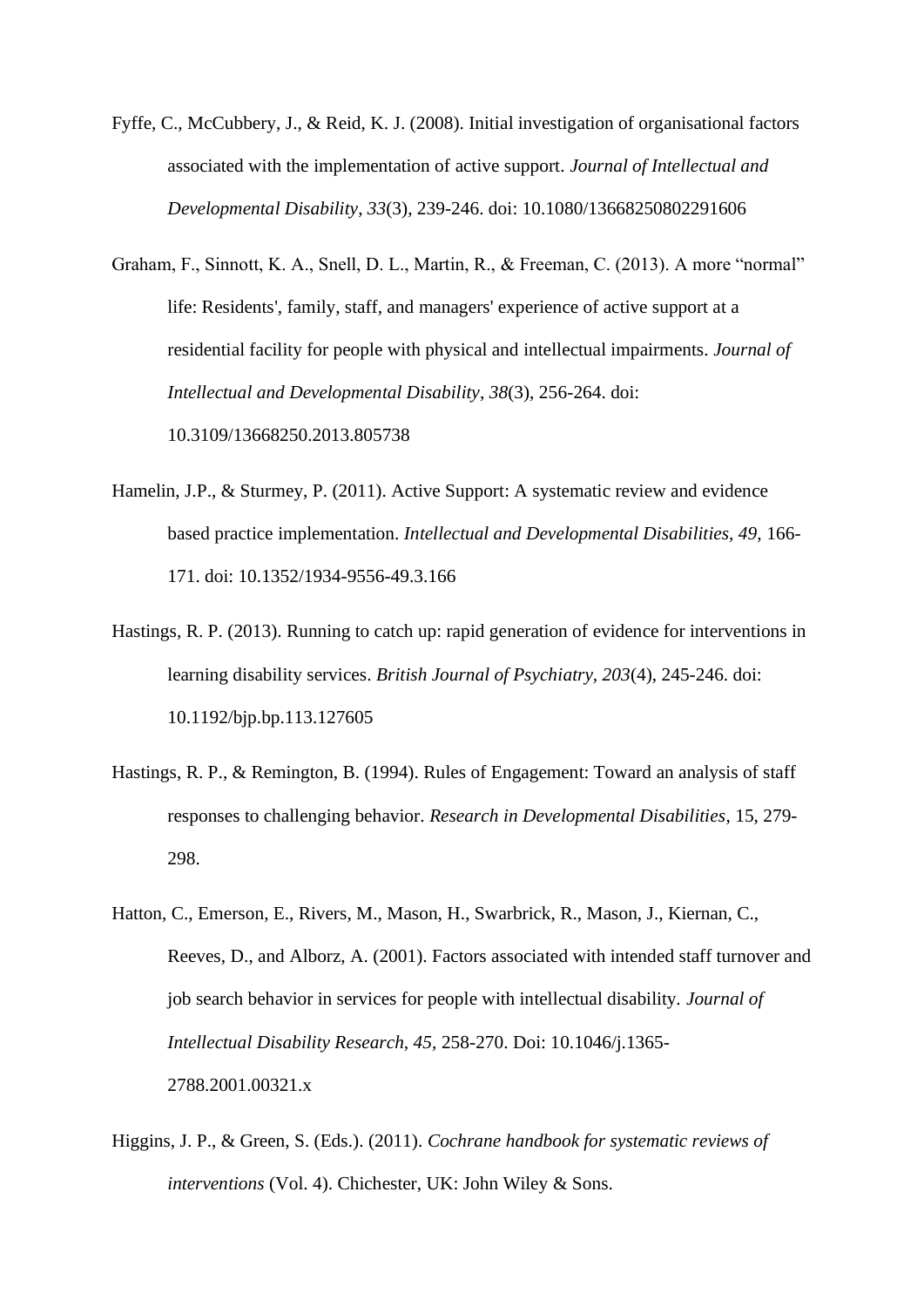- Horner, R. H., Carr, E. G., Halle, J., Mcgee, G., Odom, S., & Wolery, M. (2005). The use of single-subject research to identify evidence-based practice in special education. *Exceptional Children*, *71*, 165–179. Doi: 10.1177/001440290507100203
- Jones, E., Perry, J., Lowe, K., Allen, D., Toogood, S., & Felce, D. (1996). *Active support: A handbook for planning daily activities and support arrangements for people with learning disabilities, Booklets 1-6.* University of Wales, Cardiff: Welsh Centre for Learning Disabilities Applied Research Unit.
- Jones, E., Perry, J., Lowe, K., Felce, D., Toogood, S., Dunstan, F., Allen, D., & Pagler, J. (1999). Opportunity and the promotion of activity among adults with severe intellectual disability living in community residences: the impact of training staff in active support. *Journal of Intellectual Disability Research*, *43*(3), 164-178. doi: 10.1046/j.1365-2788.1999.00177.x
- Jones, E., Felce, D., Lowe, K., Bowley, C., Pagler, J., Gallagher, B., & Roper, A. (2001a). Evaluation of the dissemination of active support training in staffed community residences. *American Journal on Mental Retardation*, *106*(4), 344-358. doi: 10.1352/0895-8017(2001)106<0344:EOTDOA>2.0.CO;2
- Jones, E., Felce, D., Lowe, K., Bowley, C., Pagler, J., Strong, G., Gallagher, B., Roper, A., & Kurowska, K. (2001b). Evaluation of the dissemination of active support training and training trainers. *Journal of Applied Research in Intellectual Disabilities*, *14*(2), 79- 99. doi: 10.1046/j.1468-3148.2001.00064.x
- Jones, E., Perry, J., Lowe, K., Allen, D., Toogood, S. & Felce, D. (2009) *Active support: A handbook for supporting people with learning disabilities to lead full lives.* University of Wales, Cardiff: Welsh Centre for Learning Disabilities Applied Research Unit.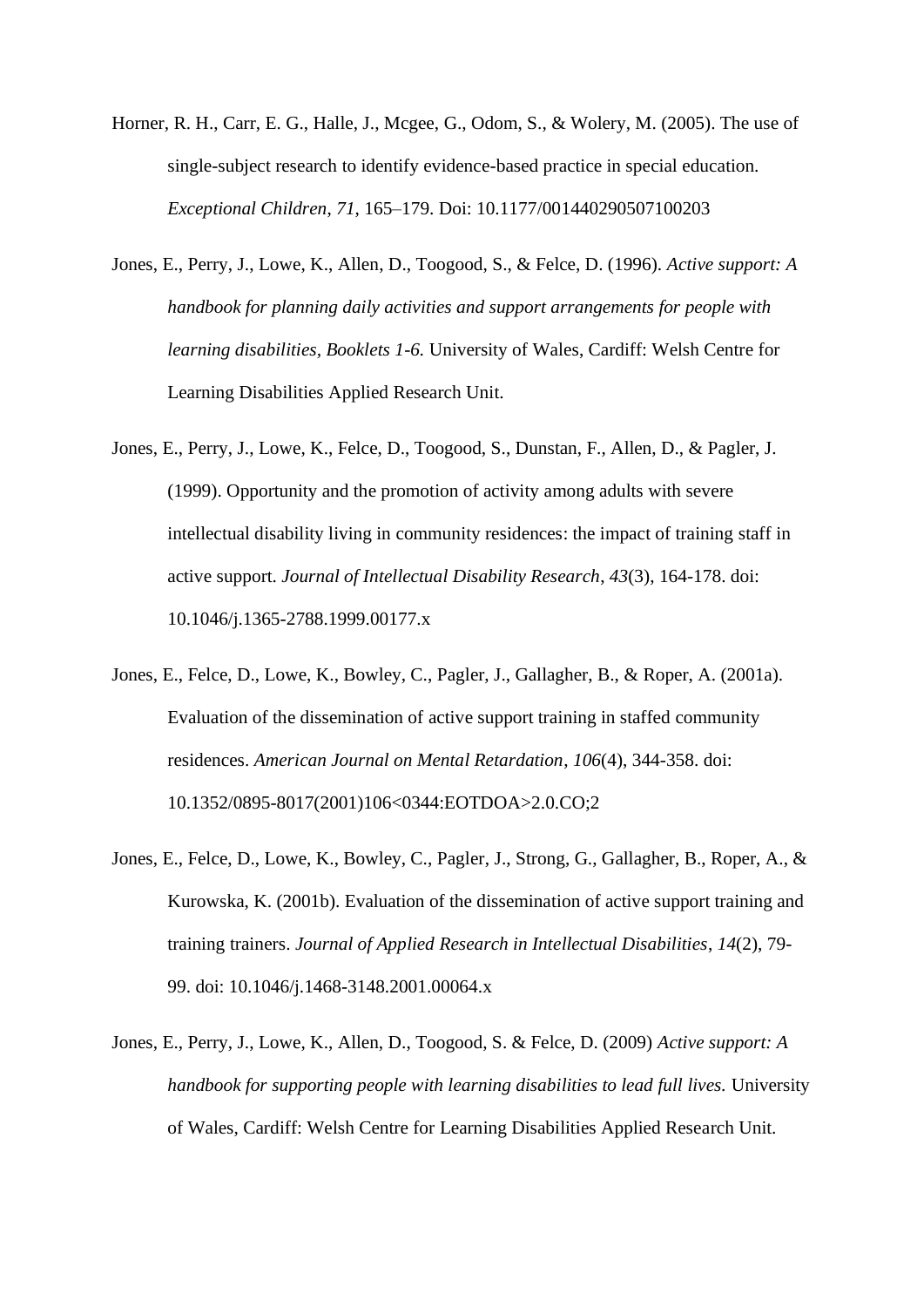- King's Fund Centre. (1980). *An ordinary life: Comprehensive locally-based residential services for mentally handicapped people.* London: King's Fund Centre.
- Kmet, L. M., Lee, R. C., & Cook, L. S. (2004). *Standard Quality Assessment Criteria for Evaluating Primary Research Papers from a Variety of Fields.* Edmonton, AB: The Alberta Heritage Foundation for Medical Research. Retrieved from: <http://www.ihe.ca/documents/HTA-FR13.pdf>
- Koritsas, S., Iacono, T., Hamilton, D., & Leighton, D. (2008). The effect of active support training on engagement, opportunities for choice, challenging behavior and support needs. *Journal of Intellectual and Developmental Disability*, *33*(3), 247-256. doi: 10.1080/13668250802282944
- Mansell, J., Felce, D., Jenkins, J., De Kock, U., & Toogood, A. (1987). *Developing staffed housing for people with mental handicaps.* Tunbridge Wells: Costello.

Mansell, J. and Elliott, T. E. (1996). *Active Support Measure.* Canterbury: Tizard Centre.

- Mansell, J., Elliott, T., Beadle-Brown, J., Ashman, B., & Macdonald, S. (2002). Engagement in meaningful activity and "active support" of people with intellectual disabilities in residential care. *Research in Developmental Disabilities*, *23*(5), 342-352. doi: 10.1016/S0891-4222(02)00135-X
- Mansell, J. L., Beadle-Brown, J., Ashman, B., & Ockendon, J. (2005). *Person-centered active support: A multi-media training resource for staff to enable participation, inclusion and choice for people with learning disabilities*. Brighton: Pavilion.
- Mansell, J., Beadle‐Brown, J., Whelton, B., Beckett, C., & Hutchinson, A. (2008). Effect of service structure and organization on staff care practices in small community homes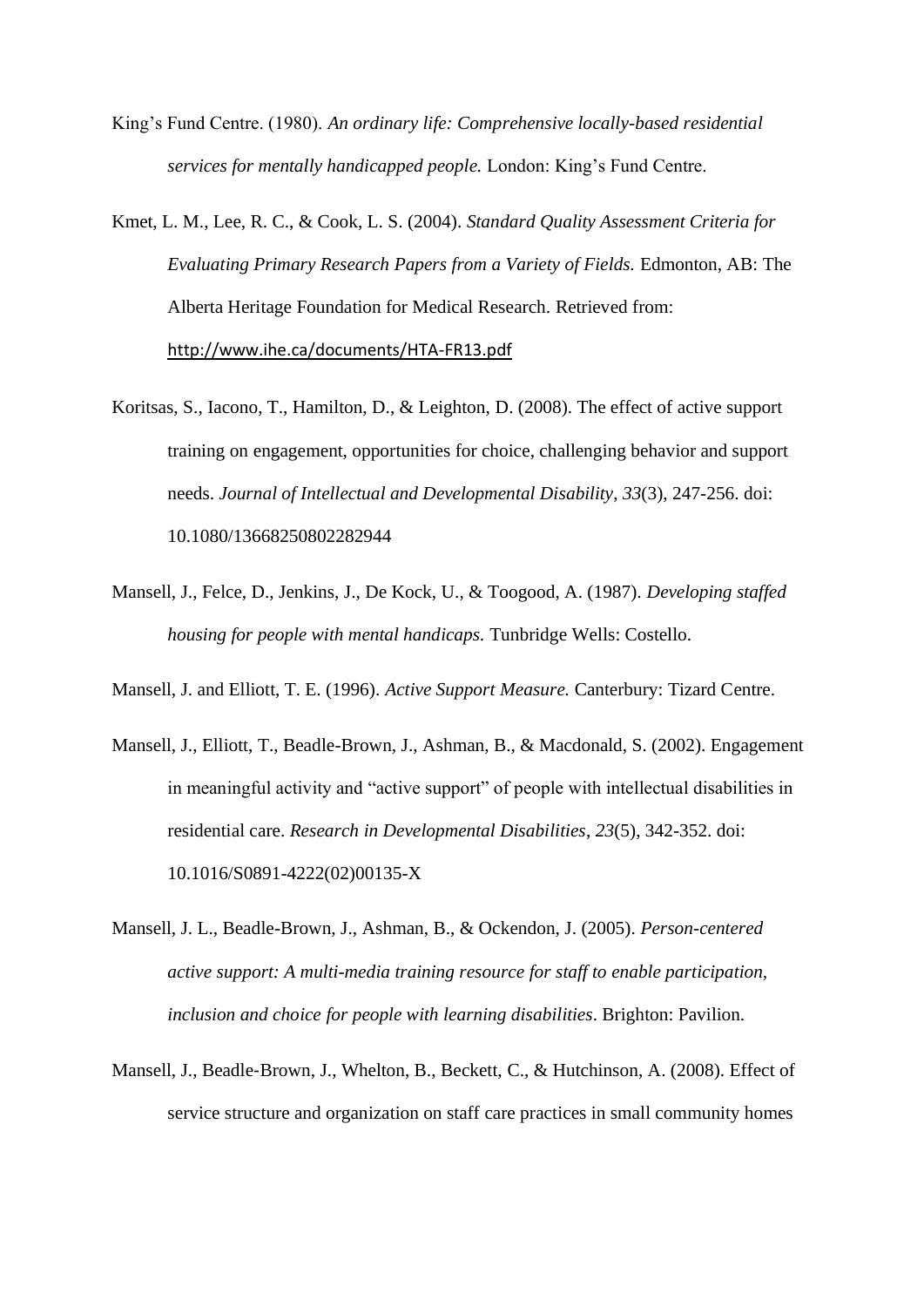for people with intellectual disabilities. *Journal of Applied Research in Intellectual Disabilities*, *21*(5), 398-413. doi: 10.1111/j.1468-3148.2007.00410.x

- Parker R. I., Vannest K. J. & Davis J. L. (2011a). Effect size in single-case research: a review of nine nonoverlap techniques. *Behavior Modification*, 35, 303–22. doi: 10.1177/0145445511399147
- Parker R. I., Vannest K. J., Davis J. L. & Sauber S. B. (2011b). Combining nonoverlap and trend for single-case research: Tau-U. *Behavior Therapy,* 42, 284–99. doi: 10.1016/j.beth.2010.08.006
- Qian, X., Ticha, R., Larson, S. A., Stancliffe, R. J., & Wuorio, A. (2015). The impact of individual and organisational factors on engagement of individuals with intellectual disability living in community group homes: a multilevel model. *Journal of Intellectual Disability Research*, *59*(6), 493-505.
- Qian, X., Tichá, R., & Stancliffe, R. (2017). Contextual Factors Associated with Implementing Active Support in Community Group Homes in the United States: A Qualitative Investigation. *Journal of Policy and Practice in Intellectual Disabilities*, *14*(4), 332-340.
- Raynes, N. V., & Sumpton, R. C. (1986). Follow-up study of 448 people who are mentally handicapped: Final report to the DHSS. *Department of Social Administration: Manchester University*.
- Rhodes, J. A., & Toogood, S. (2016). Can active support improve job satisfaction? *Tizard Learning Disability Review*, *21*(2), 54-60. doi: 10.1108/TLDR-07-2015-0028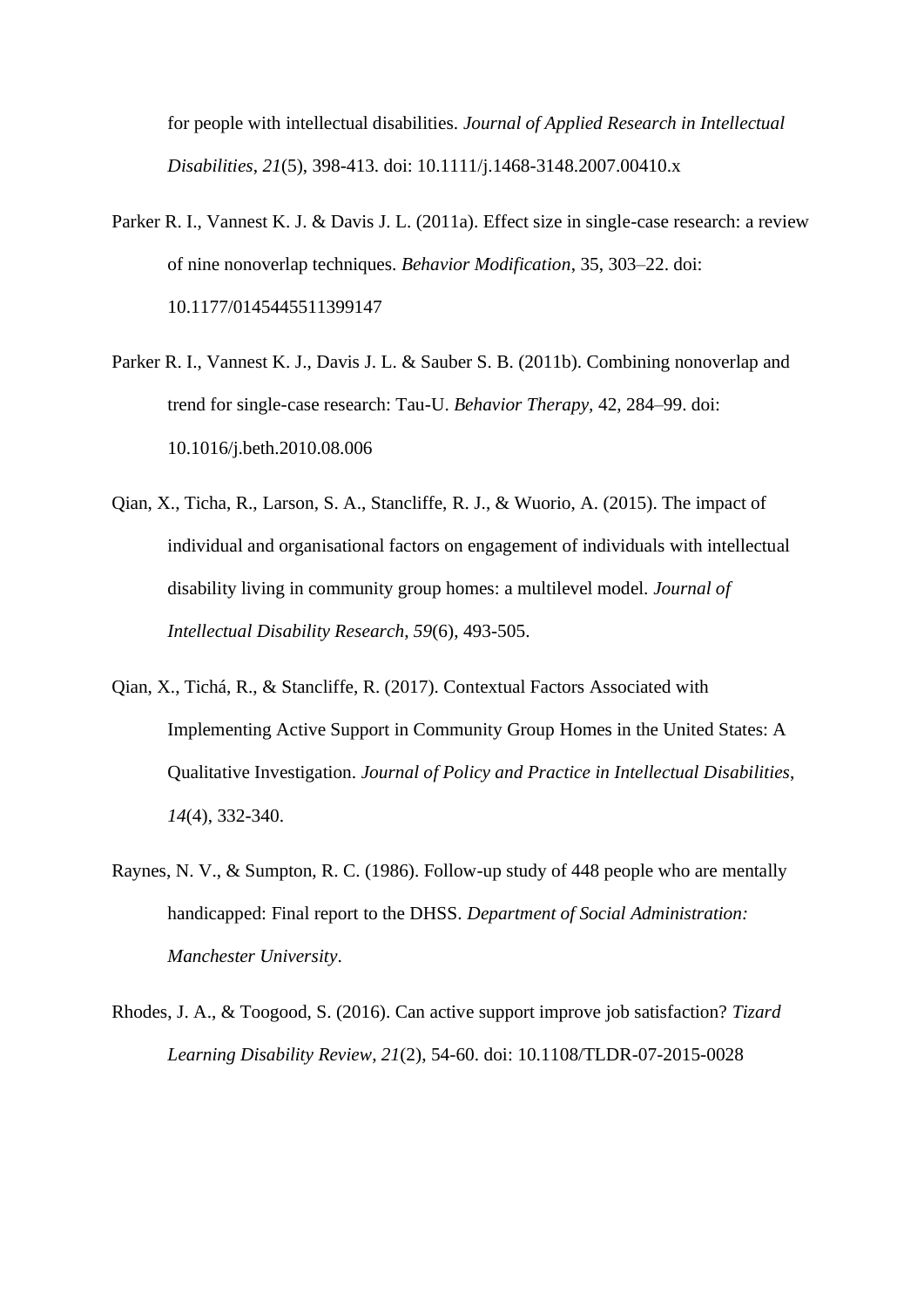- Riches, V. C., Harman, A. D., Keen, D., Pennell, D., Harley, J. H., & Walker, M. (2011). Transforming staff practice through active support. *Journal of Intellectual and Developmental Disability*, *36*(3), 156-166. doi: 10.3109/1668250.2011.598499
- Smith, C., Felce, D., Jones, E., & Lowe, K. (2002). Responsiveness to staff support: Evaluating the impact of individual characteristics on the effectiveness of active support training using a conditional probability approach. *Journal of Intellectual Disability Research*, *46*(8), 594-604. doi: 10.1046/j.1365-2788.2002.00433.x
- Stancliffe, R. J., Harman, A. D., Toogood, S., & McVilly, K. R. (2007). Australian implementation and evaluation of active support. *Journal of Applied Research in Intellectual Disabilities*, *20*(3), 211-227. doi: 10.1111/j.1468-3148.2006.00319.x
- Stancliffe, R.J., Jones, E., Mansell, J., & Lowe, K. (2008a). Active support: A critical review and commentary. *Journal of Intellectual and Developmental Disability, 33*, 196-214. doi: 10.1080/13668250802315397
- Stancliffe, R. J., Harman, A. D., Toogood, S., & McVilly, K. R. (2008b). Staff behavior and resident engagement before and after active support training. *Journal of Intellectual and Developmental Disability*, *33*(3), 257-270. doi: 10.1080/13668250802318284
- Stancliffe, R. J., McVilly, K. R., Radler, G., Mountford, L., & Tomaszewski, P. (2010). Active support, participation and depression. *Journal of Applied Research in Intellectual Disabilities*, *23*(4), 312-321. Doi: 10.1111/j.1468-3148.2009.00535.x
- Stancliffe, R. J., Harman, A. D., Toogood, S., & McVilly, K. R. (2011). Staffing numbers and active support: a case study. *Tizard Learning Disability Review*, *16*(3), 21-30. Doi: 10.1108/13595471111158666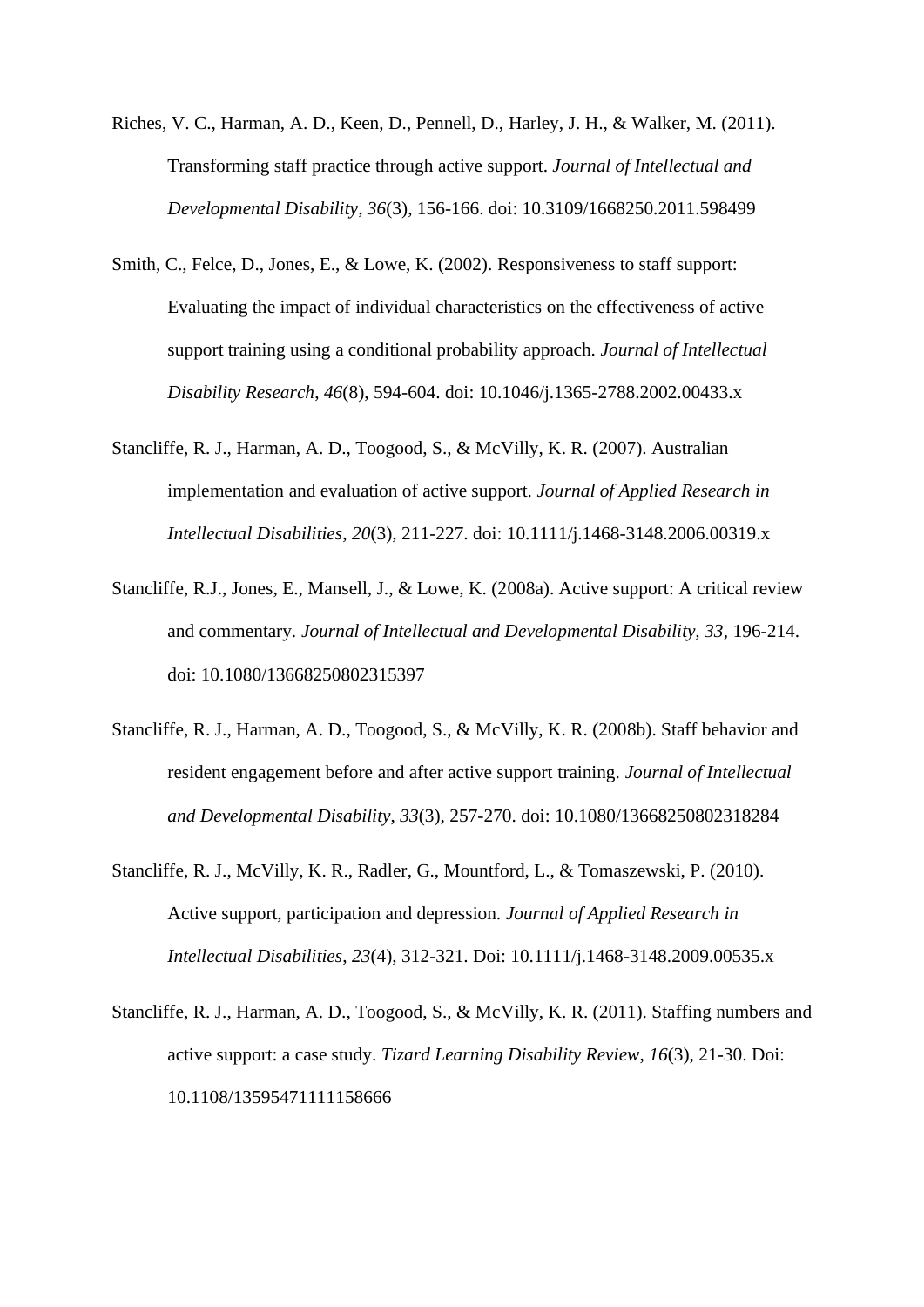- Toogood, S. (2008). Interactive training. *Journal of Intellectual and Developmental Disability*, *33*(3), 215-224. doi: 10.1080/13668250802292596
- Toogood, S. (2010). *Interactive Training: Supporting people with severe and profound intellectual disabilities in meaningful activity*. Brighton: Pavilion Publishing.
- Toogood, S., Totsika, V., Jones, E., & Lowe, K. (2016). Active Support. In N.N. Singh (Ed.) *Handbook of Evidence-Based Practices in Intellectual and Developmental Disabilities* (pp. 537-560)*.* Switzerland: Springer International Publishing.
- Totsika, V, Toogood, S., & Hastings, R.P. (2008a). Active Support: Development, evidence base and future directions. *International Review of Research in Mental Retardation, 35*, 205-249. doi: 10.1016/S0074-7750(07)35006-4
- Totsika, V., Toogood, S., Hastings, R. P., & Nash, S. (2008b). Interactive training for active support: Perspectives from staff. *Journal of Intellectual and Developmental Disability*, *33*(3), 225-238. doi: 10.1080/13668250802283348
- Totsika, V., Toogood, S., Hastings, R. P., & McCarthy, J. (2010). The effect of active support interactive training on the daily lives of adults with an intellectual disability. *Journal of Applied Research in Intellectual Disabilities*, *23*(2), 112-121. doi: 10.1111/j.1468- 3148.2009.00510.x
- Vannest, K.J., & Ninci, J. (2015) Evaluating intervention effects in single-case research designs. *Journal of Counseling & Development*, 93, 403-411. doi: 10.1002/jcad.12038
- Vannest, K.J., Parker, R.I., Gonen, O., & Adiguzel, T. (2016). *Single Case Research: web based calculators for SCR analysis.* (Version 2.0) [Web-based application]. College Station, TX: Texas A&M University. Retrieved Thursday 27th July 2017. Available from singlecaseresearch.org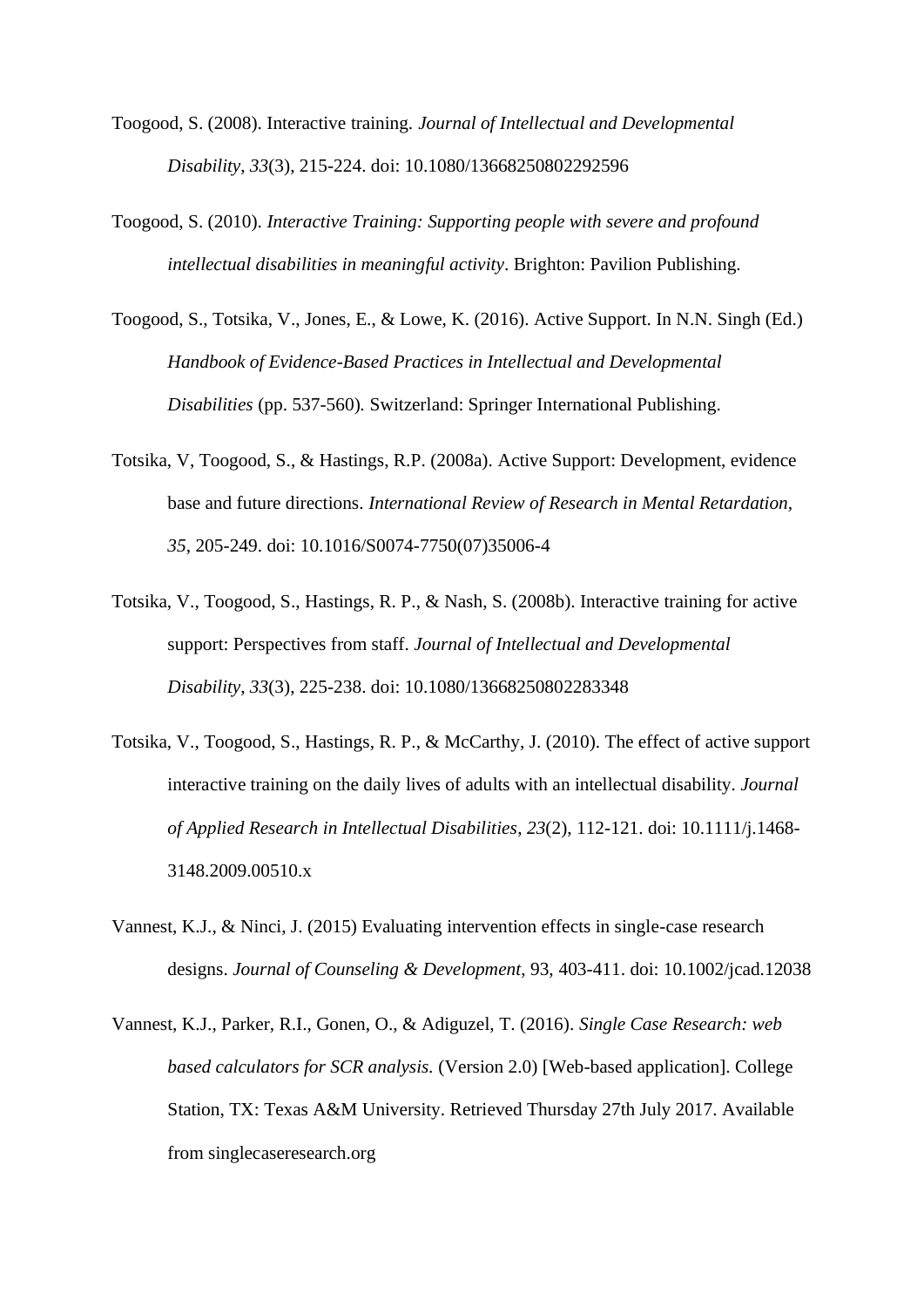Wolf, M. M. (1978). Social validity: The case for subjective measurement or how applied behavior analysis is finding its heart. *Journal of Applied Behavior Analysis*, *11*(2), 203-214. doi: 10.1901/jaba.1978.11-203.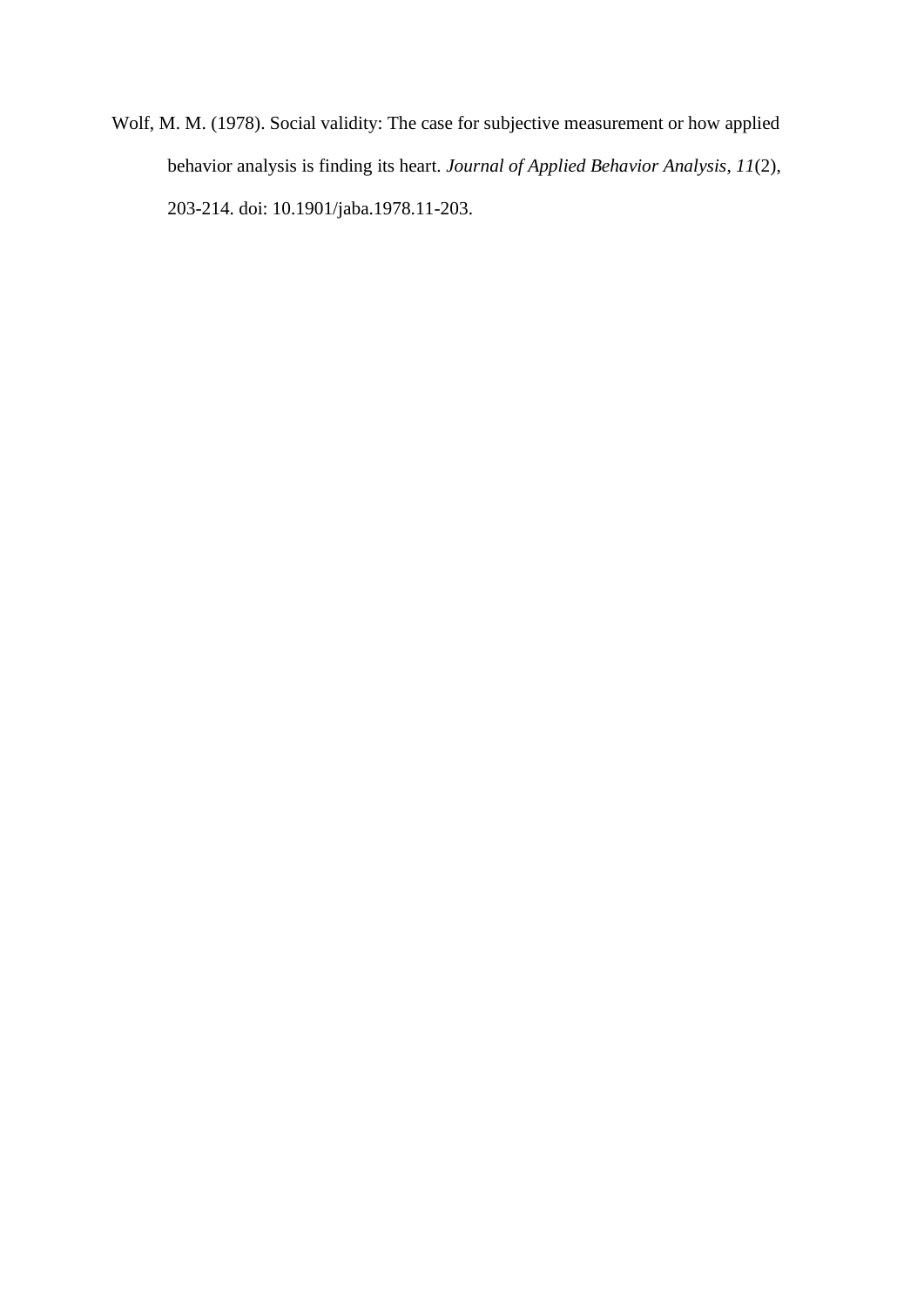

Figure 1. PRISMA flow diagram illustrating study selection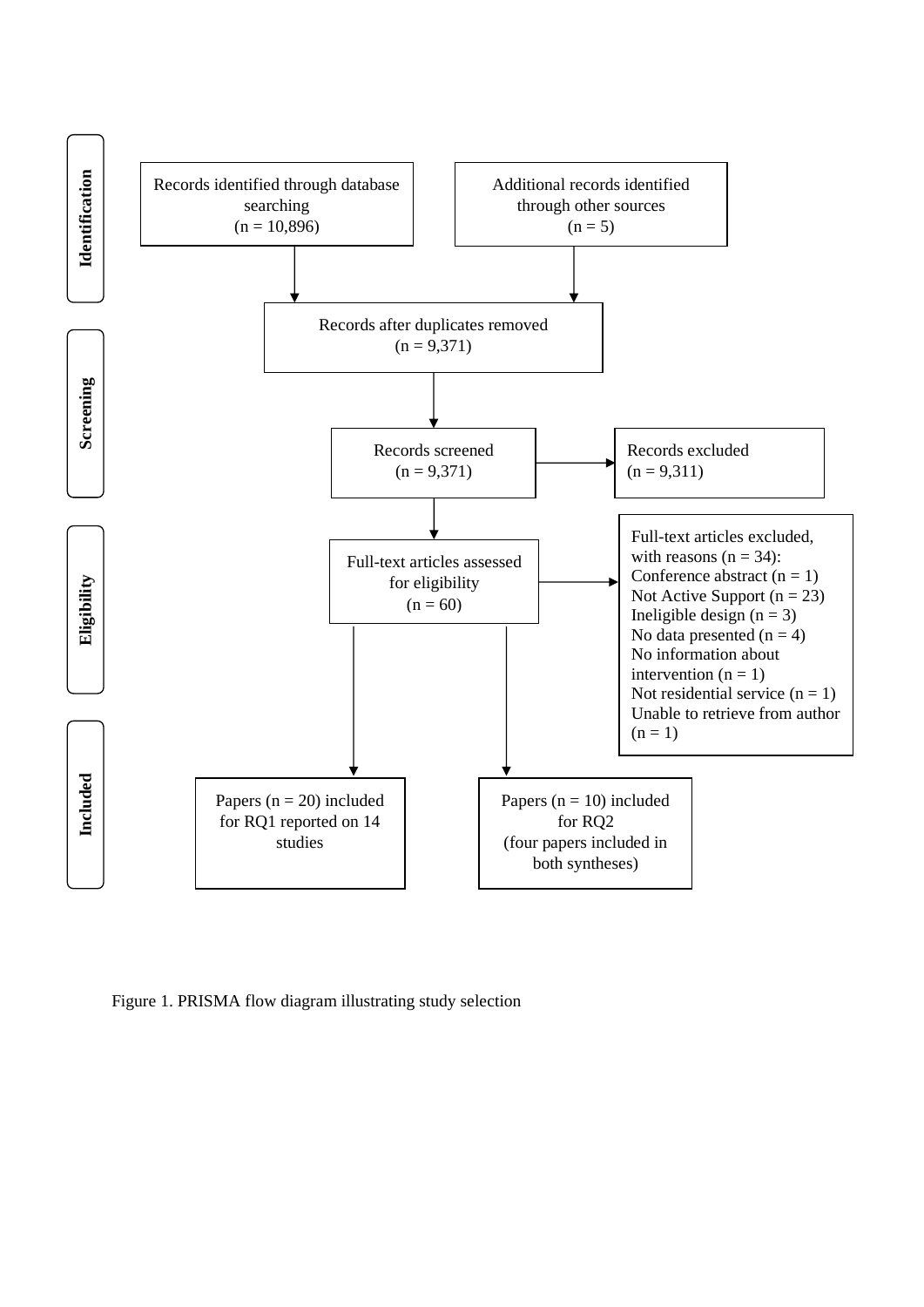| <b>Study</b>   | Paper first author | <b>Study design</b> | Country                           | <b>Participant N</b> | Age in years   | Gender           | Group            | Mean number of |
|----------------|--------------------|---------------------|-----------------------------------|----------------------|----------------|------------------|------------------|----------------|
|                | (date)             |                     |                                   |                      | (range)        | $%$ male)        | homes            | residents per  |
|                |                    |                     |                                   |                      |                |                  | (N)              | house (range)  |
| 1              | Beadle-Brown       | Single group        | $\ensuremath{\mathrm{UK}}\xspace$ | 29 staff             | $44(20-61)$    | Not reported     | 6                | Not reported   |
|                | (2008)             |                     |                                   |                      |                |                  |                  |                |
|                | Beadle-Brown       | Single group        | <b>UK</b>                         | 33 staff             | $44(20-61)$    | Not reported     | $\boldsymbol{6}$ | $5.5(2-8)$     |
|                | (2012)             |                     |                                   | (baseline)           |                |                  |                  |                |
|                |                    |                     |                                   | 31 staff follow-     |                |                  |                  |                |
|                |                    |                     |                                   | up)                  |                |                  |                  |                |
|                |                    |                     |                                   | 29 staff (at both    |                |                  |                  |                |
|                |                    |                     |                                   | time-points)         |                |                  |                  |                |
| $\overline{2}$ | Bradshaw (2004)    | Controlled          | <b>UK</b>                         | 10 residents         | Residents: Not | Residents: 91.00 | $3$ [Control: 3] | $3.7(3-4)$     |
|                |                    |                     |                                   | [Control: 11]        | reported       | [all residents]  |                  |                |
|                |                    |                     |                                   | 38 staff             | Staff: 37      | Staff: 32.00     |                  |                |
|                |                    |                     |                                   | [Control: 29]        | [Control: 38]  | [Control: 34.50] |                  |                |
| $\mathfrak{Z}$ | Baker (in press)   | SCED <sup>1</sup>   | <b>UK</b>                         | 25 residents         | $45(22-69)$    | 48.00            | $\overline{4}$   | $4(5-8)$       |
|                |                    |                     |                                   |                      |                |                  |                  |                |

Table 1. Papers and studies included for Research Question 1 (Effectiveness of Active Support)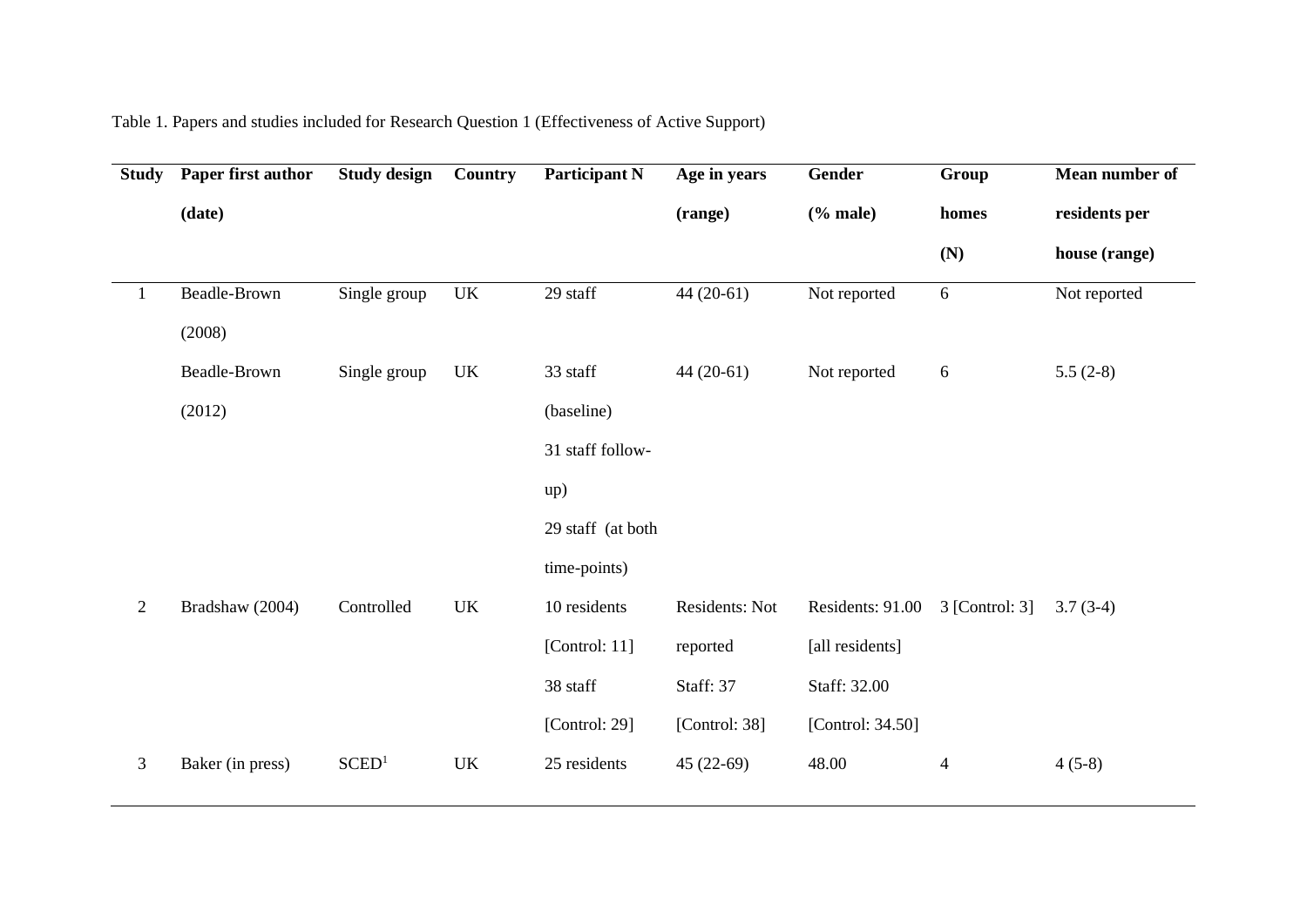| $\overline{4}$ | Chou $(2011)$        | Controlled        | Taiwan    | 49 residents  | $32(19-54)$   | 63.30 [Control:  | 12 [Control:   | $4(2-6)$           |
|----------------|----------------------|-------------------|-----------|---------------|---------------|------------------|----------------|--------------------|
|                |                      |                   |           | [Control: 19] | [Control: 32  | 57.90]           | 5]             |                    |
|                |                      |                   |           |               | $(24-53)$ ]   |                  |                |                    |
| 5              | Felce (2000)         | <b>SCED</b>       | UK        | 19 residents  | 48 (30-67)    | 63.16            | 5              | 3.8 (Not reported) |
|                | Jones (1999)         | SCED <sup>2</sup> | <b>UK</b> | 19 residents  | 48 (30-67)    | 63.16            | 5              | $3.8(3-4)$         |
| $\sqrt{6}$     | Felce (1992)*        | Single group      | UK        | 6 residents   | 42            | Not reported     | $\mathbf{1}$   | 6(N/A)             |
| $\overline{7}$ | Koritsas (2008)      | Single group      | Australia | 12 residents  | Residents: 37 | Residents: 75.00 | $\overline{3}$ | 4 (Not reported)   |
|                |                      |                   |           | 11 staff      | $(27-57)$     |                  |                |                    |
|                |                      |                   |           |               |               |                  |                |                    |
| $8\,$          | Mansell (2002)       | Controlled        | UK        | 23 residents  | 39 (32-47)    | 63.00 [Control:  | 13             | 6 (Not reported)   |
|                |                      |                   |           | [Control: 26] | [Control: 39  | 42]              |                |                    |
|                |                      |                   |           |               | $(20-69)$ ]   |                  |                |                    |
| 9              | <b>Riches</b> (2011) | Single group      | Australia | 13 residents  | 52 (30-72)    | 69.00            | 6              | 3.67 (Not          |
|                |                      |                   |           |               |               |                  |                | reported)          |
| 10             | Jones $(2001a)$      | Single group      | UK        | 106 residents | Residents: 43 | Residents: 54.00 | 38             | $2.8(1-4)$         |
|                |                      |                   |           | 303 staff     | $(22-76)$     | Staff: 32.80     |                |                    |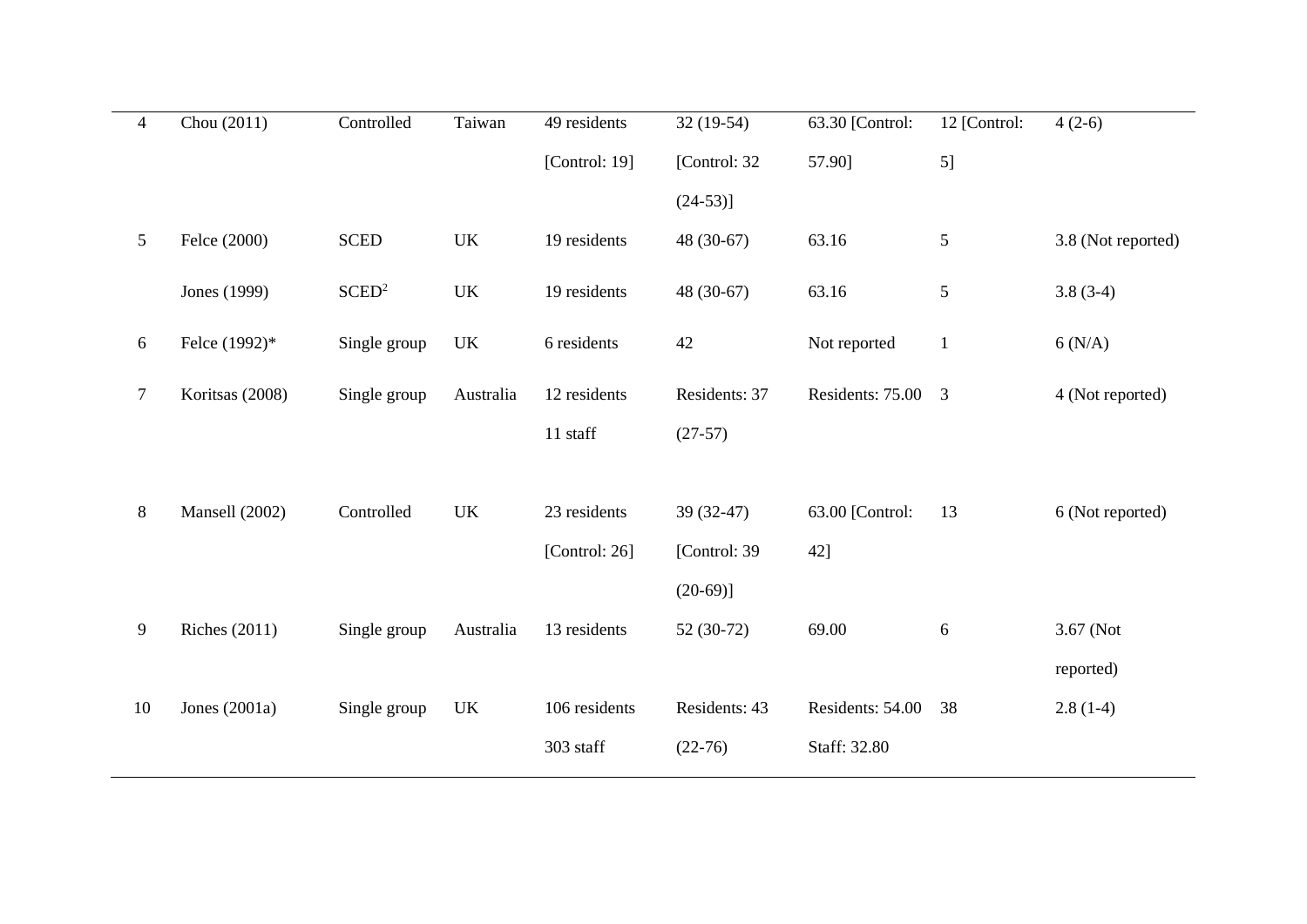|    |                      |                   |                                   |                   | Staff: 40 (20-63) |                    |    |                    |
|----|----------------------|-------------------|-----------------------------------|-------------------|-------------------|--------------------|----|--------------------|
|    | Jones $(2001b)$      | Single group      | UK                                | 188 residents     | $45(21-79)$       | 55.90              | 74 | $2.5(1-5)$         |
|    | Smith (2002)         | Controlled        | $\ensuremath{\mathrm{UK}}\xspace$ | 106 [Control:     | $43(22-76)$       | 54.00 [Control:    | 74 | $2.5(1-5)$         |
|    |                      |                   |                                   | 82]               | [Control: 48]     | 58.00]             |    |                    |
|    |                      |                   |                                   |                   | $(21-79)$ ]       |                    |    |                    |
| 11 | <b>Rhodes</b> (2016) | <b>SCED</b>       | $\ensuremath{\text{UK}}\xspace$   | 10 residents      | Not reported      | Residents: 70.00 2 |    | 5(5)               |
|    |                      |                   |                                   | 38 staff          |                   | Staff: 33.33       |    |                    |
|    |                      |                   |                                   | (baseline)        |                   |                    |    |                    |
|    |                      |                   |                                   | 19 staff (follow- |                   |                    |    |                    |
|    |                      |                   |                                   | up)               |                   |                    |    |                    |
| 12 | Stancliffe (2007)    | SCED <sup>2</sup> | Australia                         | 22 residents      | Residents: 41     | Residents: 36.36 5 |    | $4.4(4-5)$         |
|    |                      |                   |                                   | 36 staff          | $(27-62)$         |                    |    |                    |
|    | Stancliffe (2008b)   | Single group      | Australia                         | 20 residents      | Residents: 42     | Residents: 35.00 5 |    | 4.4 (Not reported) |
|    |                      |                   |                                   | 36 staff          | $(27-62)$         |                    |    |                    |
|    | Stancliffe (2011)    | <b>SCED</b>       | Australia                         | 4 residents       | Residents: 44     | Residents: 25.00 1 |    | 4(N/A)             |
|    |                      |                   |                                   | 8 staff           | $(32-56)$         |                    |    |                    |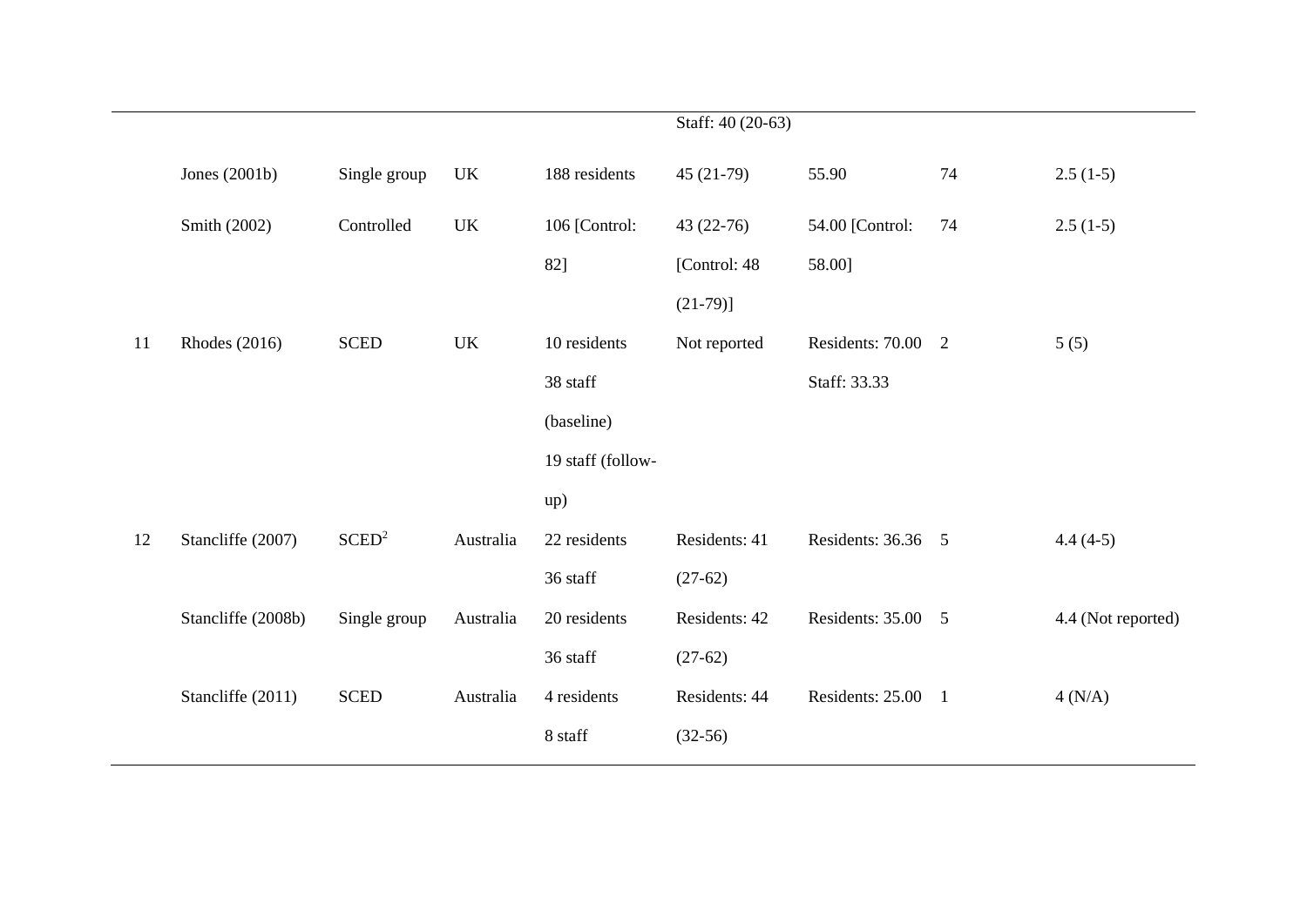|    | Stancliffe (2010) | Single group | Australia | 41 residents | $44(25-63)$ | 65.85 |    | $4.71(3-6)$        |
|----|-------------------|--------------|-----------|--------------|-------------|-------|----|--------------------|
| 14 | Totsika (2010)    | Single group | UK        | 21 residents | $47(28-75)$ | 57.14 | 10 | 2.1 (Not reported) |

<sup>1</sup> SCED= Single Case Experimental Design

<sup>2</sup>These two studies were designed as SCEDs but analysed and reported as single groups

\*We included data from one group in this study; the group with data available before and after Active Support implementation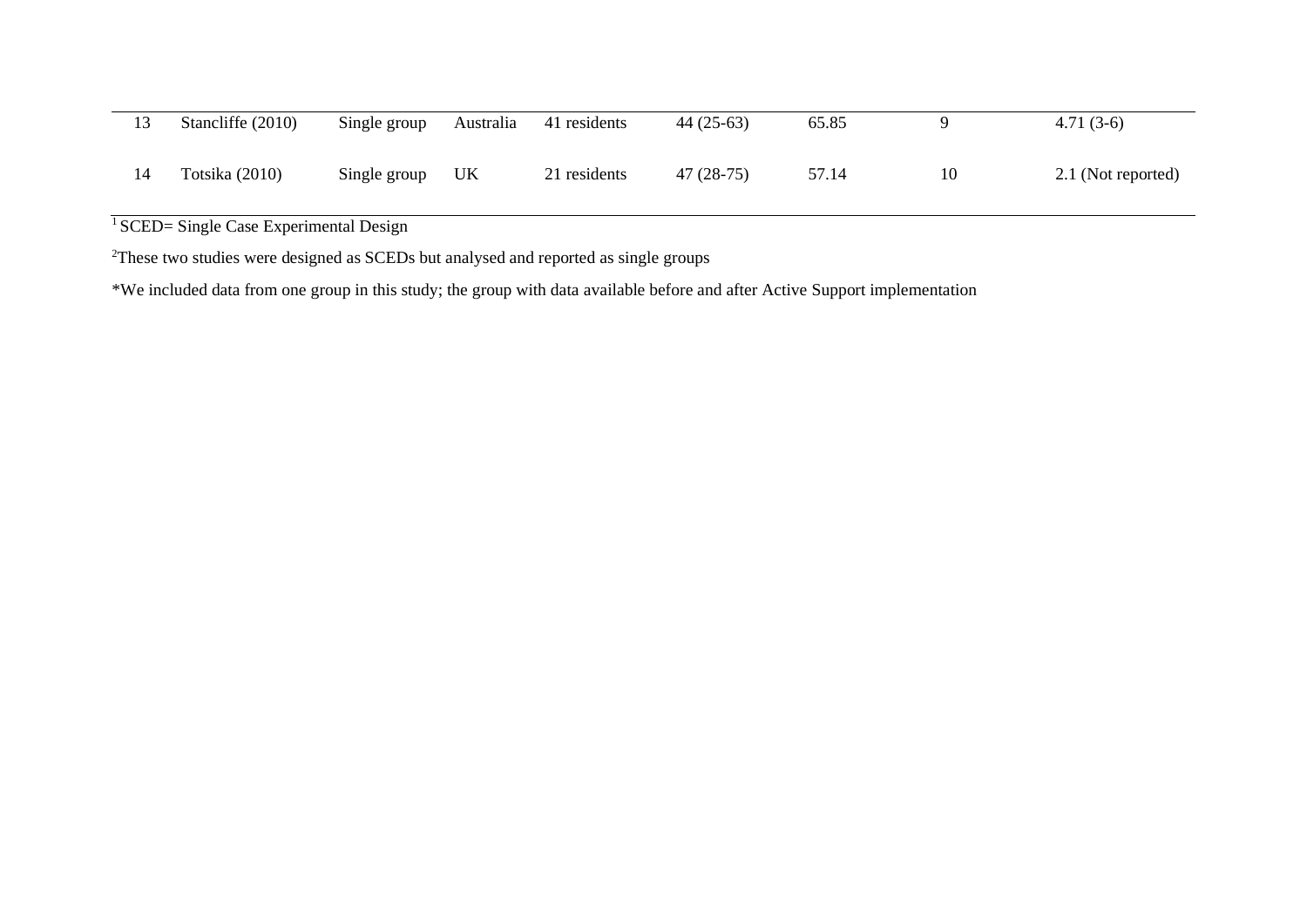| Paper        | <b>Country</b> | Qualitative/ | Group | <b>Study</b> | <b>Active Support</b> | <b>Focal outcome</b>  | <b>Measurement</b>     | Quality       |
|--------------|----------------|--------------|-------|--------------|-----------------------|-----------------------|------------------------|---------------|
| first        |                | Quantitative | homes | participants | training              |                       | method                 | appraisal %   |
| author       |                | data         | (N)   | Role: N      |                       |                       |                        | (Kmet et al., |
|              |                |              |       |              |                       |                       |                        | 2004)         |
| Beadle-      | UK             | Quantitative | 6     | Staff: 36    | Workshop and          | Staff job             | Staff Experiences and  | 89%           |
| <b>Brown</b> |                |              |       |              | interactive training  | satisfaction and      | Satisfaction           |               |
| (2012)       |                |              |       |              |                       | propensity to leave   | Questionnaire (parts A |               |
|              |                |              |       |              |                       | in the next 12        | and parts of Part B)   |               |
|              |                |              |       |              |                       | months                | (Beadle-Brown et al.,  |               |
|              |                |              |       |              |                       |                       | 2005)                  |               |
| Fyffe        | Australia      | Quantitative | 11    | Staff: 80    | Not reported          | Experience of         | Novel questionnaire    | 94%           |
| (2008)       |                |              |       |              |                       | <b>Active Support</b> | based on responses     |               |
|              |                |              |       |              |                       | implementation        | from focus groups      |               |
|              |                |              |       |              |                       |                       | with staff and Active  |               |
|              |                |              |       |              |                       |                       | Support professionals  |               |

# Table 2. Studies (n=10) included in Research Question 2 (experience of Active Support)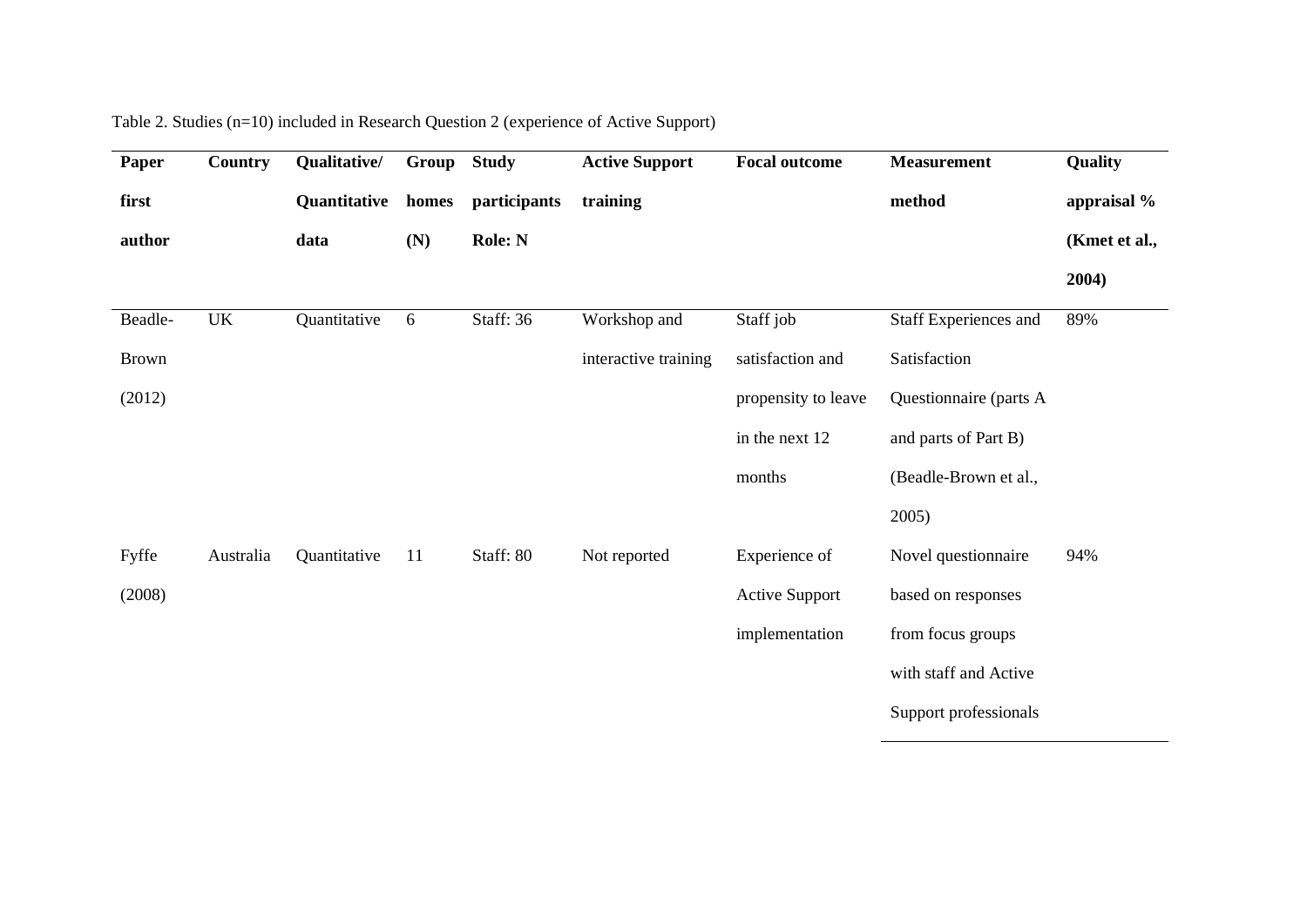| Graham     | <b>New</b>                        | Qualitative  | $\mathbf{1}$   | Staff: 12         | Onsite coaching       | Experience of         | Focus groups           | 90%  |
|------------|-----------------------------------|--------------|----------------|-------------------|-----------------------|-----------------------|------------------------|------|
| (2013)     | Zealand                           |              |                |                   | from a self-trained   | <b>Active Support</b> |                        |      |
|            |                                   |              |                |                   | <b>Active Support</b> | implementation        |                        |      |
|            |                                   |              |                |                   | trainer               |                       |                        |      |
| Jones      | $\ensuremath{\mathrm{UK}}\xspace$ | Qualitative  | 22             | Residents         | Workshop and          | Experience of         | Focus groups           | 80%  |
| (2001b)    |                                   |              |                | with ID: 32       | interactive training  | <b>Active Support</b> |                        |      |
|            |                                   |              |                |                   |                       | implementation        |                        |      |
| Mansell    | <b>UK</b>                         | Quantitative | 59             | <b>Staff: 230</b> | Workshop and          | Experience of         | Staff Experience and   | 95%  |
| (2008)     |                                   |              |                |                   | interactive training  | <b>Active Support</b> | Satisfaction           |      |
|            |                                   |              |                |                   |                       | implementation        | Questionnaire (SESQ;   |      |
|            |                                   |              |                |                   |                       |                       | Beadle-Brown et al.,   |      |
|            |                                   |              |                |                   |                       |                       | 2003)                  |      |
| Qian       | <b>US</b>                         | Qualitative  | $\overline{4}$ | Staff: 13         | Not reported          | Experience of         | Interviews and a focus | 100% |
| (in press) |                                   |              |                |                   |                       | <b>Active Support</b> | group                  |      |
|            |                                   |              |                |                   |                       | implementation        |                        |      |
| Riches     | Australia                         | Quantitative | 12             | Staff: 63         | Workshop and          | Staff experience of   | Training feedback      | 94%  |
| (2011)     |                                   |              |                |                   | interactive training  | training              | scale                  |      |
|            |                                   |              |                |                   |                       |                       |                        |      |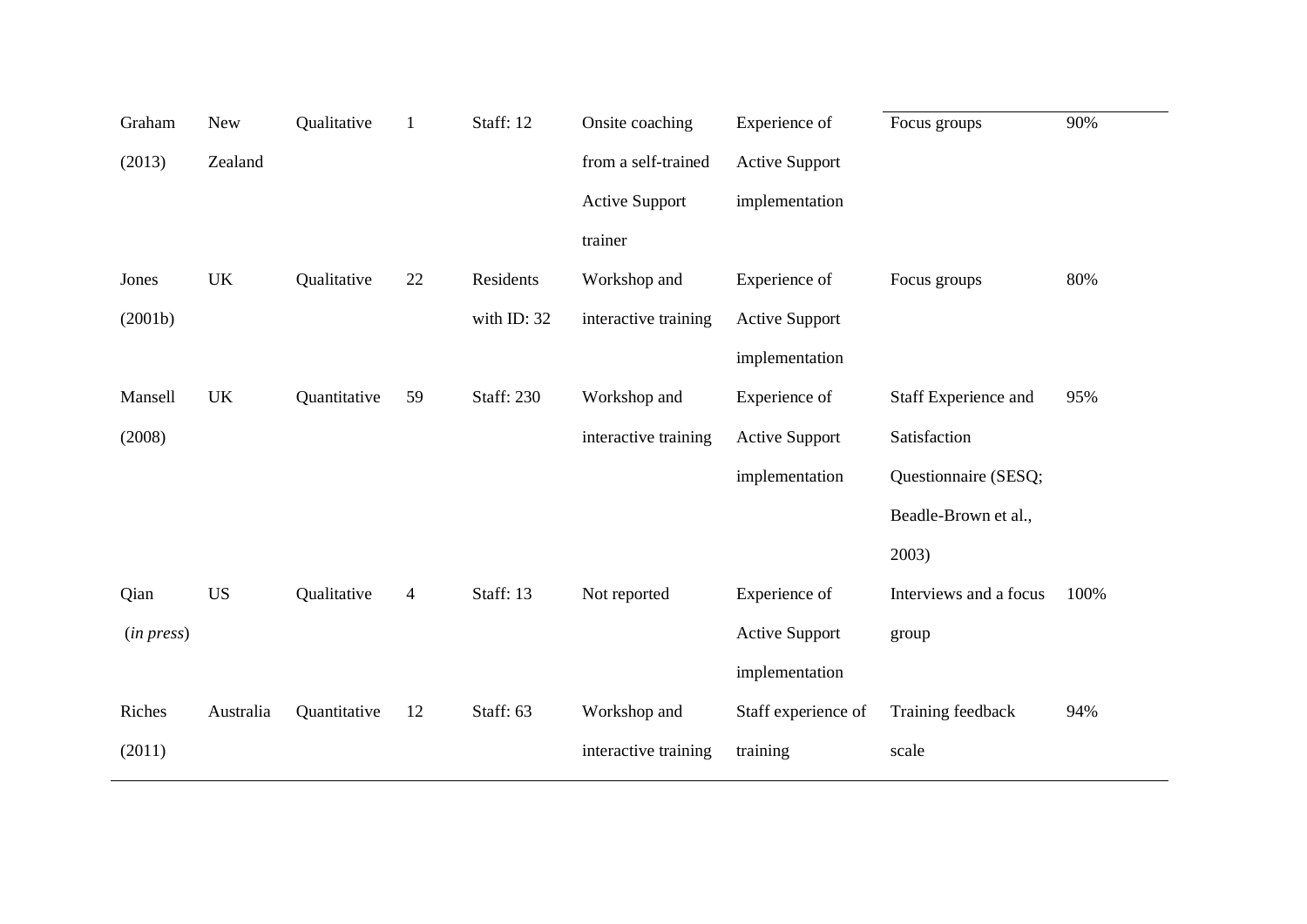| Rhodes  | UK | Quantitative | 2  | Staff: 38    | Workshop and         | Staff job             | Staff satisfaction    | 90%        |
|---------|----|--------------|----|--------------|----------------------|-----------------------|-----------------------|------------|
| (2016)  |    |              |    | baseline     | interactive training | satisfaction          | measure (Ford $\&$    |            |
|         |    |              |    | 19 follow-up |                      |                       | Horner, 2000)         |            |
| Toogood | UK | Quantitative | 1  | Staff: 5     | Interactive training | Staff experience of   | Training rating scale | 81%        |
| (2008)  |    |              |    |              |                      | training              |                       |            |
| Totsika | UK | Qualitative  | 10 | Staff: 37    | Interactive training | Experiences of        | Training rating scale | Qual:90%   |
| (2008b) |    | $\&$         |    |              | only                 | <b>Active Support</b> | Semi-structured       | Quant: 88% |
|         |    | Quantitative |    |              |                      | training and          | interviews            |            |
|         |    |              |    |              |                      | implementation        |                       |            |
|         |    |              |    |              |                      |                       |                       |            |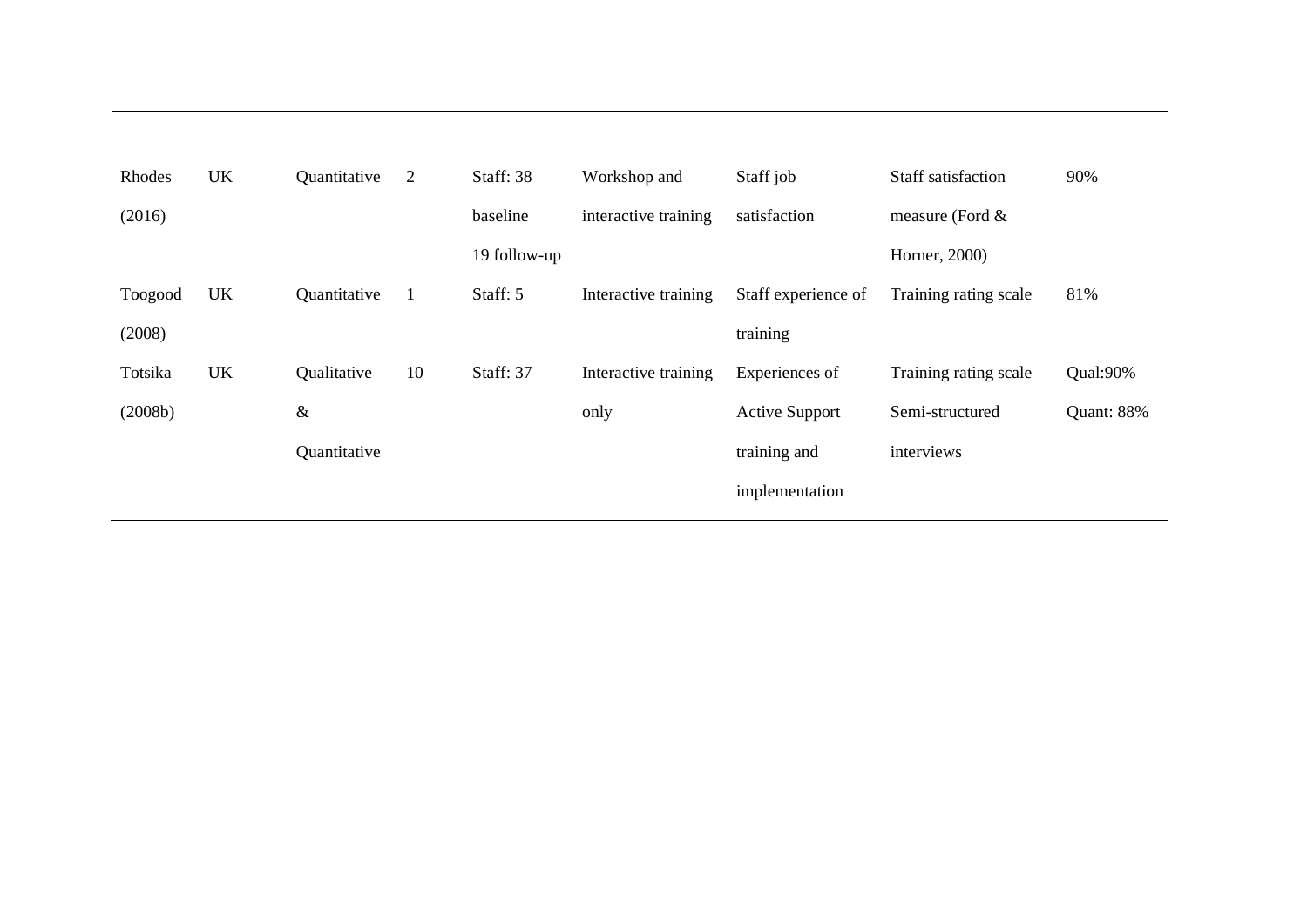|                             |                |                             | Single group     |                |            |                  | <b>Controlled</b> |                             |                   |             |            |                 |              | <b>SCEDs</b>  |                  |                |                                   |                |  |
|-----------------------------|----------------|-----------------------------|------------------|----------------|------------|------------------|-------------------|-----------------------------|-------------------|-------------|------------|-----------------|--------------|---------------|------------------|----------------|-----------------------------------|----------------|--|
|                             |                | $<$ 6 months<br>$>6$ months |                  |                |            |                  |                   | $<$ 6 months<br>$>6$ months |                   |             |            |                 | $<$ 6 months |               |                  |                | $>6$ months                       |                |  |
| <b>Outcome</b>              | Studies (n)    | Weighted d                  | CI(95%)          | Studies (n)    | Weighted d | CI(95%)          | Studies (n)       | Weighted d                  | CI(95%)           | Studies (n) | Weighted d | CI(95%)         | Studies (n)  | F<br>Weighted | CI(95%)          | Studies (n)    | $\overline{U}$<br>Tau<br>Weighted | CI(95%)        |  |
| Total engagement            | $\overline{4}$ | 0.24                        | 0.13<>0.36       | $\mathfrak{2}$ | 0.33       | 0.10<>0.56       |                   | 1.41                        | 0.58 < > 2.25     |             | 0.76       | 0.40<>1.11      | 3            | 0.71          | 0.55 < 0.87      | $\overline{2}$ | 0.95                              | 0.64<>1.25     |  |
| Domestic engagement         | 6              | 0.41                        | 0.27 < 0.54      | $\overline{4}$ | 0.42       | 0.23<0.61        |                   | $-0.16$                     | $-0.58 < 0.25$    |             | 0.24       | $-0.47 < 0.38$  |              |               |                  |                |                                   |                |  |
| Social engagement           | 3              | 0.27                        | 0.12<>0.42       | 2              | 0.27       | $0.01 \le 0.53$  |                   |                             |                   |             |            |                 |              |               |                  |                |                                   |                |  |
| Depression                  | $\overline{2}$ | $-0.31$                     | $-0.64 < 0.01$   |                | $-0.49$    | $-0.79 < -0.20$  |                   | $-0.05$                     | $-0.47 < 0.38$    |             | 0.41       | $-0.02 < 0.85$  |              |               |                  |                |                                   |                |  |
| Challenging Behaviour       | $\overline{4}$ | $-0.12$                     | $-0.24 < 0.00$   | $\overline{4}$ | $-0.13$    | $-0.24 < -0.02$  | 2                 | 0.24                        | 0.01 < > 0.47     |             |            |                 |              |               |                  |                |                                   |                |  |
| <b>Adaptive Skills</b>      | 2              | 0.07                        | $-0.06<0.19$     | 3              | 0.10       | $-0.02 < 0.23$   | $\mathbf{1}$      | 0.78                        | 0.37 < > 1.18     | 2           | 0.16       | $-0.10 < 0.43$  |              |               |                  |                |                                   |                |  |
| Choice                      | 2              | $-0.05$                     | $-0.45 < 0.33$   | 2              | 0.62       | $0.23 \leq 1.01$ | $\mathbf{1}$      | 0.47                        | $-0.04 < 0.99$    |             | 0.37       | $-0.14 < 0.88$  |              |               |                  |                |                                   |                |  |
| <b>Community Activities</b> | 3              | 0.22                        | 0.07<>0.37       |                |            |                  |                   | $-0.69$                     | $-1.13 \le -0.25$ |             | $-0.44$    | $-0.87 < -0.01$ |              |               |                  |                |                                   |                |  |
| Staff assistance            | $\overline{4}$ | 0.43                        | 0.19<>0.67       | 2              | 0.56       | $0.23 \leq 0.89$ |                   |                             |                   |             |            |                 | 3            | 0.58          | 0.42<>0.74       | 2              | 0.63                              | $0.32<$ > 0.93 |  |
| Staff contact               | 3              | $-0.02$                     | $-0.20 \le 0.16$ |                | 0.32       | $-0.15 < 0.78$   |                   | 0.76                        | $-0.10<1.61$      |             |            |                 |              |               |                  |                |                                   |                |  |
| Quality of assistance       |                | 0.31                        | $-0.06<0.69$     | 2              | 0.44       | $0.15 \leq 0.72$ |                   |                             |                   |             | 1.03       | 0.61 < > 1.44   |              | 00.1          | $0.63 \leq 1.38$ |                |                                   |                |  |

Table 3. Inverse of variance weighted effect sizes (*d* and Tau-U) and confidence intervals (CI) for changes after Active Support training (RQ1)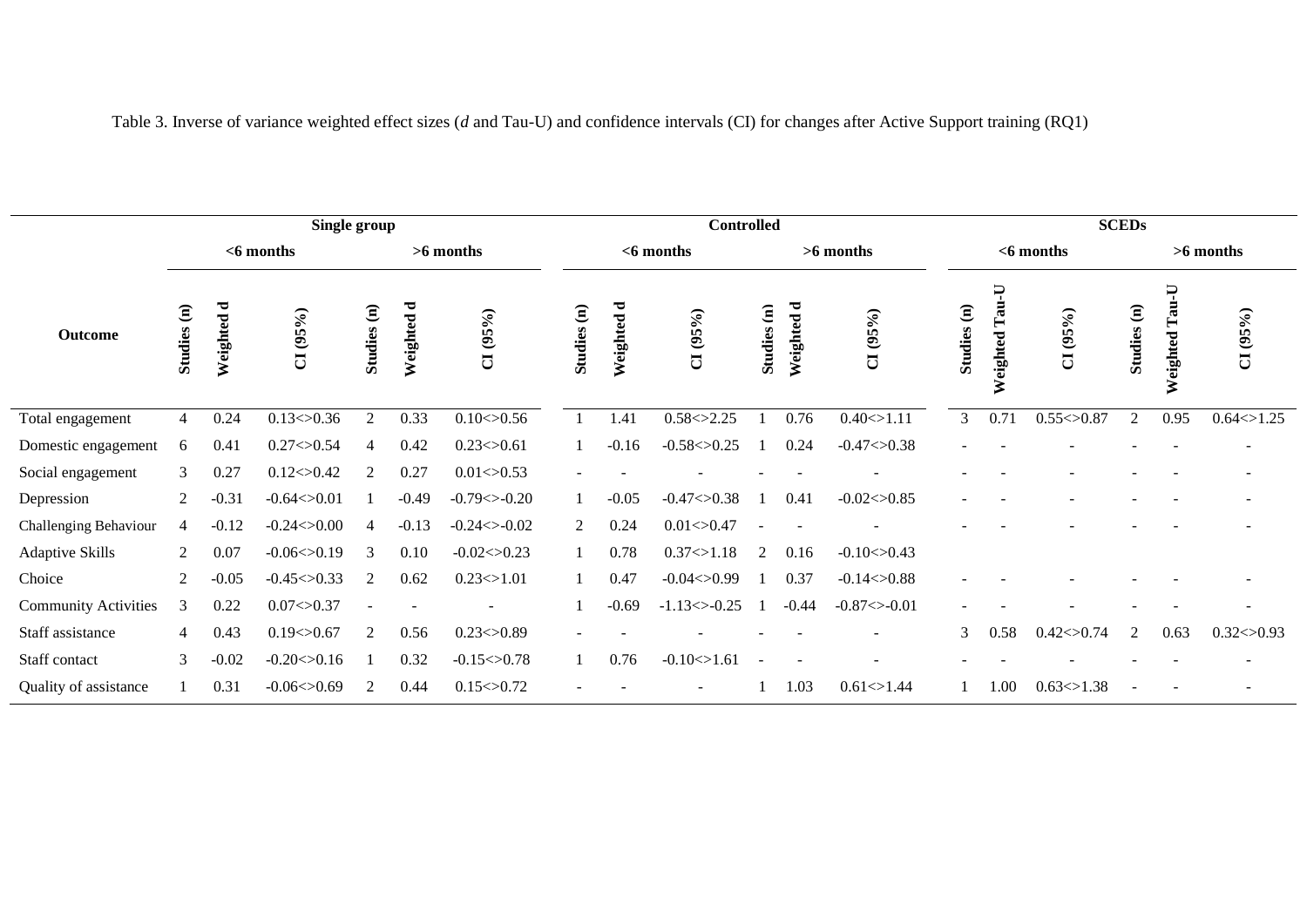#### **Appendix with Supplementary Tables**

Table A1. Example search string

# **Search terms as entered into Medline**

- 1. exp intellectual disability/
- 2. exp learning disability/
- 3. (mental or learning or intellectual) adj (disab\* or impair\* or handicap\* or subnormal\* or deficien\* or retard\*).ti,ab.
- 4. retard\*.ti,ab.
- 5. autis\*.ti,ab.
- 6. (Smith-Magenis or Rett\* or Lesch-Nyhan or Prader-Willi or Angelman or fragile X or Cridu-chat or Cornelia de Lange or de Lange or Rubinstein-Taybi or velocardiofacial or DiGeorge or Down\*) adj2 (syndrome).ti,ab.
- 7. or/1-6
- 8. Active Support
- 9. Person?Cent??d Active Support
- 10. (Andover adj3 (project\* or model\*))
- 11. (meaningful or purposeful) adj (activit\* or engage\*)
- 12. (ordinary or normal\*) adj (lifestyle or activit\* or liv\*)
- 13. small community home model
- 14. or/8-13
- 15. 7 and 14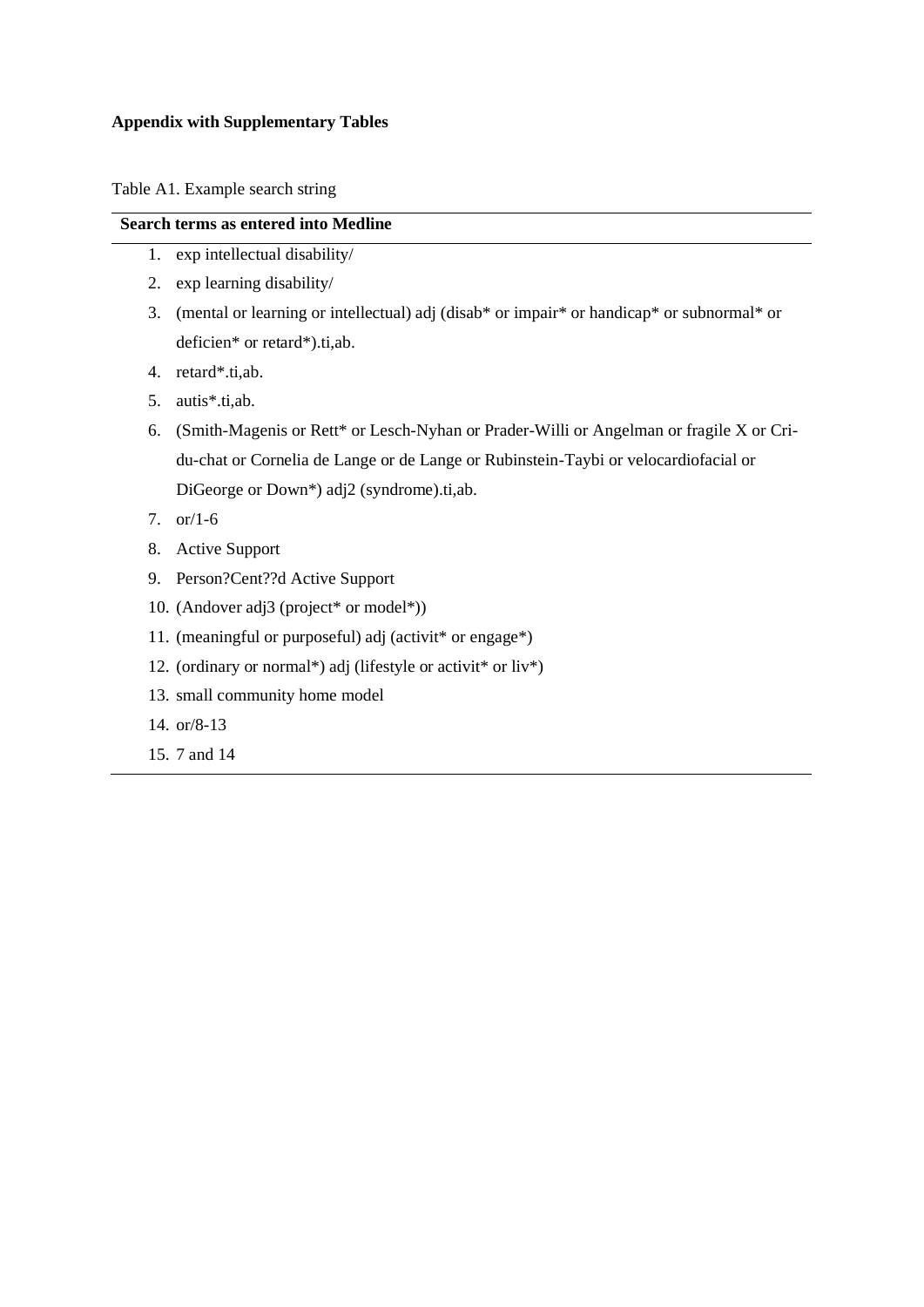Table A2. Reasons for exclusion at full-text review stage

| <b>Author name (date)</b>                             | <b>Reason for exclusion</b>                         |
|-------------------------------------------------------|-----------------------------------------------------|
| Beadle-Brown, Mansell, Ashman,                        | Not evaluating the implementation of Active Support |
| Ockenden, Iles, & Whelton (2014)                      |                                                     |
| Bigby & Beadle-Brown (2016)                           | Not focused on Active Support                       |
| Bould, Beadle-Brown, Bigby, & Iacono                  | Not evaluating the implementation of Active Support |
| (2016)                                                |                                                     |
| Coates, Barna, & Walz (2004)                          | No data presented within this paper                 |
| Cocks, Thoresen, Williamson, & Boaden                 | Not focused on Active Support                       |
| (2014)                                                |                                                     |
| Crisp & Sturmey (1984)                                | Not focused on Active Support                       |
| Crisp & Sturmey $(1988)$                              | Not focused on Active Support                       |
| Dagnan (1996)                                         | Not focused on Active Support                       |
| Dhooper, Royse, & Rihm (1989)                         | Not focused on Active Support                       |
| Di Terlizzi (1994)                                    | Not focused on Active Support                       |
| Felce, Bowley, Baxter, Jones, Lowe, &                 | Conference abstract                                 |
| Emerson (2000)                                        |                                                     |
| Felce & Perry (1995)                                  | Not focused on Active Support                       |
| Felce & Perry (1996)                                  | Not focused on Active Support                       |
| Golding, Emerson, & Thornton (2005)                   | Not focused on Active Support                       |
| Harman & Sanderson(2008)                              | No data presented within this paper                 |
| Jones, Moulin, & Richardson (1999)                    | Not residential services                            |
| Jones, Lowe, Brown, Albert, Saunders,                 | Ineligible design                                   |
| Haake, & Leigh (2013)                                 |                                                     |
| Joyce (1994)                                          | Not focused on Active Support                       |
| Kottorp, Hallgren, Bernspang, & Fisher                | Not focused on Active Support                       |
| (2003)                                                |                                                     |
| Mansell, Felce, De Kock, & Jenkins (1982)             | Not focused on Active Support                       |
| Mansell, Beadle-Brown, Macdonald, &                   | Not evaluating the implementation of Active Support |
| Ashman (2003a)                                        |                                                     |
| Mansell, Beadle-Brown, Macdonald, &<br>Ashman (2003b) | No baseline measurement                             |
| Mansell, Beadle-Brown, & Bigby (2013)                 | No baseline measurement                             |
| Pedlar (1999)                                         | No data presented within this paper                 |
| Perry & Felce (2003)                                  | Not focused on Active Support                       |
| Perry, Felce, Allen, & Meek (2011)                    | Not focused on Active Support                       |
| Qian, Tichá, Larson, Stancliffe, & Wuorio             | No information about the intervention               |
| (2015)                                                |                                                     |
| Qian, Tichá, Larson, & Stancliffe (under              | Unable to retrieve from authors after requests      |
| review)                                               |                                                     |
| Rapley & Beyer (1996)                                 | Not focused on Active Support                       |
| Stancliffe, Jones, & Mansell (2008)                   | No data presented within this paper                 |
| Thompson & Carey (1980)                               | Not focused on Active Support                       |
| Ward (1985)                                           | Not focused on Active Support                       |
| Ward (1987)                                           | Not focused on Active Support                       |
| Young & Ashman (2004)                                 | Not focused on Active Support                       |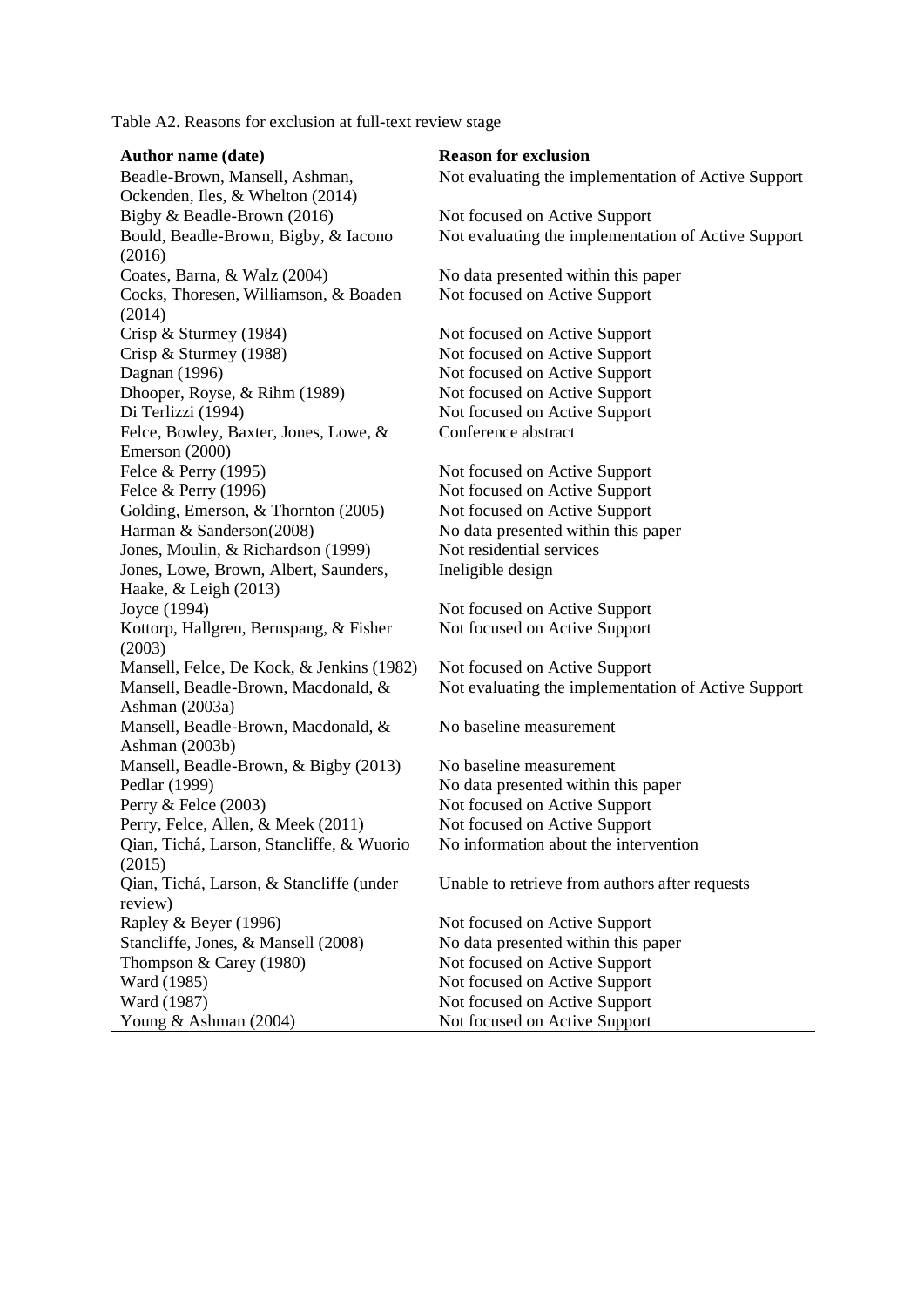| <b>Study characteristic</b>                                                                                        | <b>Study N</b>         |
|--------------------------------------------------------------------------------------------------------------------|------------------------|
| <b>Study design</b>                                                                                                |                        |
| Single group                                                                                                       | 7                      |
| <b>SCED</b>                                                                                                        | 4                      |
| Control group (support as usual)                                                                                   | 3                      |
|                                                                                                                    |                        |
| <b>Mode of training</b>                                                                                            |                        |
| Classroom and onsite interactive training                                                                          | 10                     |
| Onsite interactive training only                                                                                   | 1                      |
| Classroom and onsite video coaching                                                                                | 1                      |
| Not reported                                                                                                       | $\overline{2}$         |
| <b>Manual</b> used                                                                                                 |                        |
| Jones et al. (1996)                                                                                                | $\overline{2}$         |
| Mansell et al. (2005)                                                                                              | $\mathbf 2$            |
| Combination of Jones et al. (1996) and Mansell et al. (2005)                                                       | $\mathbf{1}$           |
|                                                                                                                    | 8                      |
| No manual reported, but method of Active Support training described                                                |                        |
| No manual, but operational model is consistent with Active Support                                                 | 1                      |
| Mean number of workshop days (SD)<br>Mean number of 1-1 interactive training (IT) sessions (SD)                    | 1.91(.70)<br>1.09(.30) |
| Mean IT time in minutes per person (SD)                                                                            | 108.57 (14.64)         |
| <b>Trained staff</b>                                                                                               |                        |
| Support staff and managers                                                                                         | 2                      |
| All levels of staff                                                                                                | 1                      |
| Support staff only                                                                                                 | 1                      |
|                                                                                                                    | 1                      |
| Supervisors and managers only                                                                                      |                        |
| Not reported                                                                                                       | 9                      |
| <b>Density of training</b>                                                                                         |                        |
| IT immediately followed the workshop training                                                                      | 2                      |
| One week between                                                                                                   | $\overline{2}$         |
| Consecutive days                                                                                                   | 1                      |
| Not reported                                                                                                       | 9                      |
| <b>Extent of reported Active Support implementation</b><br>Activity Plans, Support Protocols and Opportunity Plans | 1                      |
| Activity and Support Plans and Participation Record                                                                | 1                      |
| <b>Activity and Support Plans only</b>                                                                             | 1                      |
| Participation Record only                                                                                          | 1                      |
| No technologies used or not reported                                                                               | 10                     |
| Mean number of residents per house (SD)                                                                            | 4.26(1.12)             |
| Mean staff:resident ratio (SD)                                                                                     | 1.73(1.05)             |
| Mean staff years in role (SD)                                                                                      | 3.22(1.79)             |

Table A3. Characteristics of k=14 studies included in RQ1 (20 papers)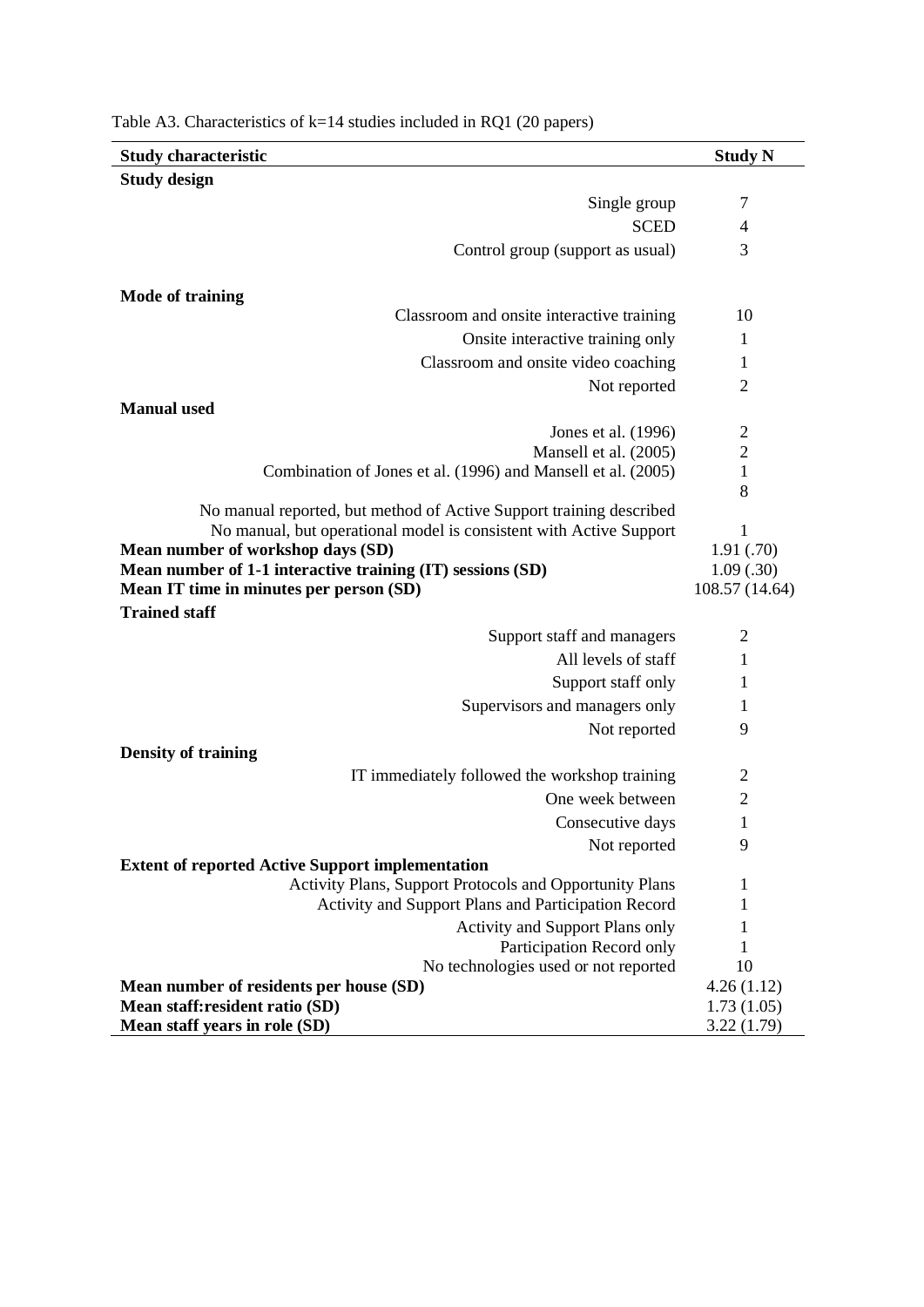|                                                    |                                  |                              | ನ                        |                                | đ                        |                          | $\mathbf{e}$             | $\vec{a}$<br>đ      |                                       | J                        |
|----------------------------------------------------|----------------------------------|------------------------------|--------------------------|--------------------------------|--------------------------|--------------------------|--------------------------|---------------------|---------------------------------------|--------------------------|
|                                                    | (2012)                           |                              | $\mathbf{e}$             | ళ                              |                          |                          | (2011)                   |                     |                                       |                          |
|                                                    | Brown et<br><b>Beadle-</b><br>ನ. | Bradshaw<br>(2004)<br>et al. | (2011)<br>Chou           | Repp<br>(1992)<br><b>Felce</b> | Koritsas<br>al. (2008)   | Mansell et<br>al. (2002) | Riches<br>$\vec{a}$      | Jones et<br>(2001b) | <b>Stancliffe</b><br>(2010)<br>et al. | al. (2010)<br>Totsika    |
| Validity of the results                            |                                  |                              |                          |                                |                          |                          |                          |                     |                                       |                          |
| Study addresses clearly focussed issue             | Yes                              | Yes                          | Yes                      | Yes                            | Yes                      | Yes                      | Yes                      | Yes                 | Yes                                   | Yes                      |
| Cohort recruited in an acceptable way              | Yes                              | $\blacksquare$               | $\overline{a}$           | Yes                            | Yes                      | $\overline{\phantom{a}}$ | Yes                      | Yes                 | Yes                                   | Yes                      |
| Random assignment of patients to treatments        | $\frac{1}{2}$                    | No                           | No                       | $\equiv$                       | $\overline{\phantom{a}}$ | N <sub>o</sub>           | $\blacksquare$           |                     | $\overline{a}$                        | ۰                        |
| Blinding of participants and study personnel       | $\qquad \qquad -$                | N <sub>o</sub>               | N <sub>o</sub>           | $\overline{a}$                 |                          | N <sub>o</sub>           |                          |                     |                                       |                          |
| Were the groups similar at the start of the trial? | $\overline{\phantom{a}}$         | Yes                          | Mostly                   | $\overline{a}$                 | $\overline{\phantom{a}}$ | Yes                      |                          |                     |                                       |                          |
| Equal treatment of participants (except treatment) | $\overline{\phantom{a}}$         | Yes                          | Yes                      | $\overline{\phantom{0}}$       | $\overline{\phantom{a}}$ | Yes                      |                          |                     |                                       |                          |
| All participants accounted for at study conclusion | $\overline{a}$                   | Yes                          | Yes                      | $\overline{a}$                 |                          | Yes                      |                          |                     |                                       |                          |
| Exposure accurately measured to minimise bias      | Yes                              | $\blacksquare$               | $\overline{\phantom{a}}$ | Yes                            | Yes                      | $\overline{\phantom{a}}$ | Yes                      | Yes                 | Yes                                   | Yes                      |
| Outcome accurately measured to minimise bias       | Yes                              | $\overline{\phantom{a}}$     | $\overline{a}$           | Yes                            | Yes                      | $\overline{\phantom{a}}$ | Yes                      | Yes                 | Yes                                   | Yes                      |
| Identification of important confounding factors    | Yes                              | $\blacksquare$               | $\overline{\phantom{a}}$ | Yes                            | Yes                      | $\overline{\phantom{a}}$ | Yes                      | Yes                 | Yes                                   | Yes                      |
| Design/analysis account for confounding factors    | Yes                              |                              | $\blacksquare$           | Yes                            | Yes                      | $\overline{\phantom{a}}$ | Yes                      | Yes                 | Yes                                   | Yes                      |
| Complete enough participant follow-up              | Yes                              |                              |                          | Yes                            | Yes                      | $\overline{\phantom{a}}$ | Yes                      | Yes                 | Yes                                   | Yes                      |
| Long enough participant follow-up                  | Yes                              |                              | $\blacksquare$           | N <sub>o</sub>                 | Yes                      | $\overline{\phantom{a}}$ | N <sub>o</sub>           | N <sub>o</sub>      | Yes                                   | Yes                      |
| Scope of the results                               |                                  |                              |                          |                                |                          |                          |                          |                     |                                       |                          |
| Description of the study results                   | Yes                              |                              |                          | Yes                            | Yes                      | $\overline{\phantom{a}}$ | Yes                      | Yes                 | Yes                                   | Yes                      |
| Precision of study results                         | Yes                              | $\overline{a}$               | $\blacksquare$           | N <sub>o</sub>                 | Yes                      | $\sim$                   | Yes                      | Yes                 | Yes                                   | Yes                      |
| Believability of study results                     | Yes                              |                              |                          | Yes                            | Yes                      |                          | Yes                      | Yes                 | Yes                                   | Yes                      |
| Sufficient treatment effect                        | $\blacksquare$                   | Yes                          | Yes                      | $\overline{a}$                 | $\overline{\phantom{0}}$ | Yes                      | $\blacksquare$           |                     | $\overline{\phantom{a}}$              |                          |
| Precision of estimated treatment effect            | $\overline{\phantom{a}}$         | Unclear                      | Unclear                  | $\overline{a}$                 | $\overline{\phantom{a}}$ | Unclear                  | $\overline{\phantom{0}}$ |                     |                                       | $\overline{\phantom{0}}$ |
| <b>Impact of the results</b>                       |                                  |                              |                          |                                |                          |                          |                          |                     |                                       |                          |
| Results applicable to local population             | Yes                              | Yes                          | Yes                      | Yes                            | Yes                      | Yes                      | Yes                      | Yes                 | Yes                                   | Yes                      |
| Results in line with available evidence            | Yes                              | $\blacksquare$               | $\overline{a}$           | Yes                            | Yes                      | $\overline{\phantom{a}}$ | Yes                      | Yes                 | Yes                                   | Partly                   |
| Description of implications for practice           | Yes                              | $\blacksquare$               | $\overline{a}$           | Yes                            | Yes                      | $\blacksquare$           | Yes                      | Yes                 | Yes                                   | Yes                      |
| Consideration of all clinically important outcomes | $\overline{\phantom{a}}$         | Yes                          | Yes                      |                                |                          | Yes                      |                          |                     |                                       |                          |
| Benefits worth the harms and costs                 | $\overline{\phantom{a}}$         | Yes                          | Yes                      | $\overline{a}$                 | $\overline{\phantom{a}}$ | Yes                      | $\overline{a}$           |                     | $\sim$                                |                          |

# Table A4. Quality appraisals (CASP, 2014) for single group (n=7) and controlled (n=3) studies in RQ1